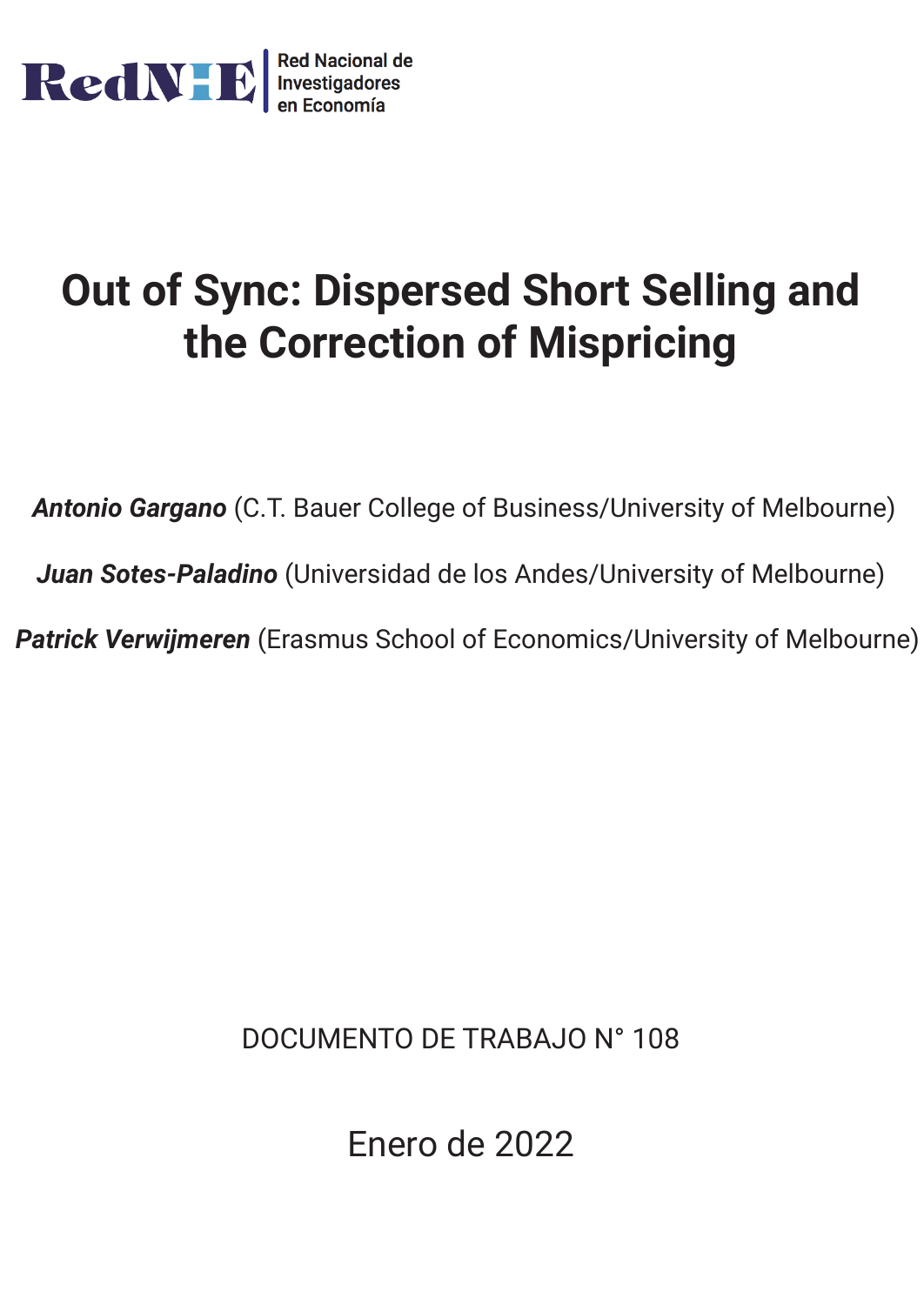Los documentos de trabajo de la RedNIE se difunden con el propósito de generar comentarios y debate, no habiendo estado sujetos a revisión de pares. Las opiniones expresadas en este trabajo son de los autores y no necesariamente representan las opiniones de la RedNIE o su Comisión Directiva.

The RedNIE working papers are disseminated for the purpose of generating comments and debate, and have not been subjected to peer review. The opinions expressed in this paper are exclusively those of the authors and do not necessarily represent the opinions of the RedNIE or its Board of Directors.

## Citar como:

Gargano, Antonio, Juan Sotes-Paladino y Patrick Verwijmeren (2020). Out of Sync: Dispersed Short Selling and the Correction of Mispricing. *Documento de trabajo RedNIE N°108*.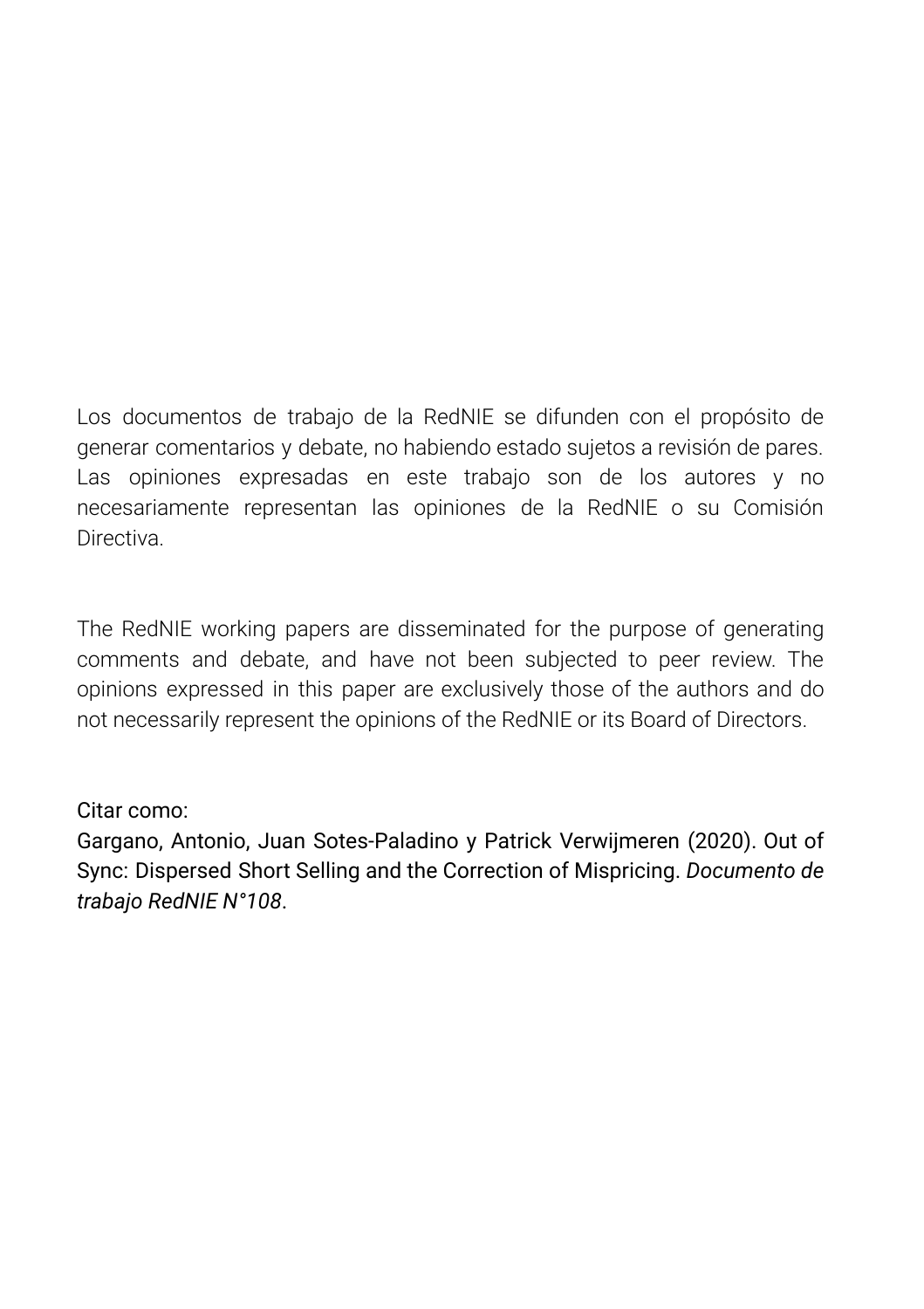# <span id="page-2-0"></span>Out of Sync: Dispersed Short Selling and the Correction of Mispricing<sup>∗</sup>

Antonio Gargano† C.T. Bauer College of Business and University of Melbourne

Juan Sotes-Paladino‡ Universidad de los Andes

and University of Melbourne

Patrick Verwijmeren§

Erasmus School of Economics and University of Melbourne

November, 2020

How synchronized are short sellers? We examine a unique dataset on the distribution of profits across a stock's short sellers and find evidence of substantial dispersion in the initiation of their positions. Consistent with this dispersion reflecting "synchronization risk," i.e., uncertainty among short sellers about when others will short sell [\(Abreu and Brunnermeier,](#page-32-0) [2002,](#page-32-0) [2003\)](#page-32-1), more dispersed short selling signals (i) greater stock overpricing; and (ii) longer delays in overpricing correction. These effects are prevalent even among stocks facing low short-selling costs or other explicit constraints. Overall, our findings provide novel cross-sectional evidence of synchronization problems among short sellers and their pricing implications.

Keywords: Short Selling, Limits to Arbitrage, Synchronization Risk

JEL Classification: G12, G14

<sup>∗</sup>We are grateful to Henk Berkman, Dan diBartolomeo (discussant), Huu Nhan Duong (discussant), Giorgo Sertsios, Esad Smajlbegovic, Kumar Venkataraman, Ingrid Werner, Antti Yang, Jianfeng Yu, Rafael Zambrana, and Zhuo Zhong for comments and suggestions. The paper has also benefited from comments made at presentations at Point72 Asset Management, Universidad Adolfo Ibañez, and the 9th Behavioural Finance and Capital Markets Conference. We acknowledge support from the Fondecyt Initiation Grant 11190917 funded by the Chilean Science Foundation. All errors are our own.

<sup>†</sup>Email: agargano@bauer.uh.edu

<sup>‡</sup>Email: jsotes@uandes.cl

<sup>§</sup>Email: verwijmeren@ese.eur.nl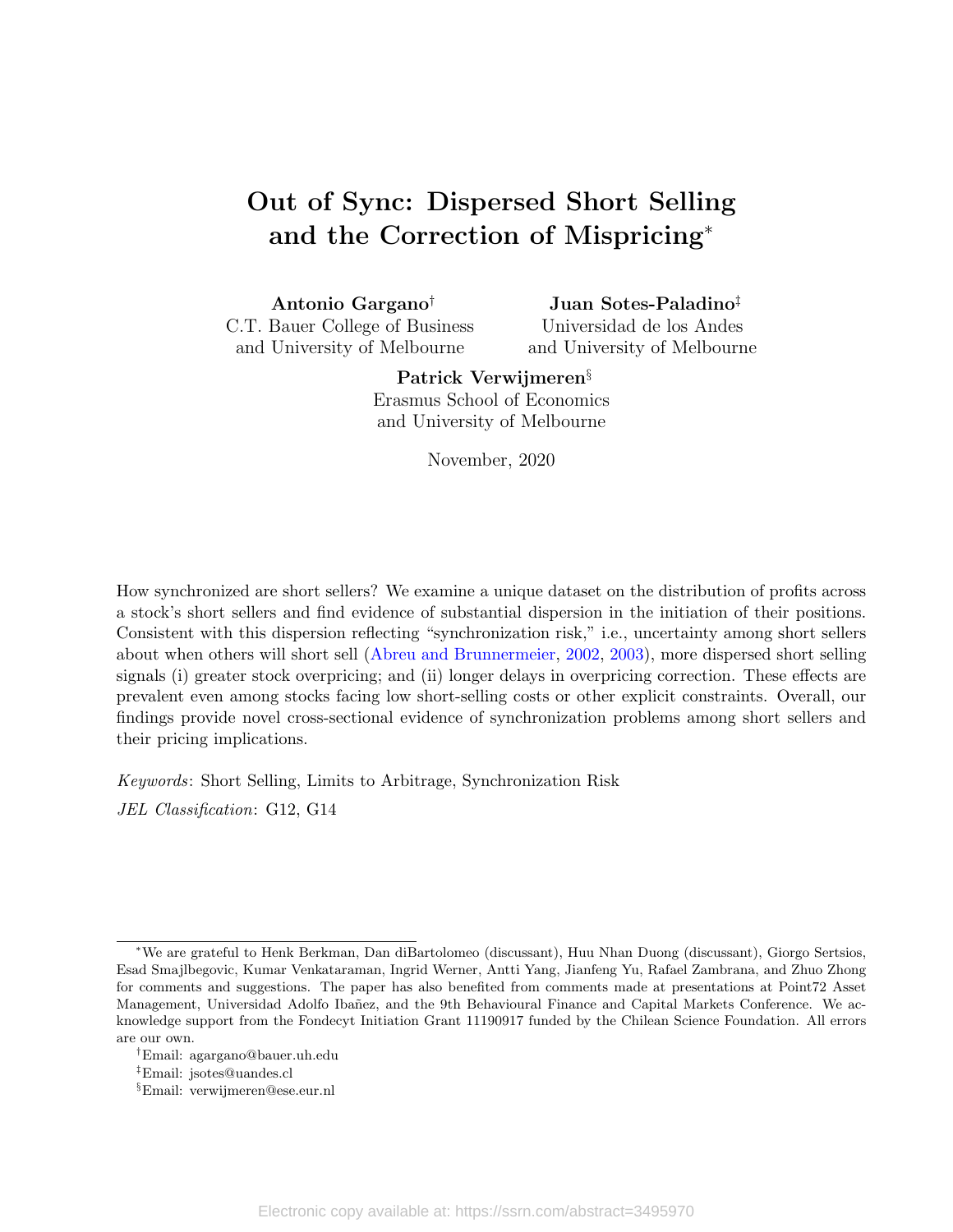## 1 Introduction

A recent and growing literature uncovers the role of financial frictions facing arbitrageurs in explaining asset mispricing. However, mispricing, and in particular overpricing, has been substantial in situations of low or no frictions.[1](#page-2-0) Why can overpricing persist in these cases? In this paper, we take on this question to the observed cross-section by investigating whether coordination problems among short sellers explain differences across stocks in the level and persistence of overpricing.

The notion that coordination problems among arbitrageurs might limit arbitrage originates from [Abreu and Brunnermeier](#page-32-1) [\(2003\)](#page-32-1). They propose a model of dispersed opinions where the aggregate resources of all arbitrageurs are sufficient to correct asset mispricing, yet the correction takes place only with a delay. The dispersion of opinions creates uncertainty among the arbitrageurs about the timing decisions of other rational arbitrageurs. Crucially, it results in a synchronization problem that renders arbitrageurs temporarily unable to coordinate their strategies and eliminate the mispricing.

To shed light on the empirical validity of this prediction, we look into synchronization problems within a prototypical group of arbitrageurs, namely short sellers. For approximately 4,000 U.S. stocks, our data contain previously unavailable information on the distribution of the mark-to-market profits of all short positions in a stock at daily frequency. For each stock, we use the dispersion in these profits as a proxy for lack of synchronization, or "desynchronization," in short selling. Our approach is based on the premise that, whereas all short positions in the stock experience the same daily return, observed differences in cumulated returns across them must map back to differences in when they were established. Thus, dispersed mark-to-market profits reflect a desynchronization in short sellers' trades.

The coordination issues underlying the synchronization-risk argument are driven by a dispersion of opinions ("disagreement") among arbitrageurs. In practice, however, short orders can be desynchronized for reasons unrelated to disagreement such as differences in hedging motives. To assess the extent to which our proxy captures disagreement-related desynchronization in a stock's short selling, we regress it on a set of proxies for the information environment surrounding a stock, while simultaneously controlling for non-fundamental sources of dispersion in the timing of short sales. Across our

<sup>&</sup>lt;sup>1</sup>See, e.g., [Lamont and Stein](#page-35-0)  $(2004)$ .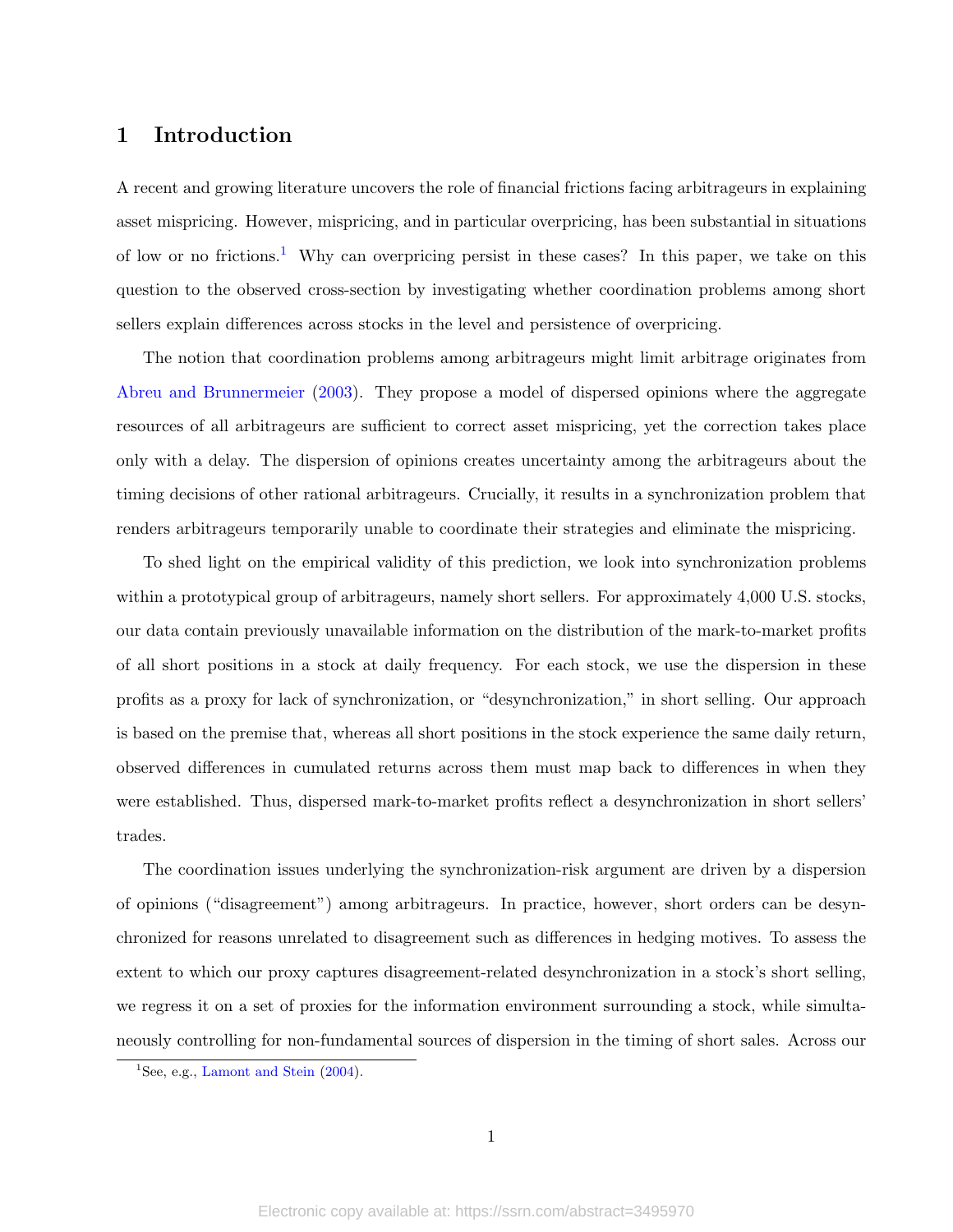tests, short-selling desynchronization is positively associated with proxies for difference of opinion such as stock turnover and the dispersion in the stock analysts' forecasts. Consistent with desynchronization capturing disagreement driven also by information asymmetries, it is significantly higher for firms with larger bid-ask spreads and smaller market capitalization. Moreover, desynchronization is higher in presence of fewer news releases related to the firm that could act as "synchronizing events" [\(Abreu](#page-32-1) [and Brunnermeier,](#page-32-1) [2003\)](#page-32-1). These relations remain strong after controlling for differences in hedging needs across a stock's traders and other stock characteristics such as return volatility, supporting the use of short sellers' profit dispersion as a proxy for disagreement-related "desynchronization" in their sales.

Using this proxy, we first examine the relation between short sellers' desynchronization and the extent of stock overpricing. Based on the insight of [Abreu and Brunnermeier](#page-32-1) [\(2003\)](#page-32-1), we hypothesize that stocks with more desynchronized short selling are more overpriced. We find support for this hypothesis across different mispricing measures and methodologies. Following the standard approach in the literature, we first associate overpricing with inferior future abnormal returns, i.e. lower alphas relative to a standard factor pricing model. Sorting stocks by short sellers' desynchronization, we document a decreasing pattern in future abnormal returns and a statistically significant spread between high- and short-desynchronization portfolios of −7.6% per annum. This result holds strongly in double-sorted portfolios that first condition on short interest and other well-known cross-sectional determinants. Consistent with the theory that synchronization problems are more prevalent in firms with poorer information environments, the desynchronization effect on returns almost doubles among stocks with higher turnover and larger bid-ask spread. We confirm these results using Fama-MacBeth regressions that simultaneously control for stock characteristics and equity lending market conditions. As an alternative proxy for overpricing, we then adopt the relative mispricing score (MISP) of [Stambaugh, Yu, and Yuan](#page-36-0) [\(2015\)](#page-36-0). In further support for the synchronization-risk hypothesis, we find that a stock that moves from the bottom to the top tercile of our desynchronization proxy increases the likelihood of becoming relatively overpriced in the next month by up to 16%.

We differentiate our results from other mechanisms that have been shown in prior studies to limit arbitrage activity and affect stock mispricing. First, in presence of disagreement between the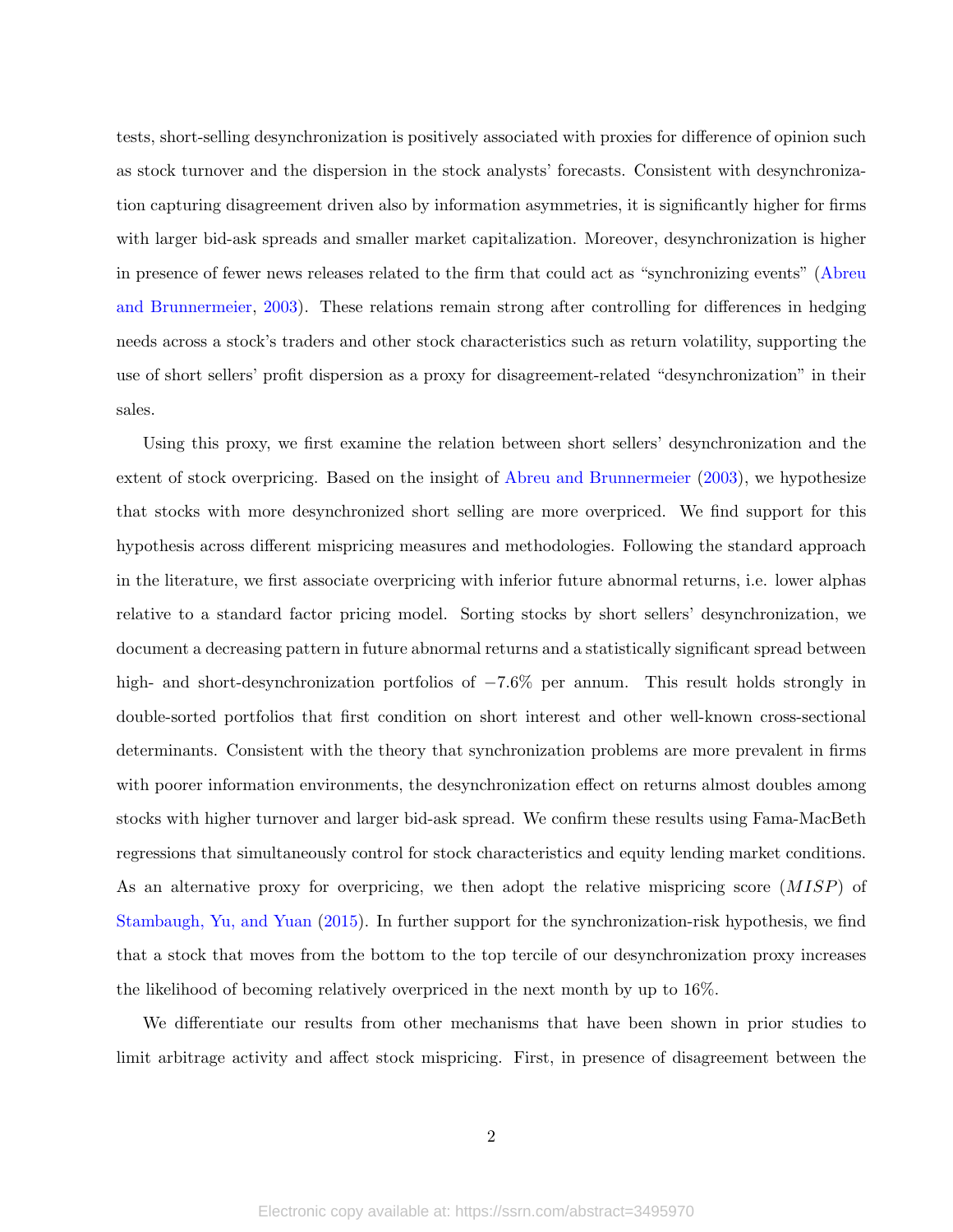traders in a stock, [Miller](#page-36-1) [\(1977\)](#page-36-1) conjectures that short-selling constraints can induce overpricing by curtailing the activity of the pessimists. Empirically, his hypothesis implies a negative relation between disagreement and future abnormal returns only among stocks with short-sale constraints. In contrast, the positive relation between desynchronization and overpricing that we document holds strongly even for stocks with few or no short-sale restrictions. Second, the failure of short sellers to correct overpricing could respond to the risks associated with sentiment-driven traders exacerbating overpricing [\(De Long et al.,](#page-33-0) [1990,](#page-33-0) and [Shleifer and Vishny,](#page-36-2) [1997\)](#page-36-2). Against this possibility, we find a strong negative impact of desynchronization on risk-adjusted returns in both high- and low-sentiment periods. Third, following [D'Avolio](#page-33-1) [\(2002\)](#page-33-1), the dispersion of opinions about a stock could be positively associated with uncertainty about future shorting fees, in which case our results could just mirror the effect of fee volatility ("short-selling risk") on future returns documented by [Engelberg, Reed,](#page-34-0) [and Ringgenberg](#page-34-0) [\(2018\)](#page-34-0). By contrast, the desynchronization effect prevails across different levels of short-selling risk and, importantly, generates a significant return spread even among stocks displaying high fee volatility. Fourth, synchronization problems might just arise among stocks that are more costly to arbitrage, in which case our results could reflect the effect of arbitrage asymmetries and idiosyncratic volatility on mispricing highlighted by [Stambaugh, Yu, and Yuan](#page-36-0) [\(2015\)](#page-36-0). Against this possibility, the effect of desynchronization on overpricing is robust to controlling for idiosyncratic volatility and is present even when we orthogonalize our desynchronization proxy with respect to idiosyncratic volatility. Moreover, the high-minus-low desynchronization portfolios generate negative spreads also in stocks with low idiosyncratic volatility, which are arguably less costly to arbitrage.

Besides the level of overvaluation, desynchronization can affect the *duration* of overpricing. [Abreu](#page-32-0) [and Brunnermeier](#page-32-0) [\(2002\)](#page-32-0) note that, in deciding when to short an overpriced asset, short sellers trade off the benefits of selling early to secure the profits of the eventual correction versus the costs of holding the short position for too long. In these conditions, short sellers delay acting on their information to correct a given level of overpricing, with the delay increasing with the dispersion of their opinions. Following this prediction, we hypothesize that stocks with larger desynchronization among their short sellers experience longer delays in the correction of overpricing. To quantify this delay, we count the number of consecutive months over which a stock remains relatively overpriced according to the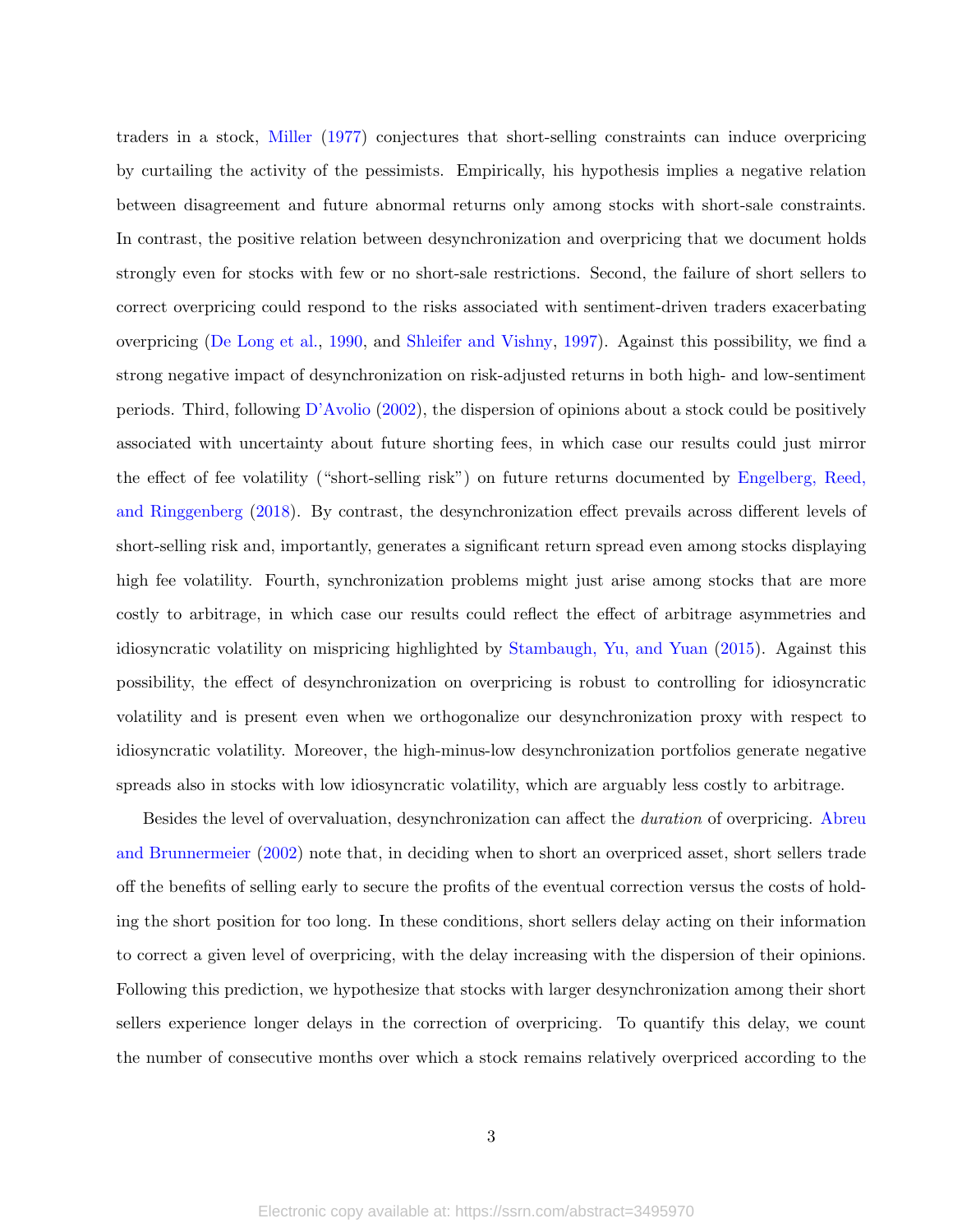mispricing score MISP. Consistent with the synchronization-risk hypothesis, desynchronization is strongly positively associated to the duration of overpricing in the cross-section, and remains so after controlling for the level of overpricing, shorting fees, short interest, and various stock characteristics. The effect is also economically meaningful, as a one standard deviation increase in the desynchronization proxy requires an additional 16 days for the overpricing to disappear. In a second approach, we follow [Ofek, Richardson, and Whitelaw](#page-36-3) [\(2004\)](#page-36-3) and [Engelberg, Reed, and Ringgenberg](#page-34-0) [\(2018\)](#page-34-0) in examining mispricing opportunities that arise from the failure of the put-call parity no-arbitrage relation in the stock option market. For each stock, we compare observed prices with their synthetic counterparts as implied by this parity. Accounting for transaction costs in the options market, we associate stock overpricing with a positive difference between the observed and synthetic prices. Following this approach, we find that the duration of put-call parity-related overpricing is also positively associated with our desynchronization proxy, with a one standard deviation increase in desynchronization requiring an additional 1.4 days, or a 16% increase relative to the mean, for the overpricing to disappear. Taken jointly, our evidence around short- and longer-lived mispricing events offers strong support to the synchronization-risk hypothesis.

Lastly, we subject our findings to a number of additional tests. First, consistent with additional implications of [Abreu and Brunnermeier](#page-32-0) [\(2002,](#page-32-0) [2003\)](#page-32-1), we find that the delay in price correction is greater among stocks with fewer synchronizing news events. Second, we show that the effect of short sellers' desynchronization on the extent and duration of stock overpricing does not depend on the specific desynchronization proxy that we adopt. Finally, consistent with desynchronization among short sellers affecting overpricing but not underpricing we find, in placebo tests, no relation between our desynchronization proxy and the delay in underpricing correction.

Our paper contributes to two main strands of the literature. First, it contributes to the growing literature on limits to arbitrage. Several seminal theoretical studies identify frictions that can limit arbitrage activity and hinder the correction of mispricing in financial markets. These include noise trader risk [\(De Long et al.,](#page-33-0) [1990\)](#page-33-0), outflow risk [\(Shleifer and Vishny,](#page-36-2) [1997\)](#page-36-2), search and monetary costs [\(Diamond and Verrecchia,](#page-34-1) [1987,](#page-34-1) and [Duffie, Garleanu, and Pedersen,](#page-34-2) [2002\)](#page-34-2), and capital constraints [\(Gromb and Vayanos,](#page-35-1) [2002,](#page-35-1) [Brunnermeier and Pedersen,](#page-33-2) [2009,](#page-33-2) [Garleau and Pedersen,](#page-34-3) [2011\)](#page-34-3). While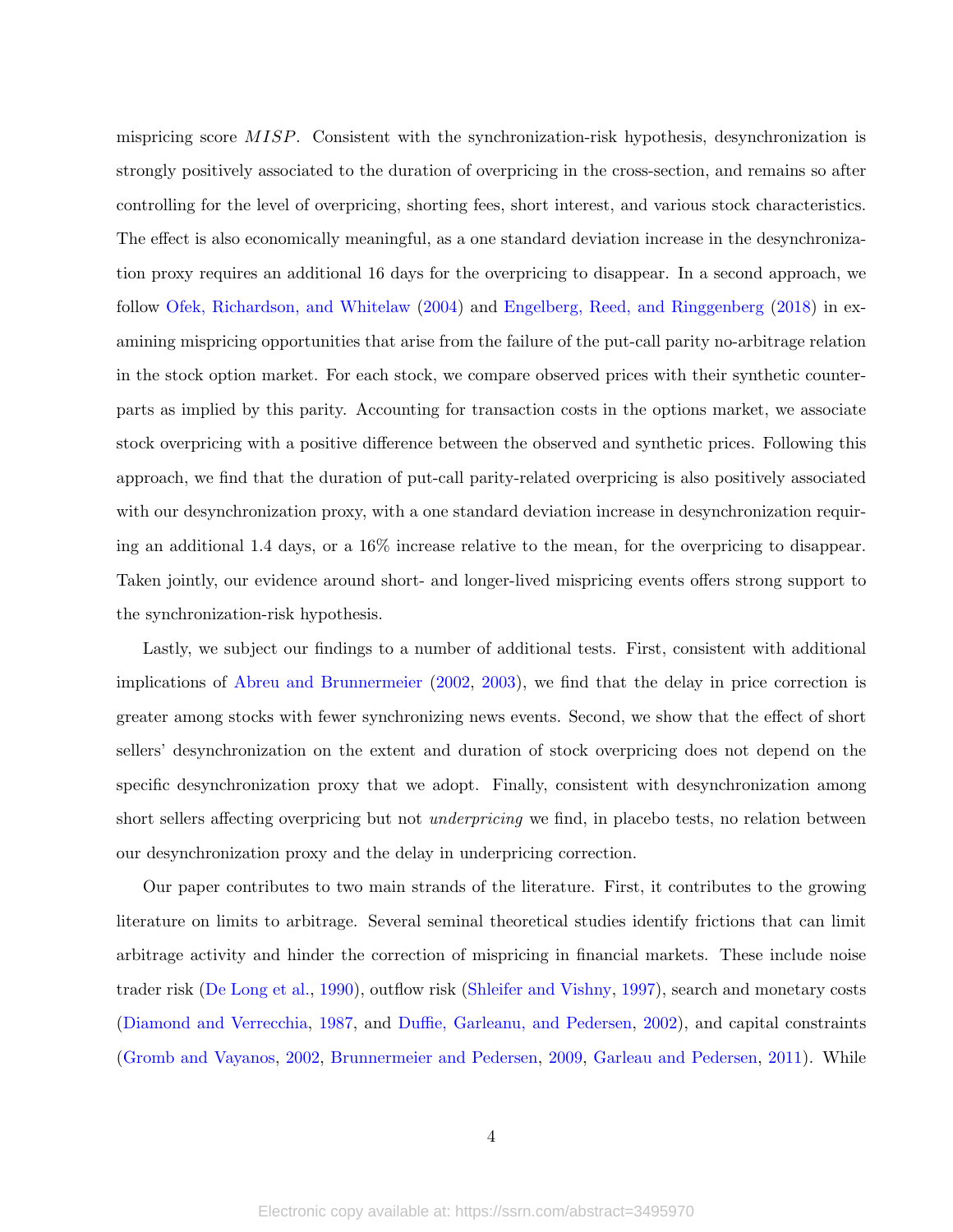extensive empirical evidence supports the relevance of these limits to arbitrage, the impact of syn-chronization risk has been documented to a much lesser extent.<sup>[2](#page-2-0)</sup> Indeed, the existing evidence on synchronization risk is confined to specific episodes of severe overpricing, as reflected in the emergence and burst of bubbles [\(Brunnermeier and Nagel,](#page-33-3) [2004;](#page-33-3) [Temin and Voth,](#page-36-4) [2004\)](#page-36-4). The implications of synchronization risk are further reaching, though. Following [Abreu and Brunnermeier](#page-32-0) [\(2002\)](#page-32-0), synchronization risk could affect not only specific assets and market times, but also the whole cross-section of stocks during normal times. Due to the lack of a stock-level proxy for coordination problems, the impact of this type of risk on the cross-section has remained unexplored. To our best knowledge, we are the first to propose a daily measure of desynchronization among arbitrageurs based on short-selling data to directly examine the prevalence and asset pricing implications of synchronization risk within a large cross-section of stocks.

Second, our work contributes to the literature on the relation between short selling and mispricing. Consistent with short sellers being capable of identifying overpricing, several papers have shown that short-selling measures anticipate future stock return declines in the cross-section.<sup>[3](#page-2-0)</sup> A common feature of this literature is that short sellers are implicitly regarded as a relatively homogeneous group of traders with presumably similar information. However, recent studies highlight the importance of considering differences across short sellers. [Boehmer, Jones, and Zhang](#page-33-4) [\(2008\)](#page-33-4) document different trading abilities among short sellers, with institutional nonprogram short sales being the most informative. [Comerton-Forde, Jones, and Putnins](#page-33-5) [\(2016\)](#page-33-5) show that short sellers are heterogeneous in their trading style, with short sellers providing liquidity being different from those demanding it. A contribution of our paper is to document a previously unexplored type of heterogeneity, as captured by the dispersion in their profits, among short sellers. We provide evidence that this heterogeneity

<sup>2</sup>See [Jones and Lamont](#page-35-2) [\(2002\)](#page-35-2), [Nagel](#page-36-5) [\(2005\)](#page-36-5), [Saffi and Sigurdsson](#page-36-6) [\(2011\)](#page-36-6), and [Prado, Saffi, and Sturgess](#page-36-7) [\(2016\)](#page-36-7) for evidence on the role of short-selling constraints related to lending supply and shorting costs, [Kolasinksi, Reed, and](#page-35-3) [Ringgenberg](#page-35-3) [\(2013\)](#page-35-3) and [Chague et al.](#page-33-6) [\(2017\)](#page-33-6) for search costs, [Liu and Mello](#page-35-4) [\(2011\)](#page-35-4) and [Giannetti and Kahraman](#page-35-5) [\(2018\)](#page-35-5) for outflow risk, [Duan, Hu, and McLean](#page-34-4) [\(2010\)](#page-34-4) for arbitrage risk, [Engelberg, Reed, and Ringgenberg](#page-34-0) [\(2018\)](#page-34-0) for fee-volatility risk, and [Gargano, Sotes-Paladino, and Verwijmeren](#page-34-5) [\(2019\)](#page-34-5) for margin constraints.

<sup>&</sup>lt;sup>3</sup>Indeed, the forecasting power of short selling in the cross-section has been documented using intraday (e.g., [Aitken](#page-32-2) [et al.,](#page-32-2) [1998\)](#page-32-2), daily (e.g., [Boehmer, Jones, and Zhang,](#page-33-4) [2008,](#page-33-4) [Diether, Lee, and Werner,](#page-34-6) [2009\)](#page-34-6) and monthly (e.g., [Desai](#page-34-7) [et al.,](#page-34-7) [2002,](#page-34-7) [Asquith, Pathak, and Ritter,](#page-32-3) [2005,](#page-32-3) [Cohen, Diether, and Malloy,](#page-33-7) [2007,](#page-33-7) [Saffi and Sigurdsson,](#page-36-6) [2011\)](#page-36-6) shortselling activity. [Rapach, Ringgenberg, and Zhou](#page-36-8) [\(2016\)](#page-36-8) exploit monthly data over a 42-year period to show that short interest is also a strong predictor of stock returns on the aggregate market. More recently, [Wang, Xuemin, and Zheng](#page-37-0) [\(2019\)](#page-37-0) show that shorting flows remain a significant predictor of negative future stock returns during the 2010-2015 period, when daily short-sale volume data are published in real time.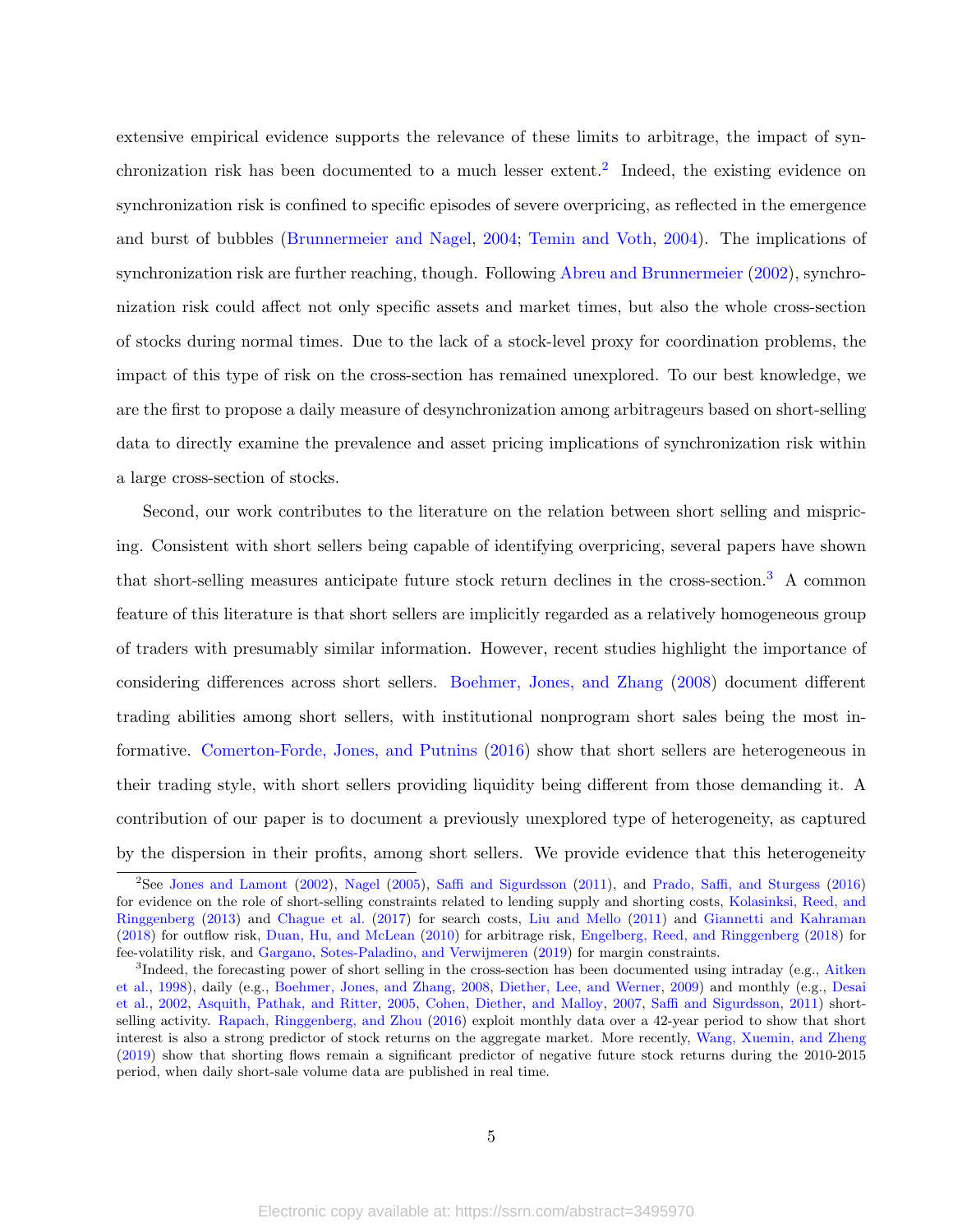reflects dispersed opinions among short sellers and can affect the ability to synchronize their trades to correct overvaluation.

The rest of the paper is organized as follows. In Section [2](#page-8-0) we introduce our conceptual framework and hypotheses. In Section [3](#page-9-0) we describe our dataset and our proxy for desynchronization among short sellers, and present summary statistics. In Section [4](#page-14-0) we relate short sellers' desynchronization to firms' information environment. In Sections [5](#page-17-0) and [6](#page-25-0) we examine the relation between short sellers' desynchronization and the level and duration of stock overpricing. We present additional results and robustness analyses in Section [7,](#page-28-0) and our conclusions in Section [8.](#page-31-0)

## <span id="page-8-0"></span>2 Hypotheses Development

Our main goal is to relate the dispersion in a stock's short-selling profits to the level and duration of the stock's overpricing, and is motivated by the theoretical work of [Abreu and Brunnermeier](#page-32-0) [\(2002,](#page-32-0) [2003\)](#page-32-1). In particular, [Abreu and Brunnermeier](#page-32-1) [\(2003\)](#page-32-1) introduce a model of dispersed opinions where arbitrageurs become sequentially aware of a common overpricing opportunity and a critical mass of the arbitrageurs is needed to correct the mispricing. In presence of growing overpricing, arbitrageurs who short the asset too early forgo much of the profits of shorting it at an even higher price just before the correction. Arbitrageurs who delay their shorting decisions too long miss exploiting the opportunity altogether. The dispersion of opinions creates uncertainty among the arbitrageurs about the timing decisions of other rational arbitrageurs. Crucially, it results in a "synchronization problem" that renders arbitrageurs temporarily unable to coordinate their selling strategies and correct the overpricing even when they have the collective ability, i.e., the aggregate capital, to do it. In these situations, a greater dispersion of opinions ("disagreement") among arbitrageurs translates into poorer synchronization in their trades which, in turn, exacerbates asset overpricing even in the absence of short-selling restrictions. This motivates our first hypothesis:

<span id="page-8-1"></span>Hypothesis 1: Stocks with less synchronized short selling are more overpriced even if they are relatively easy to short.

Besides the level of overvaluation, synchronization problems can affect the duration of overpricing.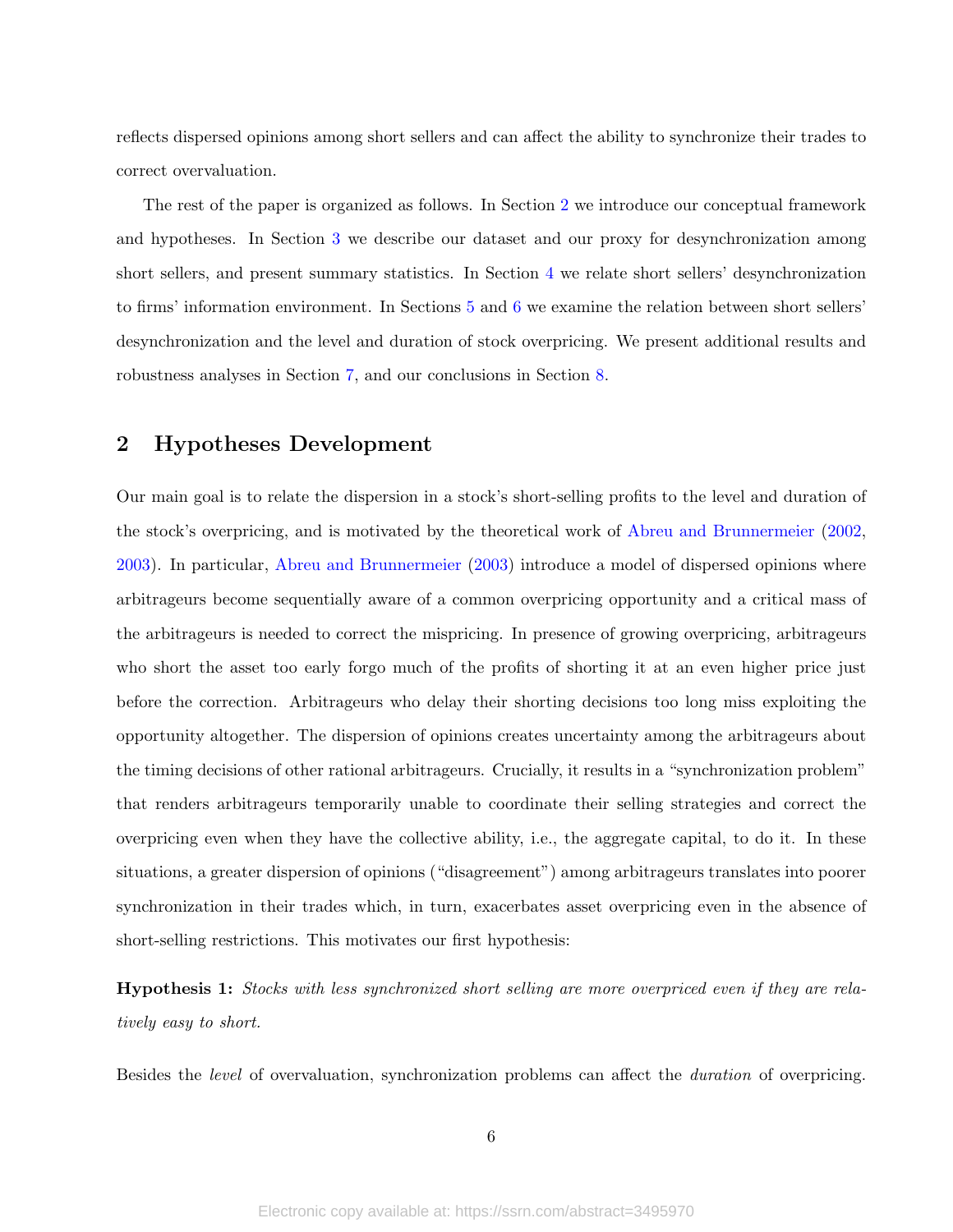[Abreu and Brunnermeier](#page-32-0) [\(2002\)](#page-32-0) note that arbitrageurs not only face uncertainty about when other arbitrageurs will start exploiting a common arbitrage opportunity, but also incur holding costs when exploiting it. This is especially the case for short sellers, who have to pay lending fees and tie up capital in the margin accounts on their short position. In deciding when to short an overpriced asset, short sellers then trade off the benefits of selling early to secure the profits of the eventual correction versus the costs of holding the short position for too long. In this setting, short sellers delay acting on their information and, keeping the size of holding costs fixed, take longer to correct a given level of overpricing the less synchronized they are. This implication motivates our second hypothesis:

<span id="page-9-1"></span>Hypothesis 2: For a given level of overpricing and keeping holding costs fixed, less synchronized short selling is associated with longer delays in the correction of overpricing.

Hypotheses [1](#page-8-1) and [2](#page-9-1) guide our empirical analysis in the remainder of the paper. The next section describes our sample and introduces our measure of desynchronization in short selling.

## <span id="page-9-0"></span>3 Data

For our empirical tests we combine a novel dataset on the mark-to-market profits of the short positions in a stock with an array of data on the stock, equity lending and option markets, as well with other firm and stock characteristics. We describe our data below.

#### 3.1 Short-Selling Profits Dataset

#### <span id="page-9-2"></span>3.1.1 Dataset Description

Our primary data source is a dataset on the profits and losses of short sellers provided by IHS Markit. IHS Markit collects transaction-level information on the securities lending market from a variety of participants (prime brokers, custodians, asset managers and hedge funds), who together account for about 90% of the securities lending market in developed countries. We focus on the U.S. market, for which the IHS Markit database covers a broad cross-section of 4,000 stocks over the period spanned between January 2011 and December 2017.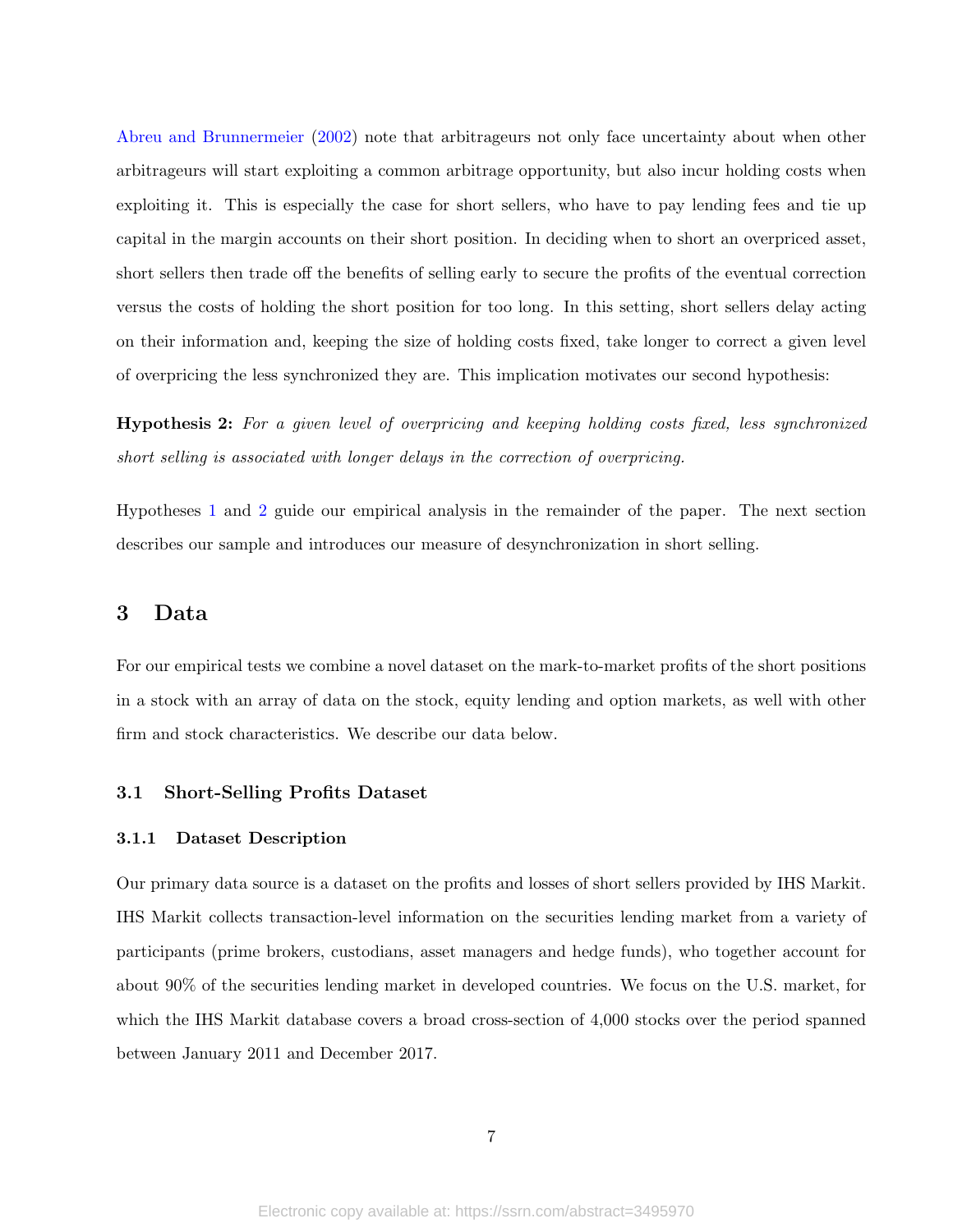For each stock  $i$  and day  $t$ , we observe the full distribution of gross-of-fees mark-to-market (cumulated) returns being experienced by the short sellers of  $i$  from the start date of their transactions (the initiation date for new transactions and the original start date for renewing transactions) until  $t^4$  $t^4$ . IHS Markit discretizes these returns over 19 bins, each of which we denote by  $\text{bin}_{i,t}^{[n]}$   $(n = 1, \ldots, 19)$ , representing the fraction of shares on loan for stock i whose cumulated returns fall in the nth return interval—with left and right boundaries '|' and '|'—at time t. The first 10 intervals  $(n = 1, \ldots, 10)$  correspond to the negative domain of the distribution and are defined as follows:  $(-\infty, -100\%]$ ,  $(-100\%, -75\%]$ ,  $(-75\%, -50\%]$ ,  $(-50\%, -40\%]$ ,  $(-40\%, -30\%]$ , (−30%, −20%], (−20%, −15%], (−15%, −10%], (−10%, −5%], and (−5%, 0%]. The remaining 9 intervals  $(n = 11, \ldots, 19)$  cover the positive domain of the distribution in a specular fashion, from  $(0\%, 5\%)$ for  $n = 11$  to (75%, 100%) for  $n = 19$ . Existing data allows researchers to observe only the aggregate level of short interest (i.e. the number of shares sold short over the number of shares outstanding). Thus, our data contribute disaggregated information on the mark-to-market profits experienced by different subsets of short sellers to existing aggregate data.<sup>[5](#page-2-0)</sup>

As an example, Figure [1](#page-38-0) displays an instance of the data for Tesla as of September 11, 2015. The top panel highlights a wide dispersion in the profits that the short sellers of Tesla were experiencing at that point in time. Losing positions (54.1% of the outstanding short interest) were experiencing cumulative returns in the range of -40% to 0%, while winning positions (45.9% of the short interest) were accumulating gains between 0% and 15%. The high volatility of the stock price since July 2015 shown in the bottom panel suggests that this profit dispersion is consistent with the uncertainty surrounding the stock around that time. The bottom panel also indicates that the stock had been attracting the attention of short sellers since the beginning of August, and that short interest reached levels close to a previous maximum of  $20\%$  in early September.<sup>[6](#page-2-0)</sup> Nevertheless, many more short

<sup>4</sup>Since U.S. equity short sellers need to borrow the stocks they sell, IHS Markit infers short-selling activity from transactions in the stock lending market. To determine the date on which the initial short was placed with the broker, IHS Markit uses  $T-3$  from the stock lending start date assuming a 3-day settlement, unless the stock is experiencing relatively high borrowing costs, in which case they use same-day pricing assuming high demand to short the stock.

<sup>&</sup>lt;sup>5</sup>Indeed, previously available data offer only aggregate information on the level of short interest and related variables (e.g., average shorting fees) at the stock level, consolidated across all short positions in the stock. To assess differences across the short positions in a stock, [Jank and Smajlbegovic](#page-35-6) [\(2017\)](#page-35-6) and [Boehmer, Duong, and Huzar](#page-32-4) [\(2018\)](#page-32-4) examine mandatory disclosures of large short positions in Europe and Japan, respectively, while [von Beschwitz, Lunghi, and](#page-36-9) [Schmidt](#page-36-9) [\(2017\)](#page-36-9) and [Choi et al.](#page-33-8) [\(2017\)](#page-33-8) study hedge fund trades.

 $6$ This period preceded the effective start date of deliveries of Tesla's Model X on September 29, a major release that the company had been delaying since the first quarter of 2014 [\(https://en.wikipedia.org/wiki/Tesla](https://en.wikipedia.org/wiki/Tesla_Model_X) Model X).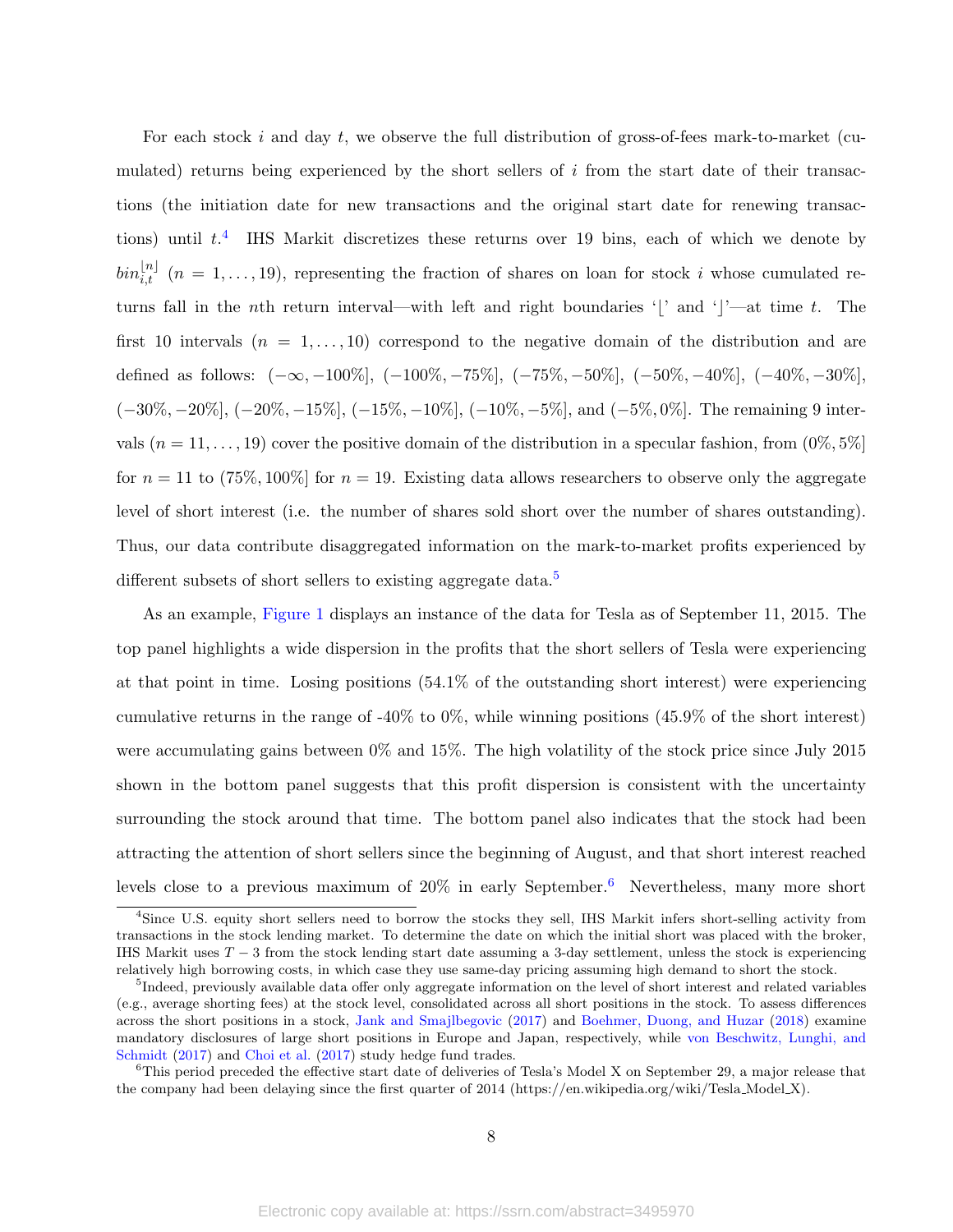positions were established in the subsequent months, building up to a maximum short interest of 25% around March of 2016.

There are limitations to our data. First, short-selling activity is inferred from transactions in the stock lending market, which excludes short selling initiated and covered within the day ("in-and-out shorting"). As such, our data reflects the profits associated to short-selling activity other than intraday shorting. Since desynchronization in intraday shorting is unlikely to delay arbitrage activity beyond the intraday horizon, we do not expect this omission to affect the relation we examine between short sellers' desynchronization and mispricing. Second, we do not observe the identity of short sellers or their motives. This implies that we cannot distinguish speculative from other short-selling activity (e.g., shorting driven by hedging purposes), less likely to act on fundamental information. Because the profits of non-speculative short sellers can be dispersed for reasons unrelated to disagreement, we include controls for non-speculative shorting in our subsequent analyses.

#### 3.1.2 Measuring Desynchronization in Short Selling

Our proxy for a stock's short-selling desynchronization is the dispersion in the cumulated return of its short sellers. This approach follows from the observation that all short positions in the stock that remain open throughout a day experience the same daily return, so differences in their cumulated returns must map back to a "desynchronization" (i.e., differences in timing) among them.<sup>[7](#page-2-0)</sup> Given that for each stock i and date t we observe the fraction of shares shorted within each return interval (the variable  $bin_{i,t}^{[n]}$  defined in Section [3.1.1\)](#page-9-2), a natural measure of dispersion in short-selling profits, i.e., of desynchronization in short selling, is the lack of concentration in the associated distribution:

<span id="page-11-1"></span><span id="page-11-0"></span>
$$
Desync_{i,t} = 1 - \sum_{n=1}^{19} \left( bin_{i,t}^{|n|} \right)^2.
$$
 (1)

This measure subtracts from one the Herfindahl-Hirschman index (a commonly used measure of market concentration) of the return bins. Higher values of Desync are associated with greater desynchronization in short sellers' trades. Desync is bounded below by zero, when all of the stock's shorted

<sup>7</sup>Of course, the converse is not true: outstanding short positions in a stock with different durations will experience the same cumulated return as long as the prices prevailing at the different initiation times are identical.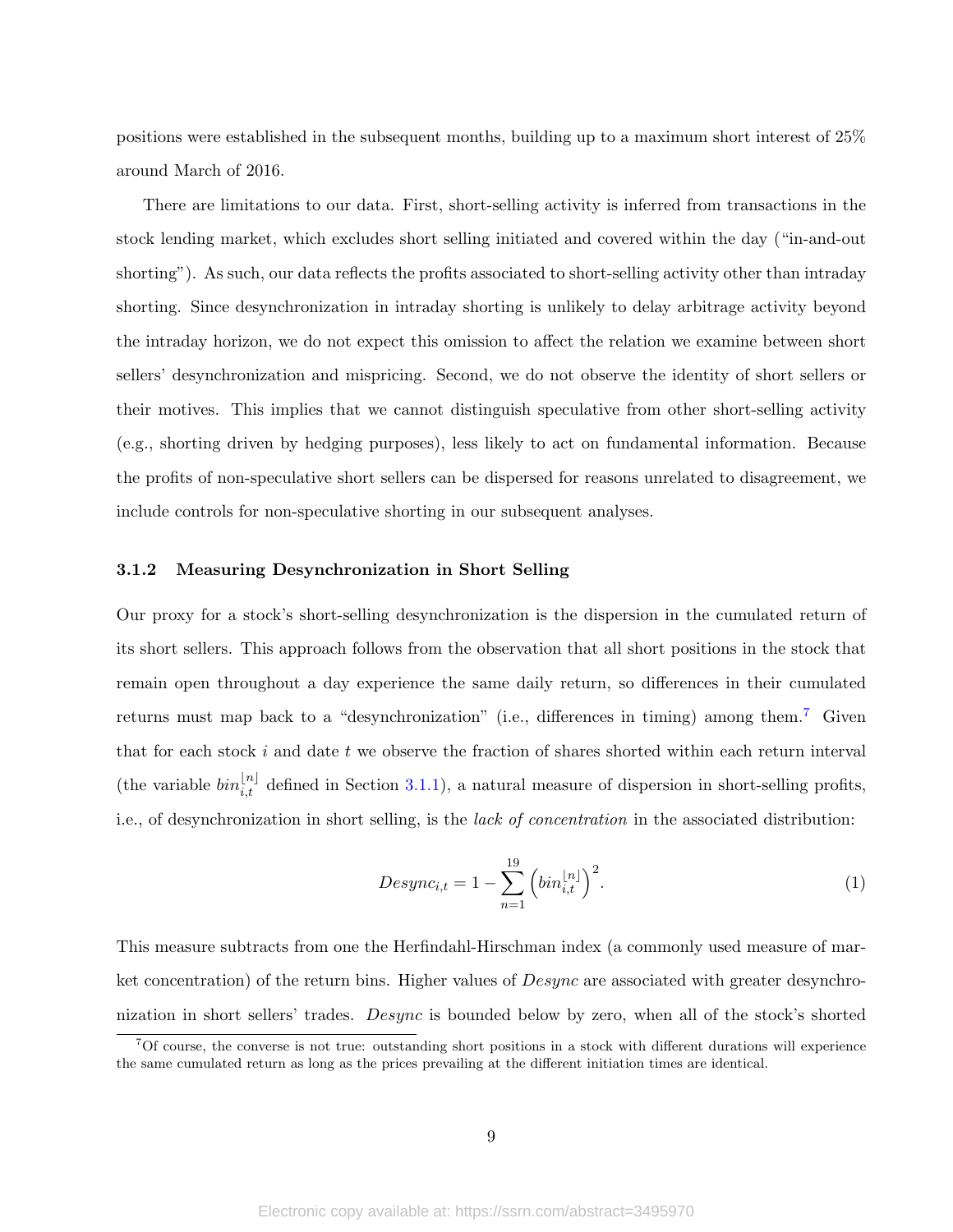shares experience a common level of profits, and above by 0.947, when the cumulated returns of the stock's shorted shares are uniformly distributed across all bins. $\frac{8}{10}$  $\frac{8}{10}$  $\frac{8}{10}$  These bounds limit the potentially confounding effect of stock return volatility on profit dispersion.<sup>[9](#page-2-0)</sup>

Clearly, measuring lack of concentration is not the only way to assess the dispersion of a distribution. In particular, in Section [7](#page-28-0) we examine an alternative dispersion measure based on the estimated standard deviation of the cumulated returns on the short positions in a stock. Because this standard deviation is more sensitive to the volatility of the stock's returns, we concentrate our subsequent analysis on the desynchronization measure [\(1\)](#page-11-0).

#### 3.2 Auxiliary Data Sources

We use the stock's CUSIP identifier in our short-selling profits database to merge it with an array of standard datasets. We obtain information on the stock borrowing and lending activity from the Markit Securities Finance Buyside Analytics Datafeed. This database includes daily data on the borrowing demand and lending supply of shares, and the associated shorting fees. This information is sourced from the same contributors of the IHS Markit's short-selling profits database. Thus, our dataset accounts for the vast majority of equity loans in the United States. We obtain stock market prices and other stock characteristics data from CRSP and compute various financial accounting ratios using information from COMPUSTAT. We calculate the dispersion in stock analysts' forecasts from the I/B/E/S database. We obtain corporate news from RavenPack News Analytics database. Finally, we source options data from the Option Metrics database. We drop stocks with market capitalization below \$10 million or prices below \$1. In our subsequent analysis, we describe the variables that we create from these datasets in more detail.

#### 3.3 Summary Statistics

Table [1](#page-40-0) displays summary statistics for *Desync* (Panel A), stock and firm fundamental variables (Panel B), equity lending market characteristics (Panel C), and pairwise correlations (Panel D). For

<sup>&</sup>lt;sup>8</sup>This corresponds to the scenario where all bins contain the same fraction of shares  $(1/19)$  and *Desync* is equal to  $1 - 19(1/19)^2 = 0.947.$ 

 $9K$ eeping the dispersion in the initiations of their positions constant, the profit dispersion of a stock's short sellers can increase with the volatility of the stock's returns. For this reason, we control for return volatility in our subsequent analysis.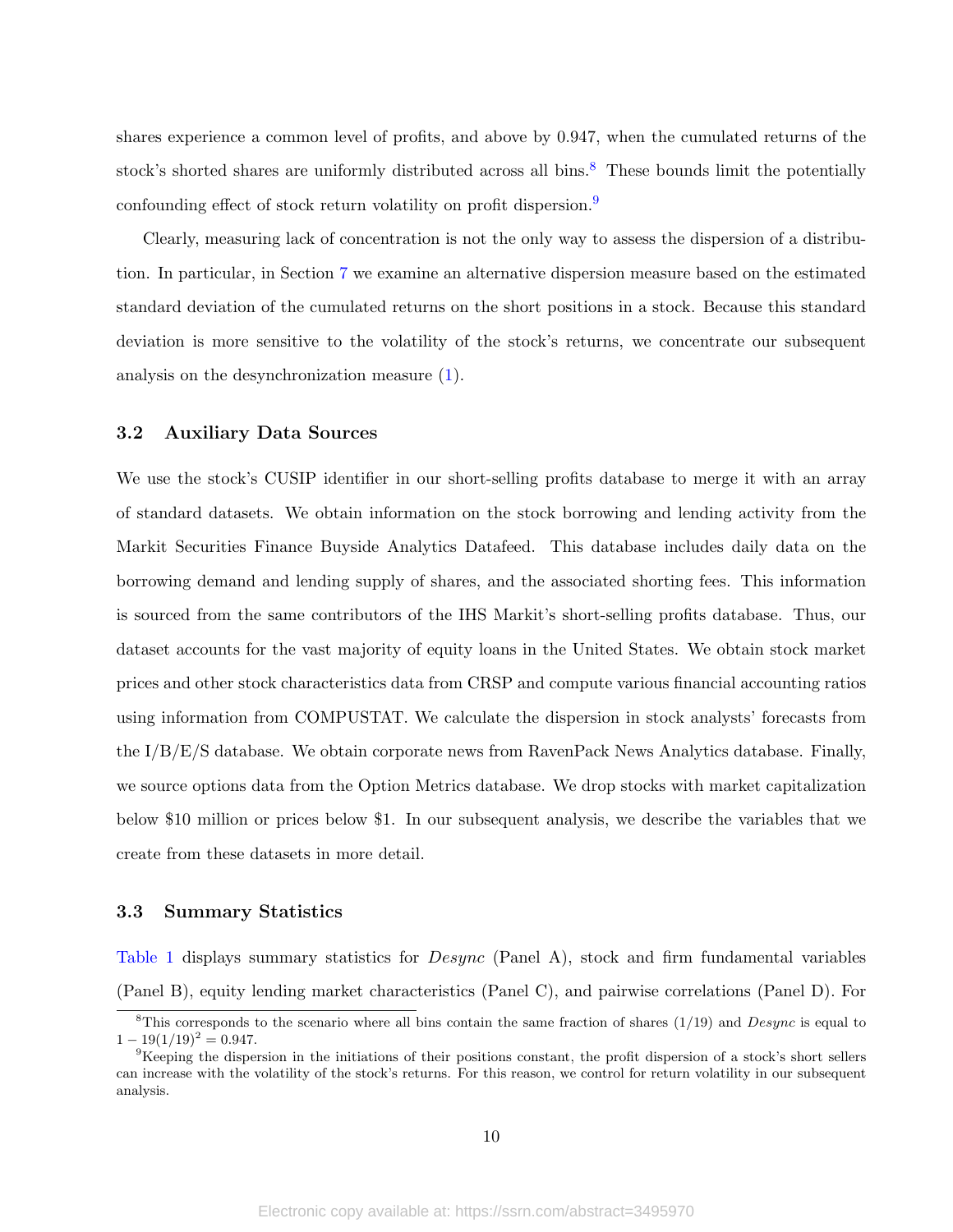each variable, we present the time-series averages of the daily cross-sectional summary statistics.

If short sellers were a relatively coordinated group of informed traders acting on the same or similar information, we would expect a high synchronization in their trades and, consequently, a low value for Desync. By contrast, we would expect *Desync* to be relatively high if varying degrees of information (e.g., differences in trading ability, as documented by [Boehmer, Jones, and Zhang,](#page-33-4) [2008\)](#page-33-4) or differences in opinion about the exact extent of overpricing among short sellers translated into a desynchronization in their trades. The summary statistics in Panel A are consistent with the latter scenario, as Desync is typically high (its mean and median are, respectively, 0.63 and 0.68), and significantly above zero (the 5th and 25th percentiles of its distribution are, respectively, 0.23 and 0.55).

Panel B shows summary statistics at the stock and firm levels. The average (median) market capitalization of a firm in our sample is \$6,847 (\$1,377) million. The average (median) monthly stock return is 1.08% (0.43%), consistent with a positive and sizable risk premium during the period. We display also summary statistics for the different proxies of the information environment surrounding a firm that we examine in Section [4;](#page-14-0) namely, stock return volatility, bid-ask spread, turnover and analysts' forecast dispersion.

Panel C displays summary statistics for our equity lending variables. In line with previous studies (e.g. [D'Avolio,](#page-33-1) [2002\)](#page-33-1), the mean fraction of shares available for lending is 21.6% of the total market capitalization, the mean short interest is 3.9%, and the mean borrowing fee is 1.24% per annum.

Finally, Panel D reports the correlation matrix for the main variables in our subsequent analysis. Desync presents a fairly low correlation (in absolute value) with all variables, suggesting that it contains information not already reflected in any of the other variables. It is positively correlated with Short Interest and, to a lesser extent, with Idio V ol and Turnover. It is negatively correlated with firm size, and exhibits close to zero correlation with the other variables considered. The pairwise correlations across variables other than  $Desync$  in our sample are largely as expected.<sup>[10](#page-2-0)</sup> Since the summary statistics for stock, firm and equity lending market characteristics displayed in Panels B and C are also consistent with prior studies, we conclude that our sample of stocks is comparable with those examined in the related literature.

 $10$ For instance, bid-ask spreads and idiosyncratic volatility are negatively correlated with size, while borrowing fees are positively correlated with short interest but negatively correlated with the supply of lendable shares.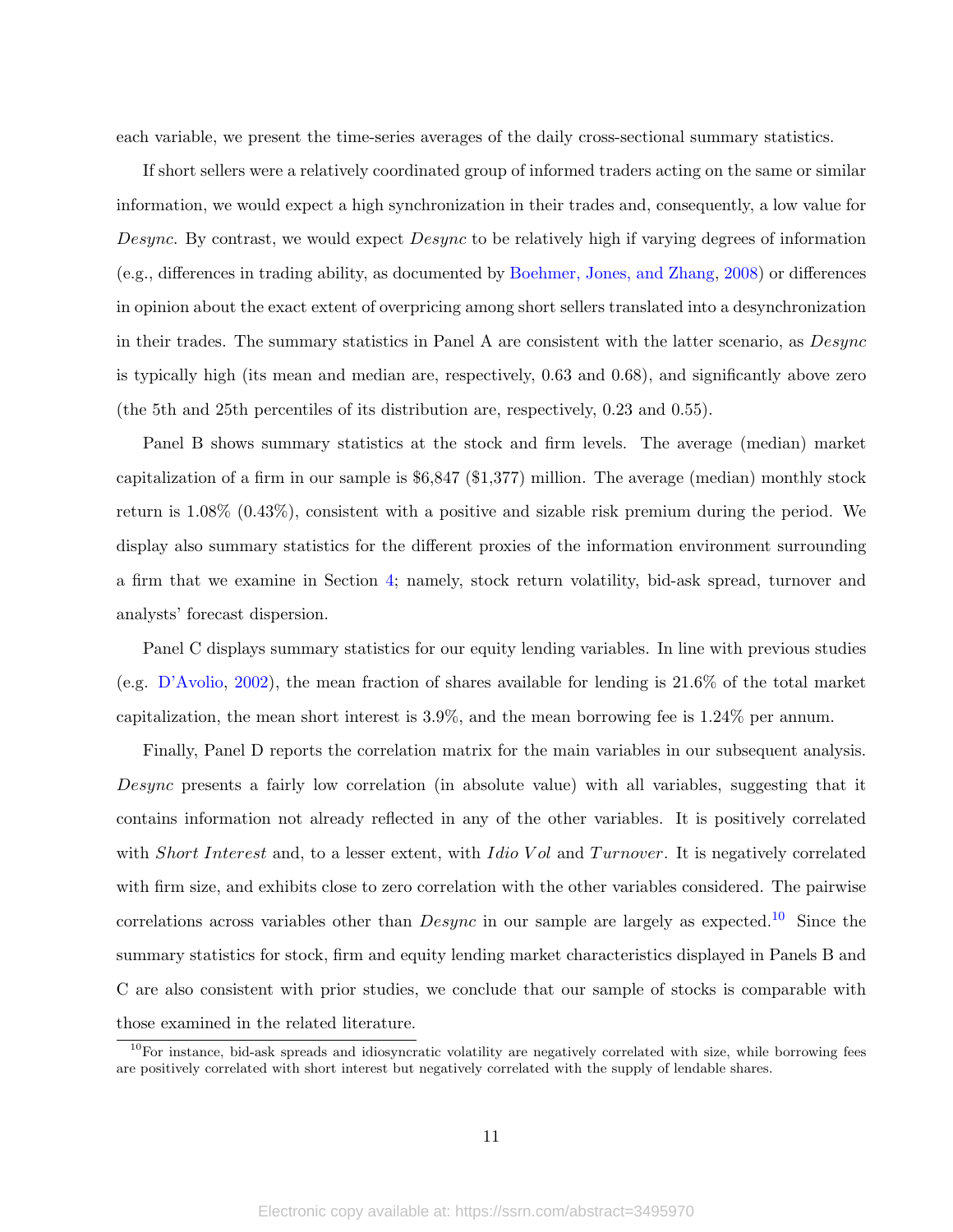## <span id="page-14-0"></span>4 Desynchronization and Firms' Information Environment

We first examine the relation between desynchronization across a stock's short sellers and their potential disagreement about the stock. In [Abreu and Brunnermeier](#page-32-0) [\(2002,](#page-32-0) [2003\)](#page-32-1), this disagreement follows from arbitrageurs having dispersed opinions about the stock's degree of overvaluation, as they become sequentially aware of a mispricing opportunity. More generally, it captures the variety of fundamental factors such as asymmetric information and differences in viewpoints that lead to differences in the market timing decisions (desynchronization) of arbitrageurs. In practice, however, short selling can be desynchronized for non-fundamental reasons such as the hedging of options or relative-value (e.g., convertible arbitrage) positions [\(Battalio and Schultz,](#page-32-5) [2011;](#page-32-5) [Brown et al.,](#page-33-9) [2012;](#page-33-9) [Berkman, McKenzie,](#page-32-6) [and Verwijmeren,](#page-32-6) [2017\)](#page-32-6) on the stock.

To assess whether Desync actually captures disagreement-related (as opposed to hedging-related) desynchronization, we regress  $Desync$  on a set of proxies for the information environment surrounding a stock, while simultaneously controlling for non-fundamental sources of dispersion in the timing of short sales. More precisely, we run the following panel regression:

$$
Desync_{i.t} = \alpha_i + \tau_t + \beta' \mathbf{x_{i,t}} + \epsilon_{i,t},
$$

where  $\alpha_i$  and  $\tau_t$  are stock- and time-fixed effects, and  $x_{i,t}$  represents the set of regressors. We divide them into four groups:

- − Variables that proxy for difference in beliefs: Turnover and Dispersion in analysts' forecast. [Shalen](#page-36-10) [\(1993\)](#page-36-10), [Harris and Raviv](#page-35-7) [\(1993\)](#page-35-7) and [Kandel and Pearson](#page-35-8) [\(1995\)](#page-35-8) introduce theoretical models in which differences in the way that traders interpret common information generate a positive relation between belief dispersion and stock turnover. The use of dispersion in forecasts across a stock's analysts follows [Diether, Malloy, and Scherbina](#page-34-8) [\(2002\)](#page-34-8), who propose using this measure as a proxy for differences in beliefs about a stock.
- − Variables that proxy for information asymmetry: Bid-ask spread and Firm size. [Glosten and](#page-35-9) [Milgrom](#page-35-9) [\(1985\)](#page-35-9) and [Easley and O'Hara](#page-34-9) [\(1986\)](#page-34-9), among others, argue theoretically that market makers should set wider bid-ask spreads when they expect higher levels of information asym-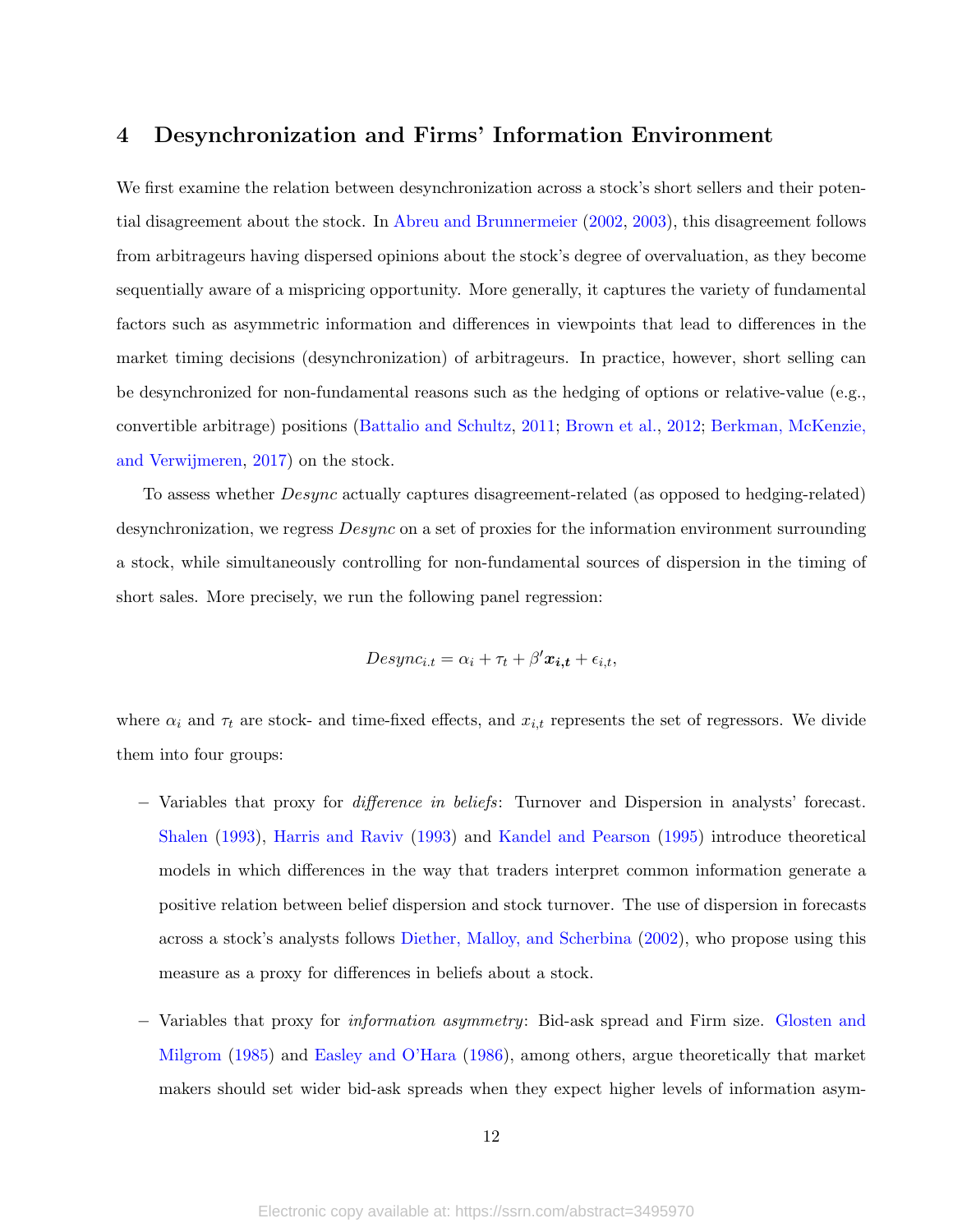metry. The choice of size follows the simple intuition, used by prior studies (e.g., [Chae,](#page-33-10) [2005;](#page-33-10) [Zhang,](#page-37-1) [2006\)](#page-37-1), that more information is available for larger firms.

- − Variables that proxy for non-fundamental reasons: Total open interest of options on the stock and amount of convertible debt. Options hedging and the implementation of convertible arbitrage strategies could require shorting the underlying stock [\(Battalio and Schultz,](#page-32-5) [2011;](#page-32-5) [Brown](#page-33-9) [et al.,](#page-33-9) [2012;](#page-33-9) [Berkman, McKenzie, and Verwijmeren,](#page-32-6) [2017\)](#page-32-6) with no fundamental view on stock overpricing. Greater option hedging and convertible arbitrage activities could then affect desynchronization in short selling for reasons unrelated to disagreement.
- − Other controls: Number of news releases related to the firm over the previous three months, Idiosyncratic volatility, Short interest, Supply, and Borrowing (Shorting) fee.<sup>[11](#page-2-0)</sup> Following [Abreu](#page-32-1) [and Brunnermeier](#page-32-1) [\(2003\)](#page-32-1), fewer news releases related to the firm could increase the uncertainty among traders about when others become informed and hinder their synchronization. We would then expect Desync to be negatively related to the number of news releases. We also expect Desync to be positively associated to the idiosyncratic volatility of returns. Lastly, we expect a low supply or demand of shares to borrow, as well as higher borrowing fees, to reduce *Desync* by limiting the number of traders able or willing to take short positions.

From this analysis we expect that *Desync* is positively related to proxies for difference in beliefs or information asymmetry. Moreover, we expect these relations to be robust to controls for nonfundamental motives for short selling and other stock characteristics. We further expect that the information in Desync is not completely subsumed by the disagreement proxies, so that Desync contributes new information about the extent of disagreement among short sellers.

Table [2](#page-42-0) presents our results. In column (1) we include our proxies for difference in beliefs among the stock market participants, while in column (2) we include our proxies for information asymmetry, as the only explanatory variables. In column (3) we include both types of proxies simultaneously in an augmented model that includes also proxies for the extent of hedging-related short selling.

<sup>&</sup>lt;sup>11</sup>As is standard in the literature (see, e.g., [Boehmer et al.,](#page-33-11) [2017\)](#page-33-11), we approximate total open short positions in a stock, or "short interest," by the number of shares of the stock borrowed in the lending market. To avoid conditioning on an unobservable variable, we follow [Richardson, Saffi, and Sigurdsson](#page-36-11) [\(2017\)](#page-36-11) in using the shares borrowed on date t to estimate the short interest at  $t$  that we use in our subsequent regression and portfolio analyses.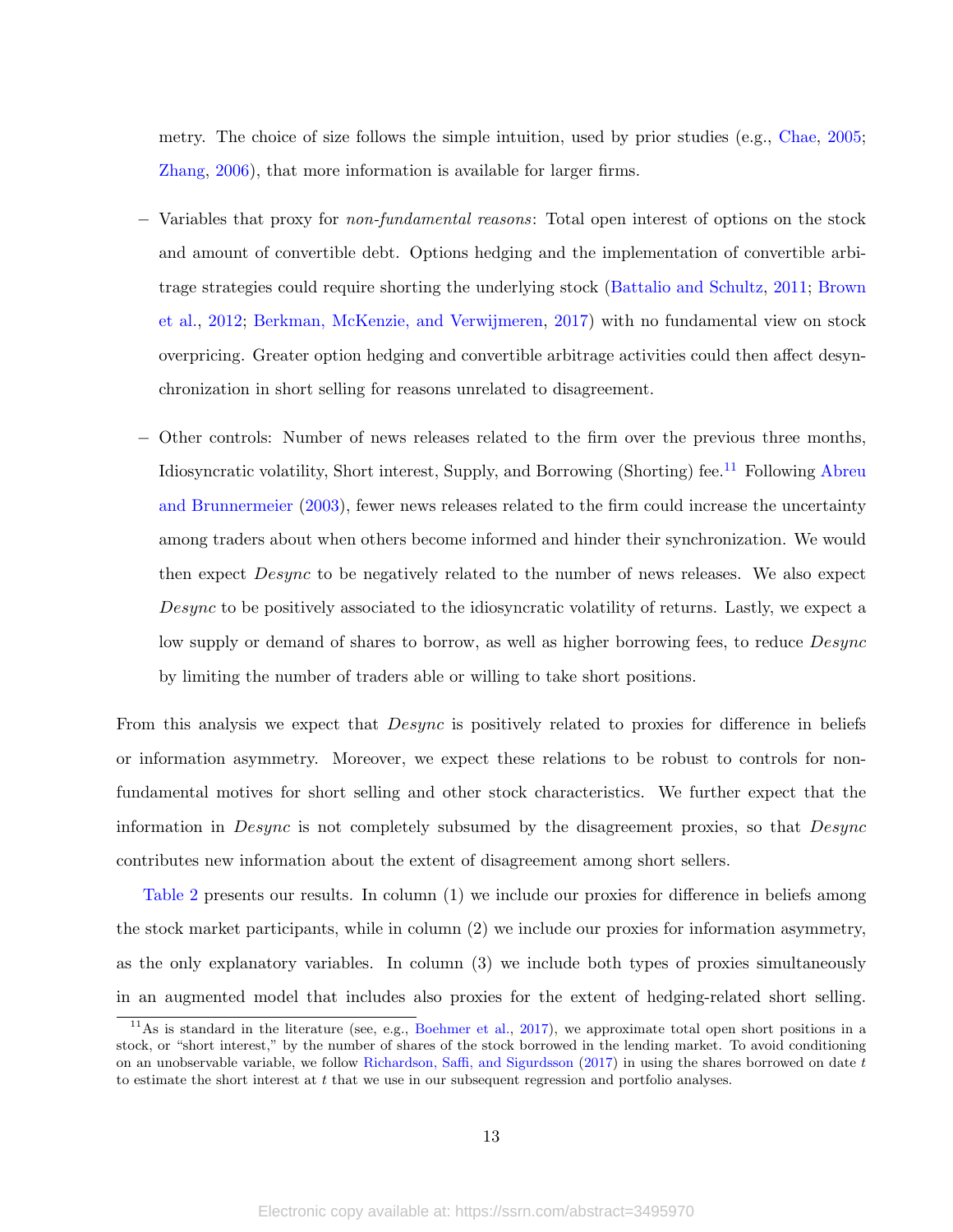Finally, in column (4) we augment the model in (3) with our synchronizing-events proxy and with different characteristics of the stock's lending market. To facilitate the comparison across coefficients, we standardize regressors to have zero mean and unit variance. Across models, standard errors are double-clustered in the stock and time dimension.

The evidence supports our priors. First, Desync is strongly positively associated with both proxies for difference in beliefs, namely Turnover and Analysts' Forecast Dispersion, in models (1) and (3). Second, a similarly strong and positive relation exists between Desync and the degree of information asymmetry surrounding a stock since in models (2) and (3) Desync is higher for smallcaps and for stocks with larger bid-ask spreads. With the exception of Turnover, these relations preserve their sign and significance when we account for all controls in model  $(4)$ .<sup>[12](#page-2-0)</sup> Third, there is a significantly negative relation between *Desync* and *News*, indicating that *Desync* tends to be high when there are relatively fewer news releases. This result highlights the importance of public news as synchronizing events [\(Abreu and Brunnermeier,](#page-32-1) [2003\)](#page-32-1) among the short sellers of a stock.

The positive coefficient of open interest in the stock's options in column (3) indicates that Desync also increases with the level of hedging in the options market. Similarly, the negative coefficient on our convertible arbitrage proxy suggests, intuitively, that short selling tends to be more synchronized when associated with relative arbitrage strategies between a firm's stock and convertible debt prices. Inspection of column (4) indicates, as expected, a positive relation between Desync and idiosyncratic volatility, short interest and the supply of lendable shares. By contrast, borrowing fees have no significant impact on *Desync*. More importantly, *Desync* remains strongly related to proxies for disagreement in short selling even after adding all controls in model (4).

The set of proxies for difference in beliefs and information asymmetry explain a similar fraction of the variation of  $Desync$ , as indicated by the adjusted R-squared of 38% in models (1) and (2). The adjusted R-squared is less than 40% in all cases, implying that Desync reflects disagreement among short sellers beyond that conveyed by existing proxies. In sum, the results in this section support the use of *Desync* as a proxy for desynchronization arising from disagreement among short sellers about a stock.

 $12$ Given that model (4) includes idiosyncratic volatility as control, the change in sign for turnover in model (4) is not surprising. Indeed, idiosyncratic volatility and turnover are closely related both empirically (see Panel D of Table [1\)](#page-40-0) and in theory [\(Shalen,](#page-36-10) [1993](#page-36-10) and [Harris and Raviv,](#page-35-7) [1993\)](#page-35-7).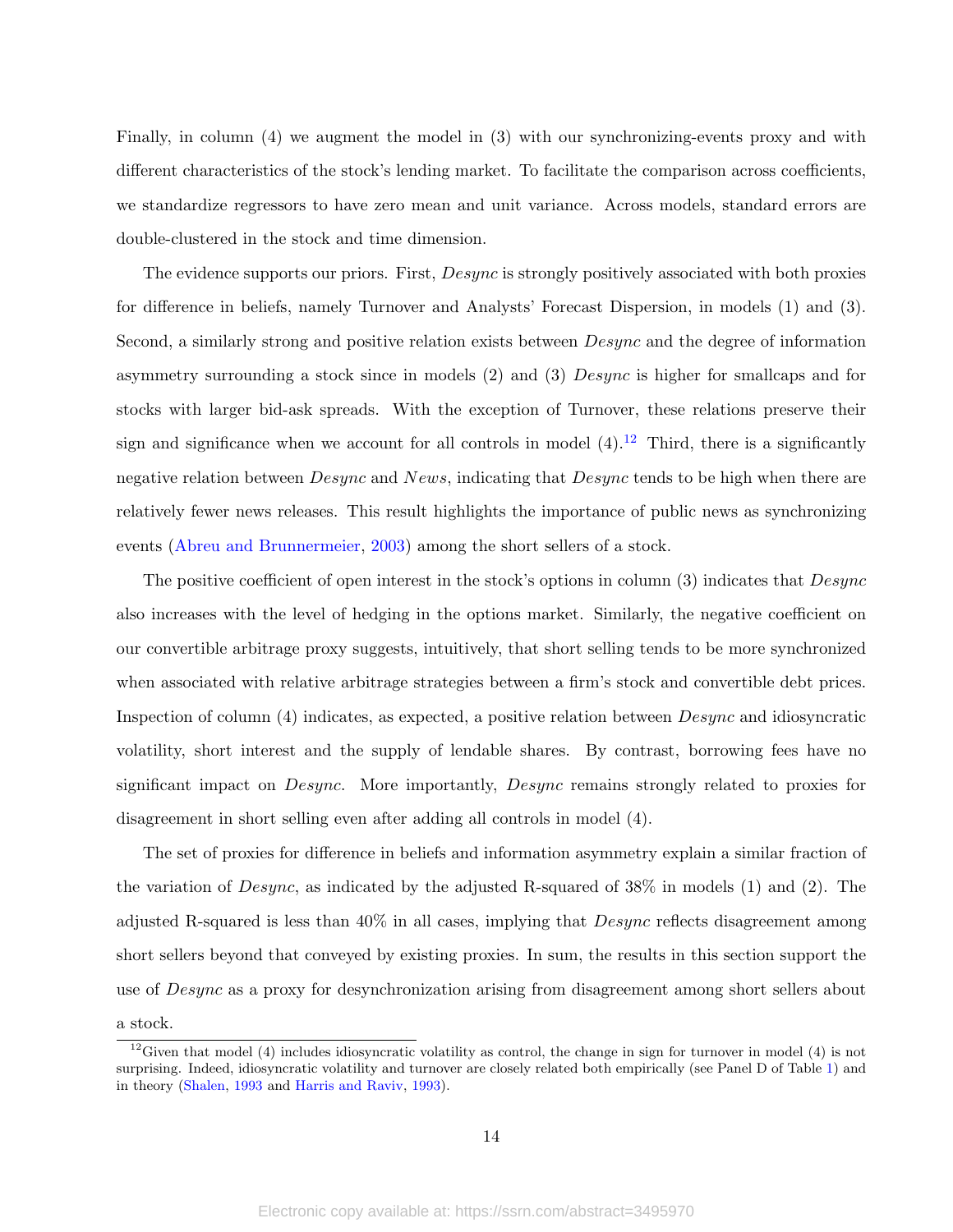## <span id="page-17-0"></span>5 Short Sellers' Desynchronization and Stock Overpricing

Following Hypothesis [1,](#page-8-1) we next investigate the relation between short sellers' desynchronization and mispricing in the cross-section of stocks. We adopt two measures of overpricing. In Section [5.1,](#page-17-1) we follow the standard approach in the literature of associating overpricing with negative future abnormal returns. In Section [5.2,](#page-21-0) we proxy for overpricing using the composite-rank mispricing measure proposed by [Stambaugh, Yu, and Yuan](#page-36-0) [\(2015\)](#page-36-0). In Section [5.3,](#page-22-0) we assess the merits of explanations other than synchronization problems to account for our results.

#### <span id="page-17-1"></span>5.1 Future returns

Overpriced stocks should on average exhibit inferior benchmark-adjusted performance, as measured by their abnormal returns relative to a standard pricing model. This reasoning motivated the pre-dominant approach in the literature of associating overpricing with subsequent returns.<sup>[13](#page-2-0)</sup> To preview the relationship between *Desync* and future returns in our sample, in Figure [2](#page-39-0) we plot the means of Desync across 100 equally sized bins against their next-month Fama-French-Carhart factor-adjusted returns.

Consistent with Hypothesis [1,](#page-8-1) a well-defined negative pattern is evident. While stocks in the bottom tercile of Desync earn positive abnormal returns, stocks in the top decile earn abnormal returns of less than -0.5% per month. The result is an annualized spread of around -9.0% between the top and bottom deciles of Desync. In the next two subsections we analyze, using calendar portfolios and multivariate regressions, the statistical significance of this relation and its robustness to controlling for the influence of other variables.

#### <span id="page-17-2"></span>5.1.1 Portfolio Analysis

We first examine single portfolio sorts. Our goal is not to propose a trading strategy but to assess the relation between short sellers' desynchronization and stock overpricing without imposing a parametric relationship between the two variables. On each day t, we allocate stocks into five groups determined by the quintiles of Desync. Intuition suggests, and inspection of Table [2](#page-42-0) confirms, that the uncertainty

<sup>&</sup>lt;sup>13</sup>As a prominent example, [Baker and Wurgler](#page-32-7) [\(2006\)](#page-32-7) look for systematic patterns of mispricing correction via stocks' subsequent returns on the basis that mispricing is hard to identify directly.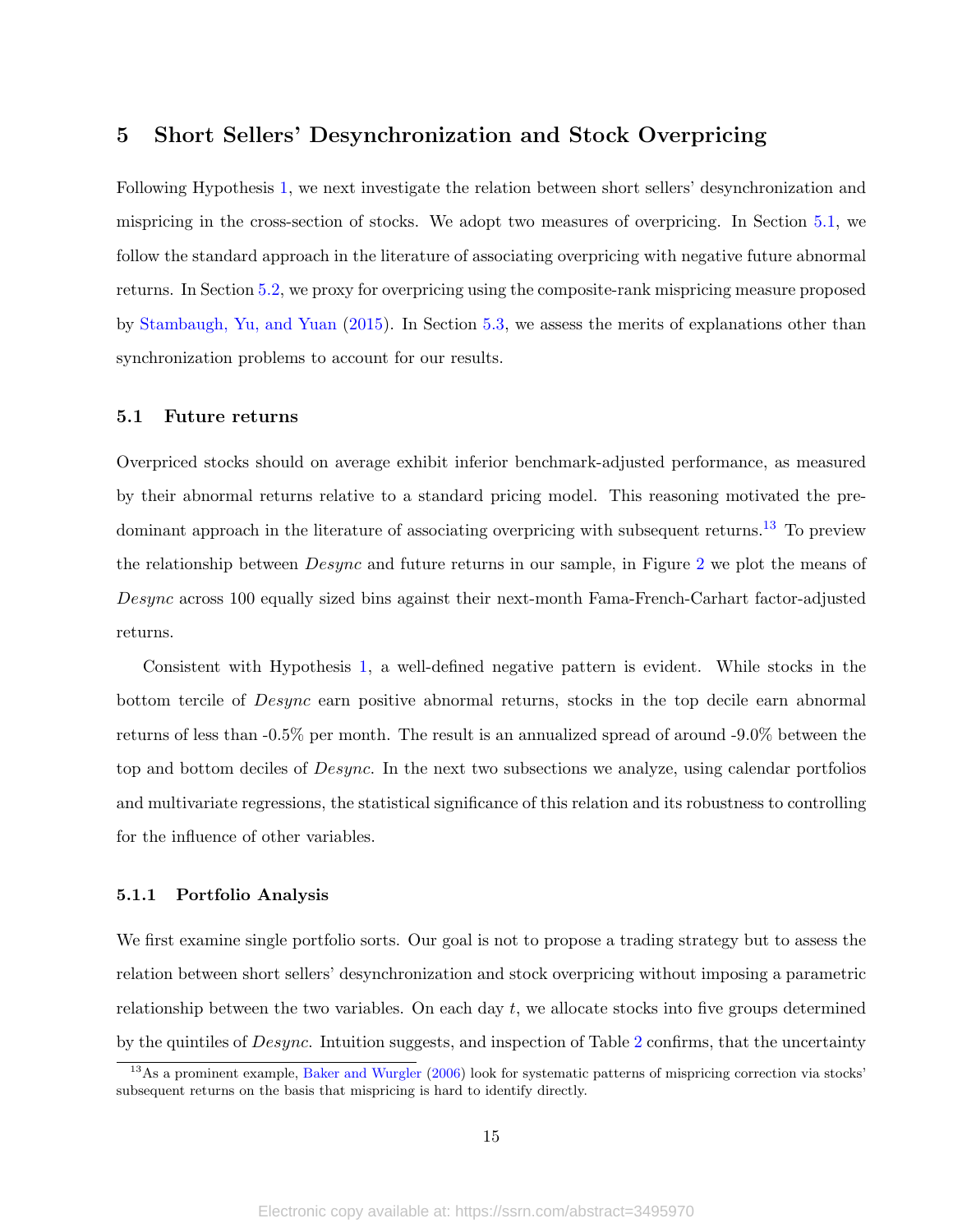surrounding the firm that can lead to synchronization problems is more prevalent among smaller firms. In this case, while value weighting the stocks in each group makes the results comparable with other studies, it also tends to conceal the underlying patterns. We thus compute both the equal-weighted (EW) and value-weighted (VW) monthly average returns to each buy-and-hold portfolio for a 21 day holding period. We repeat this portfolio sorting approach each day, giving rise to a series of five portfolios of 21-day overlapping returns at any given point in time. We regress the returns to these portfolios on the four Fama-French-Carhart factors, and use [Newey and West](#page-36-12) [\(1987\)](#page-36-12) standard errors to correct for autocorrelation, with a number of lags equal to the length of the holding period. Panels A.1 and B.1 of Table [3](#page-43-0) present the resulting EW and VW alphas, respectively, of the portfolios corresponding to each Desync group.

The results confirm the negative relation between *Desync* and future alpha that we observe in Figure [2.](#page-39-0) Panel A.1 evidences a strong monotonically decreasing pattern moving from the first (Q1) to the fifth  $(Q5)$  quintile. While the low-Desync portfolio generates a monthly alpha of 0.17% (significant at the 1% level), the high-Desync portfolio generates a negative alpha of -0.46% (also significant a the 1% level). As a result, the hedge portfolio long in high-Desync stocks and short in low-Desync stocks generates a statistically and economically significant alpha of -0.63% per month (-7.56% per annum). As expected from the above-mentioned negative relation between *Desync* and firm size, the magnitude of the VW alpha on the hedge portfolio of Panel B.1 is a smaller -0.36% per month (-4.32% per annum), although still highly statistically significant.

To control for other cross-sectional effects, Table [3](#page-43-0) also presents conditional double portfolio sorts. Each day t, we first allocate stocks into five groups based on different firm and stock characteristics. These include size, market to book, past six-month returns, and short interest, to verify that the effect of *Desync* on returns is not driven by the size, market-to-book, or momentum effects [\(Fama and](#page-34-10) [French,](#page-34-10) [1992;](#page-34-10) [Jegadeesh and Titman,](#page-35-10) [1993\)](#page-35-10), or by the documented predictive power of short interest [\(Reed,](#page-36-13) [2013\)](#page-36-13), in the cross-section. The other two characteristics we consider, bid-ask spread and turnover, proxy for the general disagreement around the stock that can exacerbate synchronization problems among short sellers. Within these groupings, we further allocate stocks into five sub-groups (from low to high) conditional on Desync for a total of twenty-five portfolios. We then compute the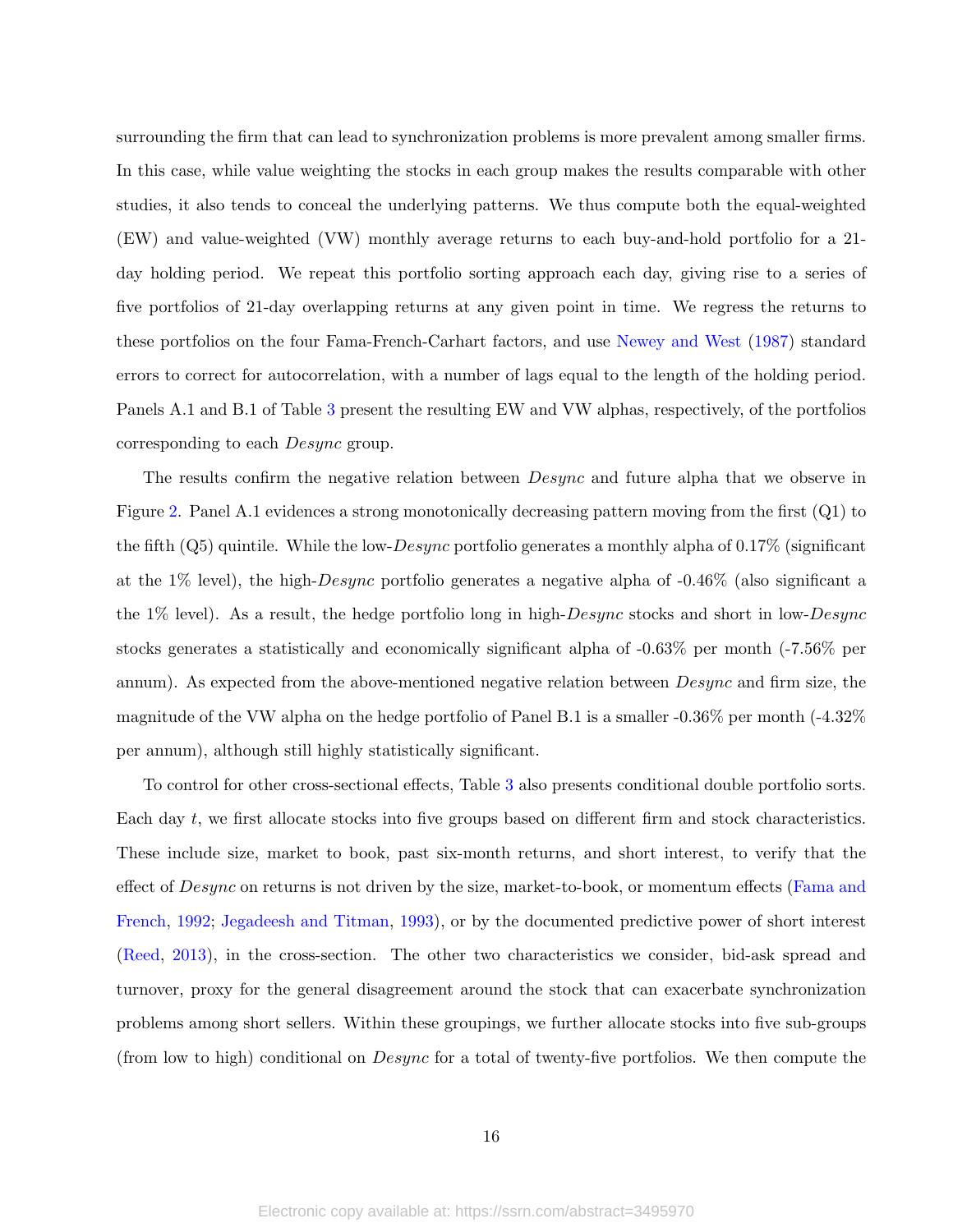EW (Panel A.2) and VW (Panel B.2) alphas for the hedge portfolio long in high-Desync and short in low-Desync stocks for each quintile of the first sorting variable.

The results are strongly supportive of Hypothesis [1.](#page-8-1) In the first three rows of Panels A.2 and B.2, the positive relation between Desync and overpricing is pervasive across size, market-to-book, momentum and short interest groupings, indicating that the effect of short sellers' desynchronization on returns is not subsumed by other well-known cross-sectional determinants. The effect is stronger among smallcaps, value stocks, and past losers, consistent with our above observation that  $Desync$ tends to be larger among firms with smaller capitalization. Within these categories, the monthly EW and VW alphas on the long-short Desync portfolios (-1.33% and -1.09% for small stocks, -1.26% and -0.74% for value stocks, and -1.04% and -0.86%) double those reported in Panels A.1 and B.1, respectively.

Remarkably, Desync generates a negative alpha not only among heavily shorted stocks, as found in prior studies, but also among mildly and lightly shorted stocks. Conditioning on low levels of short interest, alpha is -0.32% per month in column Q1-Q5 of Panel A.2 (significant at the 1% level), and -0.41% per month in column Q10-Q6 of Panel B.2 (significant at the 5% level). This suggests, as expected from synchronization risk limiting arbitrage, that the effect of *Desync* on returns is unrelated to the superior ability of short sellers—as reflected by heavy short selling—to identify overpricing.

In the next two rows of Panels A.2 and B.2, corresponding to the proxies for the information environment of the firm, the high-minus-low *Desync* portfolio again generates negative alphas. These are particularly large (in absolute value) and significant among stocks with higher information asymmetry or difference in beliefs, as reflected by lager values of bid-ask spread and turnover, respectively. The EW (VW) monthly alphas on the hedge portfolio Q25-Q21 of stocks with high bid-ask spreads and turnover are, respectively, -1.32% and -0.97% (-0.67% and -0.60%) in Panel A.2 (B.2), significant at the 1% (5%) level or higher. These are indeed the types of stocks for which we expect greater uncertainty about other short sellers' trades, hence—as argued by [Abreu and Brunnermeier](#page-32-1) [\(2003\)](#page-32-1)—greater synchronization risk.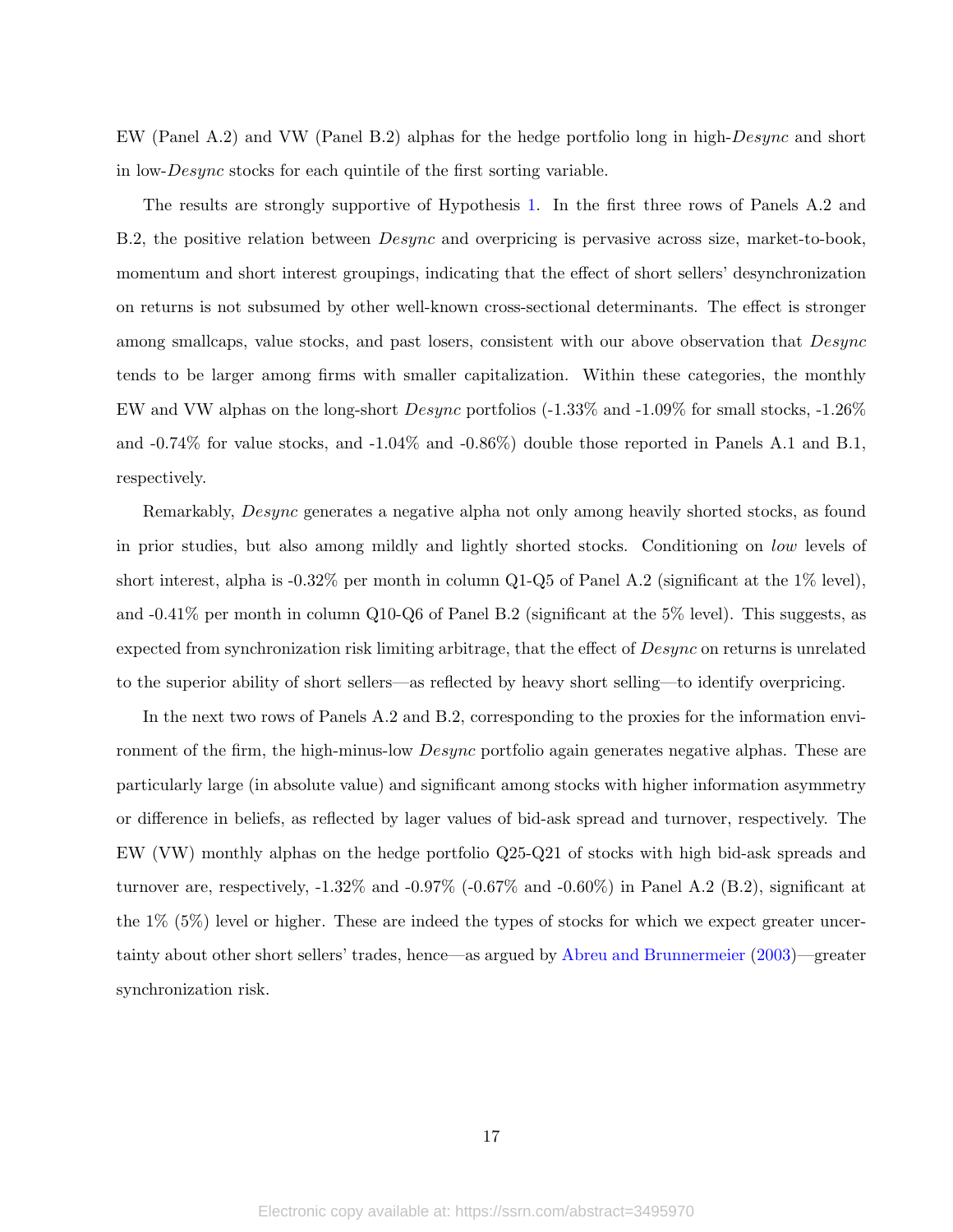#### 5.1.2 Fama-MacBeth Regressions

To control for multiple covariates, in Table [4](#page-44-0) we examine the relation between desynchronization and overvaluation within a multivariate regression framework. Specifically, we run daily Fama-MacBeth return regressions of the form

<span id="page-20-0"></span>
$$
adj\_ret_{i,t+21} = \alpha + \beta_1 \times Desync_{i,t} + \theta' \mathbf{x}_{i,t} + \epsilon_{i,t+21},
$$
\n<sup>(2)</sup>

where  $adj\_ret_{i,t+21}$  is the factor-adjusted future return of stock i cumulated over one month (21 days), Desync<sub>i.t</sub> is our short sellers' desynchronization measure for stock i at time t, and  $x_{i,t}$  is a vector of control variables, as described below. We compute factor-adjusted returns following the approach in [Boehmer et al.](#page-33-11) [\(2017\)](#page-33-11), according to which the betas for each of the k factors in the model (where  $rf$ is the riskfree rate of return)

$$
E(r_{i,t}) - rf_t = \beta_i^{(1)} E(F_{1,t}) + \dots + \beta_i^{(k)} E(F_{k,t})
$$

are computed quarterly using daily data from the previous quarter, with the requirement that there are at least 21 non-missing daily observations. We calculate abnormal returns as the difference between the raw returns and the model-implied returns for the corresponding period, using the estimated betas for the previous quarter:

$$
ar_{i,t} = r_{i,t} - \left( r f_t + \hat{\beta}_{i,q(t)-1}^{(1)} F_{1,t} + \dots + \hat{\beta}_{i,q(t)-1}^{(k)} F_{k,t} \right).
$$

Our set of controls follows from previous studies, and comprises the conditioning variables in the double-sorted portfolios of section [5.1.1,](#page-17-2) along with the stock returns cumulated over the previous month  $(Ret<sub>1M</sub>)$ , the active quantity of shares available to be borrowed expressed as a percentage of shares outstanding  $(Supply)$ , borrowing fees (Fee), as well as the variance of borrowing fees over the previous month (VarianceFee) as a proxy for short-selling risk [\(Engelberg, Reed, and Ringgen](#page-34-0)[berg,](#page-34-0) [2018\)](#page-34-0). We adjust standard errors using [Newey and West](#page-36-12) [\(1987\)](#page-36-12) methodology to correct for autocorrelation, with a number of lags equal to the length of the holding period.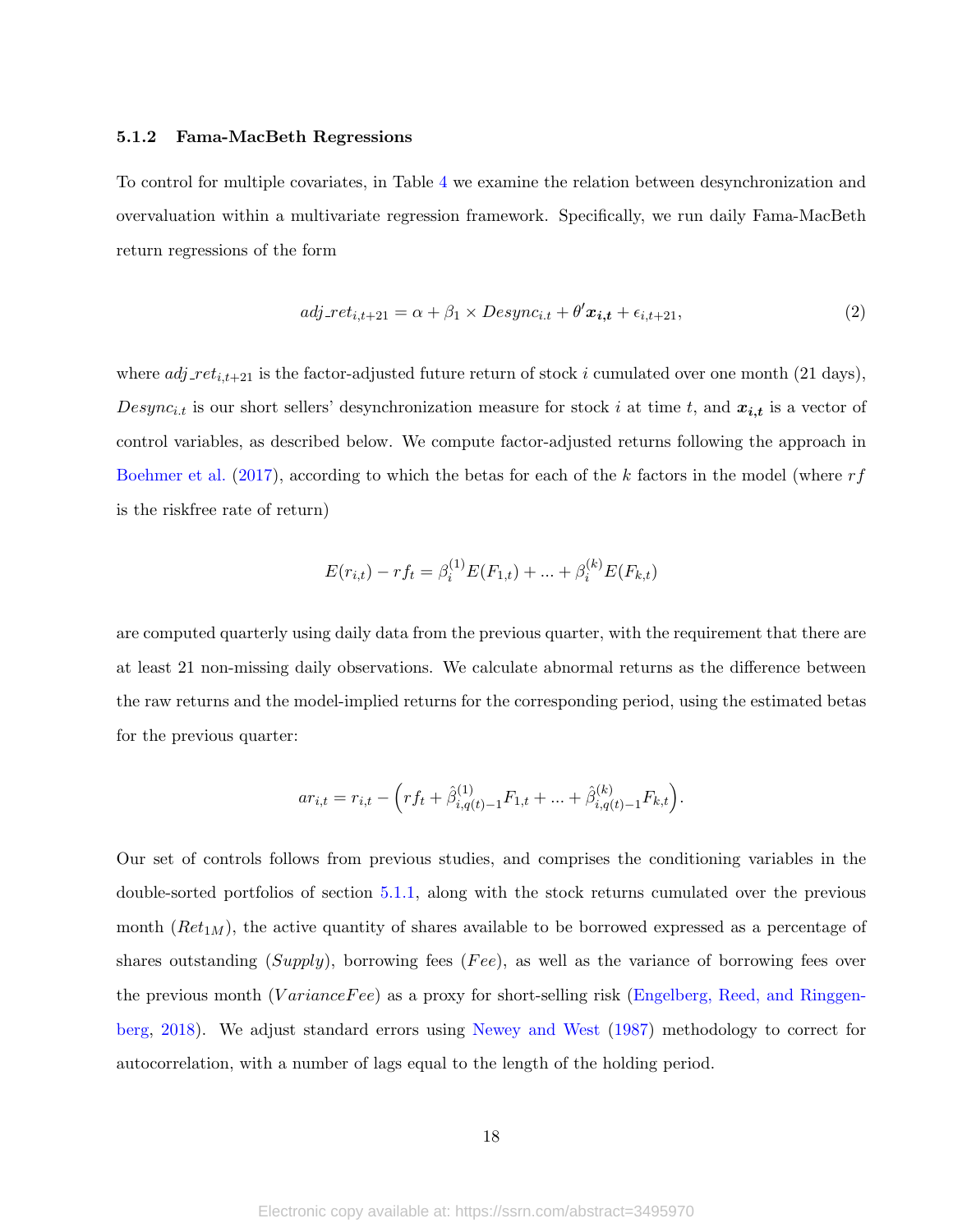According to Hypothesis [1,](#page-8-1) the sign of  $\beta_1$  in Equation [2](#page-20-0) should be negative, consistent with greater desynchronization leading to lower future abnormal returns as a result of more severe overpricing. In line with this hypothesis, *Desync* appears with a negative and significant (at the  $1\%$  level) coefficient across all specifications, with values ranging from a minimum of -0.74 (column 3) to a maximum of -0.53 (column 2). These coefficients imply that, holding other determinants constant, one standard deviation increase in  $Desync$  leads to a decrease of between 1.20% and 1.68% in the stock's annualized adjusted returns in the following month. As expected, and in line with previous literature, short interest is a bearish signal in our sample. In the first and second specifications (where short interest is significant at the 1% level), a one standard deviation increase in short interest is followed (holding all else constant) by drops of between 3.04% and 2.21% in the next-month annualized adjusted returns. However, the coefficient on short interest becomes statistically insignificant in the specification that controls for shorting fees (column 3), suggesting that fees subsume short interest for predicting future returns.[14](#page-2-0)

We conclude that *Desync* is a robust negative predictor of future abnormal returns in the crosssection, with similar economic significance as short interest. As in our portfolio analysis, we interpret this evidence as supporting the role of synchronization problems among short sellers, following hypothesis [1,](#page-8-1) in limiting arbitrage in the cross-section of stocks.

#### <span id="page-21-0"></span>5.2 Relative Mispricing

[Stambaugh, Yu, and Yuan](#page-36-0) [\(2015\)](#page-36-0) propose a mispricing proxy, MISP, for the difference between a stock's observed price and the price that would otherwise prevail in the absence of arbitrage risk and other arbitrage impediments. MISP is constructed by averaging the stock's rankings across 11 anomalies, where a higher average rank proxies for a greater relative degree of overpricing, and is available at monthly frequency from July 1965 until December  $2016<sup>15</sup>$  $2016<sup>15</sup>$  $2016<sup>15</sup>$  To determine the empirical relevance of synchronization risk as an arbitrage impediment, we next test whether short sellers' desynchronization and overpricing are positively associated in the cross-section.

 $14$ This result is consistent with the role of lending fees in predicting returns in the cross-section as documented by [Jones and Lamont](#page-35-2) [\(2002\)](#page-35-2), [D'Avolio](#page-33-1) [\(2002\)](#page-33-1) and [Engelberg, Reed, and Ringgenberg](#page-34-0) [\(2018\)](#page-34-0).

<sup>&</sup>lt;sup>15</sup>We thank the authors for making these data available from Robert F. Stambaugh's website. See the Appendix in [Stambaugh, Yu, and Yuan](#page-36-0) [\(2015\)](#page-36-0) for a description of the anomalies used to construct the score.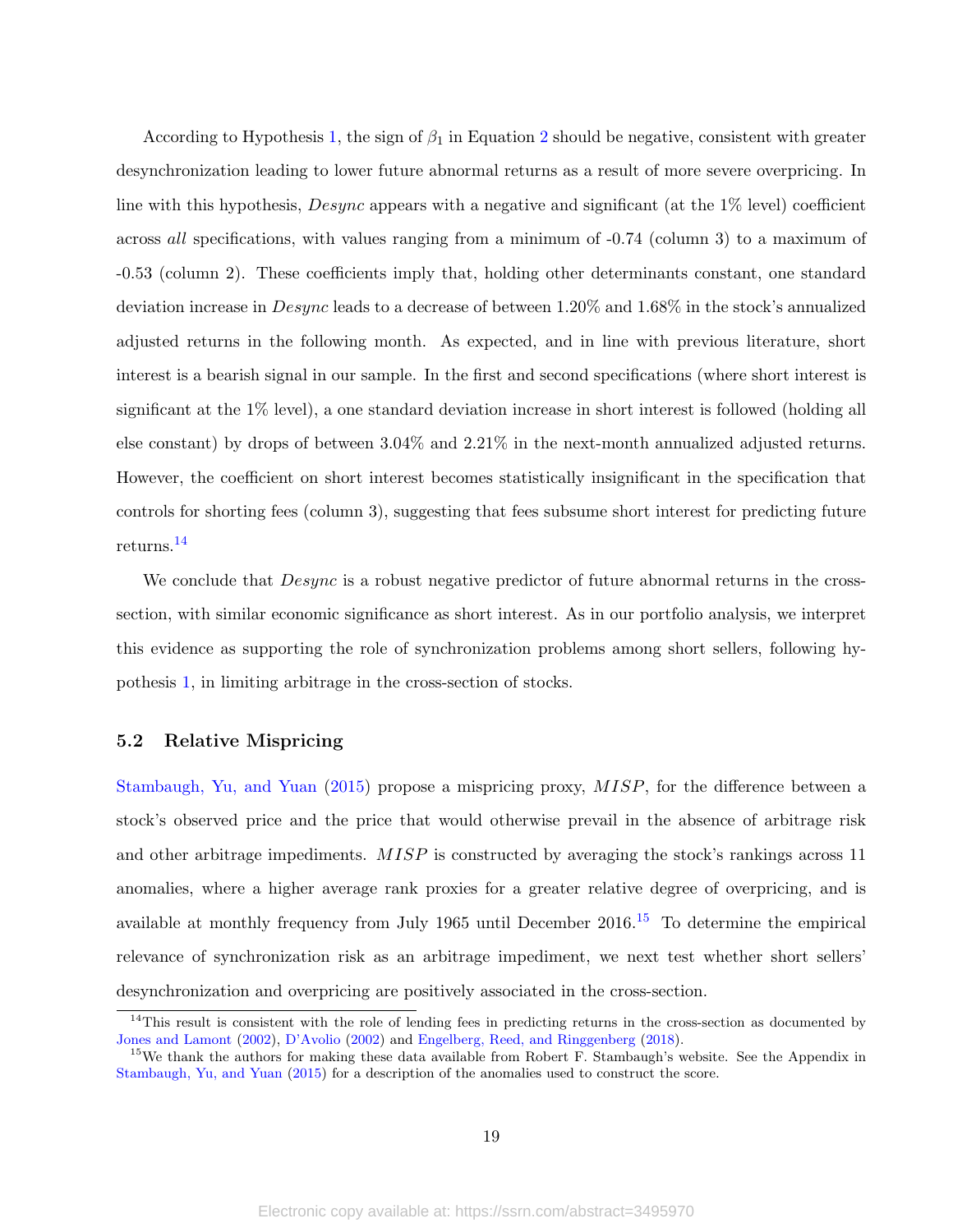We convert MISP into a categorical variable and employ a logit specification to model the probability that in month  $m$  stock  $i$  becomes overpriced, which we associate with the event that the stock falls in the top tercile of the  $MISP$  distribution.<sup>[16](#page-2-0)</sup> More formally, we estimate the following model:

<span id="page-22-1"></span>
$$
p_{i,m} = Pr(y_{i,m} = 1 | \bm{x}_{i,m-1}) = \frac{\exp\left(\bm{x}'_{i,m-1}\bm{\beta}\right)}{1 + \exp\left(\bm{x}'_{i,m-1}\bm{\beta}\right)},\tag{3}
$$

where  $\mathbf{x}_{i,m-1}$  contains Desync, a constant and the same set of controls of Equation [\(2\)](#page-20-0). Table [5](#page-45-0) presents the results for two specifications, where the first has Desync as the sole regressor and the second includes all controls. The table reports also the marginal effects of Desync to facilitate the interpretation of economic magnitudes.

Consistent with our analysis of future returns, the desynchronization in the stock's short selling is strongly positively associated with its relative overpricing. Desync enters with a positive and statistically significant coefficient (at the one percent level) in both specifications, implying that greater desynchronization among the stock's short sellers raises the likelihood that the stock falls in the top tercile of MISP in the following month. The estimates in the first column indicate an economically relevant effect, whereby a stock that moves from the bottom  $(0.56)$  to the top tercile  $(0.91)$  of Desync increases the likelihood of becoming overpriced by  $(0.91 - 0.56) \times 0.48 = 16\%$ .

#### <span id="page-22-0"></span>5.3 Alternative explanations

In principle, the positive relation between *Desync* and overpricing that we document could respond to limits of arbitrage unrelated to synchronization risk. To address this possibility, in this section we examine the extent to which [Miller](#page-36-1) [\(1977\)](#page-36-1)'s Hypothesis, noise-traders risk [\(De Long et al.,](#page-33-0) [1990\)](#page-33-0), shortselling risk [\(Engelberg, Reed, and Ringgenberg,](#page-34-0) [2018\)](#page-34-0), or arbitrage asymmetries and idiosyncratic volatility [\(Stambaugh, Yu, and Yuan,](#page-36-0) [2015\)](#page-36-0) relate to our findings.

[Miller](#page-36-1) [\(1977\)](#page-36-1) hypothesizes that, in presence of disagreement between the traders in a stock, shortselling constraints can induce overpricing by curtailing the activity of the pessimists. Empirically, the hypothesis implies a negative relation between disagreement and future abnormal returns only among

<sup>&</sup>lt;sup>16</sup>Our logit specification follows from the fact that  $MISP$  is bounded between 0 and 100 and discrete, thus it is not a well-suited dependent variable for a linear regression.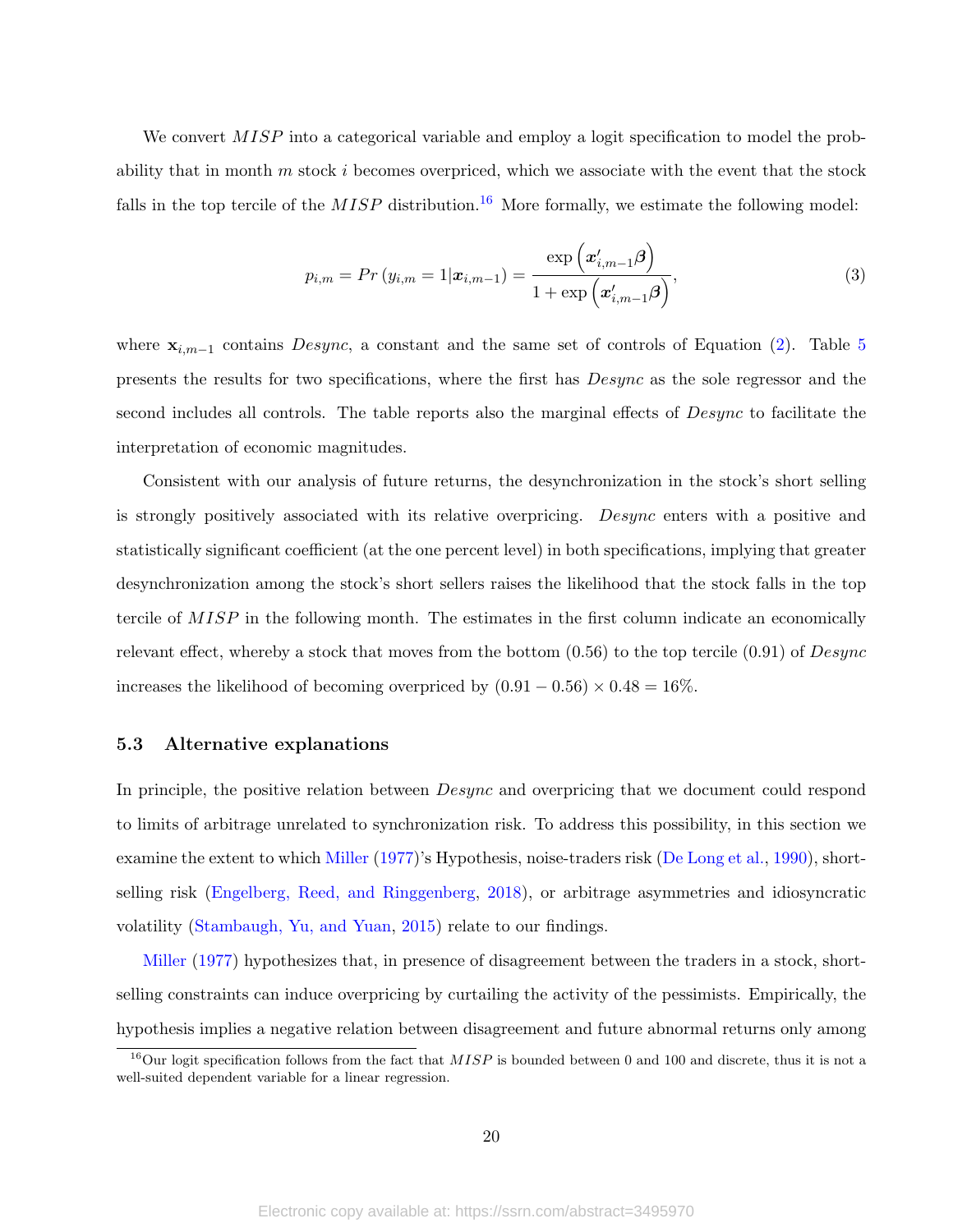stocks with short-sale constraints [\(Boehme, Danielsen, and Sorescu,](#page-32-8) [2006;](#page-32-8) [Berkman et al.,](#page-32-9) [2009\)](#page-32-9). In contrast, the positive relation between *Desync* and overpricing that we document holds strongly even for stocks with few or no short-sale restrictions. To show this, we repeat the double-sorted portfolio analysis of Table [3](#page-43-0) using either Fee, Supply or Utilization as the first conditioning characteristic. Each of these variables has been shown by prior research (see [Geczy, Musto, and Reed,](#page-34-11) [2002](#page-34-11) and [Saffi](#page-36-6) [and Sigurdsson,](#page-36-6) [2011\)](#page-36-6) to capture short-selling constraints in a stock. The results are displayed in Table [6.](#page-46-0) If our findings purely reflected Miller's Hypothesis, Desync-sorted portfolios should generate negative returns only on high-Fee, high-Utilization and low-Supply stocks. On the contrary, we observe that Desync generates significantly negative spreads also on stocks with low shorting fees, and with low utilization and high supply of lendable shares. $17$ 

Short sellers could delay attacking a stock overpricing not only because they face uncertainty about the information of other short sellers (synchronization risk), but also because they risk that noise traders move prices against their positions [\(De Long et al.,](#page-33-0) [1990,](#page-33-0) and [Shleifer and Vishny,](#page-36-2) [1997\)](#page-36-2). Empirically, several sentiment-based variables have been used to proxy for the excess optimism of noise traders about a stock [\(Baker and Wurgler,](#page-32-10) [2007\)](#page-32-10). If Desync is simply capturing the overpricing induced by over-optimistic noise traders, the high-minus-low Desync portfolio of Section [5.1.1](#page-17-2) should generate no alpha once we condition on sentiment. Moreover, conditioning on Desync should lead to no significant spread among larger and low-idiosyncratic volatility stocks, for which arbitrage risk, hence the effect of noise-trader risk on prices, should be smaller [\(Baker and Wurgler,](#page-32-7) [2006\)](#page-32-7). We confirm that these predictions do not hold in our analysis. First, using two different proxies for sentiment [\(Baker](#page-32-7) [and Wurgler,](#page-32-7) [2006,](#page-32-7) and [Jiang et al.,](#page-35-11) [2019\)](#page-35-11) in Table [6,](#page-46-0) we find a strong negative impact of Desync on risk-adjusted returns across both high- and low-sentiment periods. Second, we find that the effect is present even among large-cap in Table [3](#page-43-0) and low-idiosyncratic volatility stocks (see below). Both results highlight the importance of considering additional factors to noise-trader risk to understand our findings.

Short-selling fees are highly volatile and can curtail short sellers' profits. [Engelberg, Reed, and](#page-34-0) [Ringgenberg](#page-34-0) [\(2018\)](#page-34-0) find support for a "short-selling risk" channel on stock returns, i.e. the prediction

<sup>&</sup>lt;sup>17</sup>For value-weighted portfolios, *Desync* does not generate significant spreads for either of the extreme quintiles of Utilization. Insofar as Utilization proxies for short-selling constraints, this result is not in line with predictions of [Miller](#page-36-1) [\(1977\)](#page-36-1).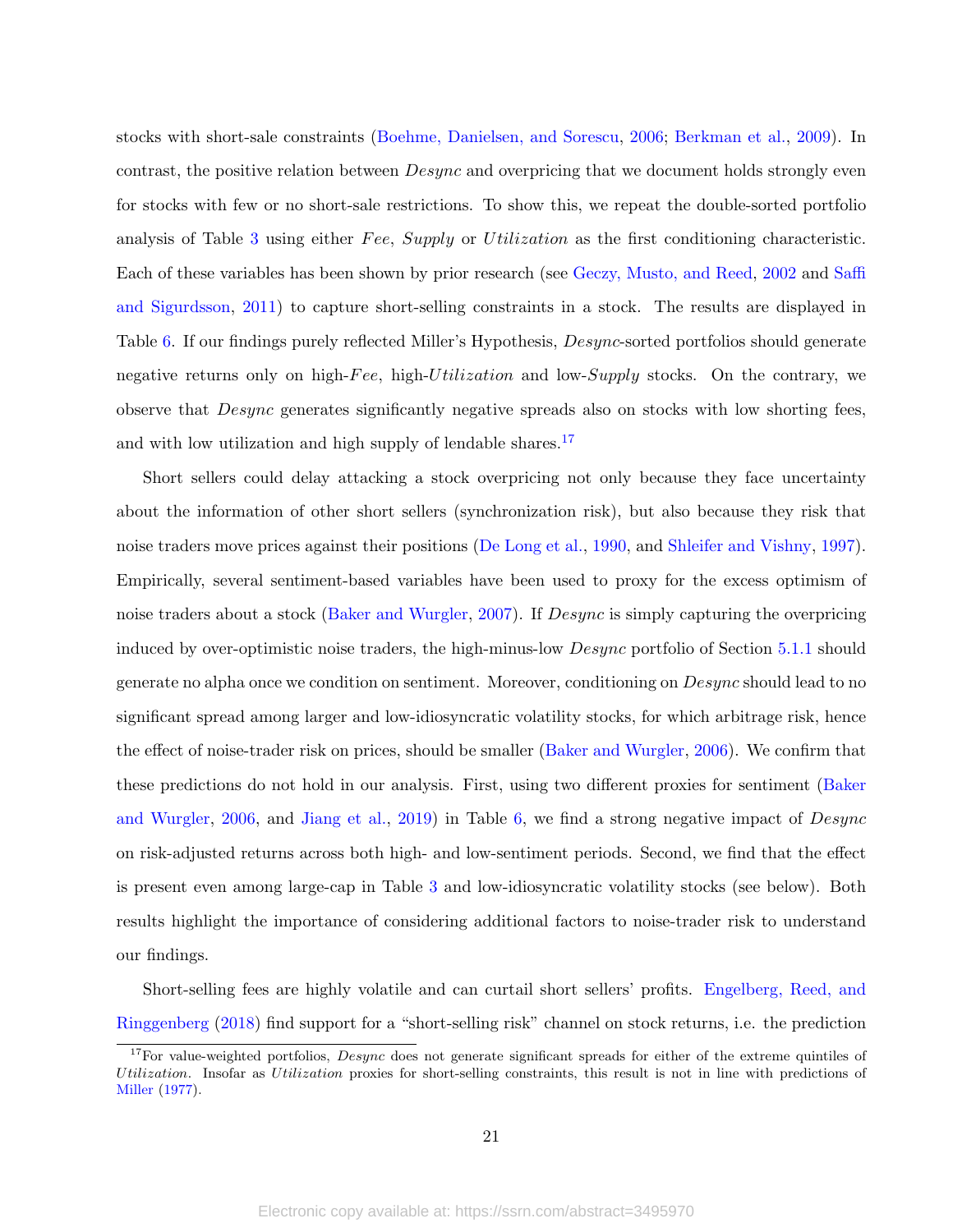of [D'Avolio](#page-33-1) [\(2002\)](#page-33-1) that uncertainty about future fees might deter short sellers from attacking mispricing. The uncertainty behind synchronization problems originates from an information channel, i.e., the sequential arrival of information about a common mispricing opportunity. However, [D'Avolio](#page-33-1) [\(2002\)](#page-33-1) finds that shorting costs, while generally low, increase in the dispersion of opinions about a stock. Thus, it could be the case that the desynchronization in short selling captured by *Desync* is highly correlated with short-selling risk, and that our results are driven by the effect of the latter on stock prices. Our estimates of regressions [\(2\)](#page-20-0) and [\(3\)](#page-22-1) already indicate that this is not the case, as Desync preserves its significance when controlling for the variance of fees (short-selling risk). If short-selling risk subsumed our results, Desync should further fail to generate a negative spread among the stocks displaying the highest volatility in fees. The results reported in the fourth row of Table [6](#page-46-0) indicate otherwise. Moreover, Desync predicts negative spreads across all short-selling risk quintiles in both equal- and value-weighted portfolios.

[Baker and Wurgler](#page-32-7) [\(2006\)](#page-32-7) argue that stocks with high idiosyncratic volatility are riskier to arbitrage. Because they are also harder to value, these stocks potentially create greater dispersion of opinions and synchronization risk among their traders. The possibility then arises that what we are capturing is not really the effect of synchronization problems on overpricing but that of arbitrage asymmetries and idiosyncratic volatility, as proposed by [Stambaugh, Yu, and Yuan](#page-36-0) [\(2015\)](#page-36-0). If this is the case, the relation between  $Desync$  and overpricing should be weak or nonexistent once we control for idiosyncratic volatility in our tests. The results in the fifth row of Table [6](#page-46-0) rule out this possibility. The high-minus-low *Desync* conditional portfolios generate significant spreads across different idiosyncratic volatility quintiles. In particular, the desynchronization effect is strong and significant on stocks with low (bottom two quintiles) idiosyncratic volatility, for which arbitrage asymmetries should be less pronounced. Moreover, in our regression analyses of sections [5.1](#page-17-1) and [5.2](#page-21-0) the effect of Desync on overpricing is robust to controlling for idiosyncratic volatility—which, as expected, turns up highly statistically significant.

To further clarify the relation between our results and idiosyncratic volatility, in Table [A.1](#page-51-0) we re-estimate Equations [2](#page-20-0) and [3](#page-22-1) replacing  $Desync$  with its orthogonalized version relative to Idio V ol (i.e., the residuals from a regression of  $Desync$  on Idio Vol). The first two columns refer to Fama-MacBeth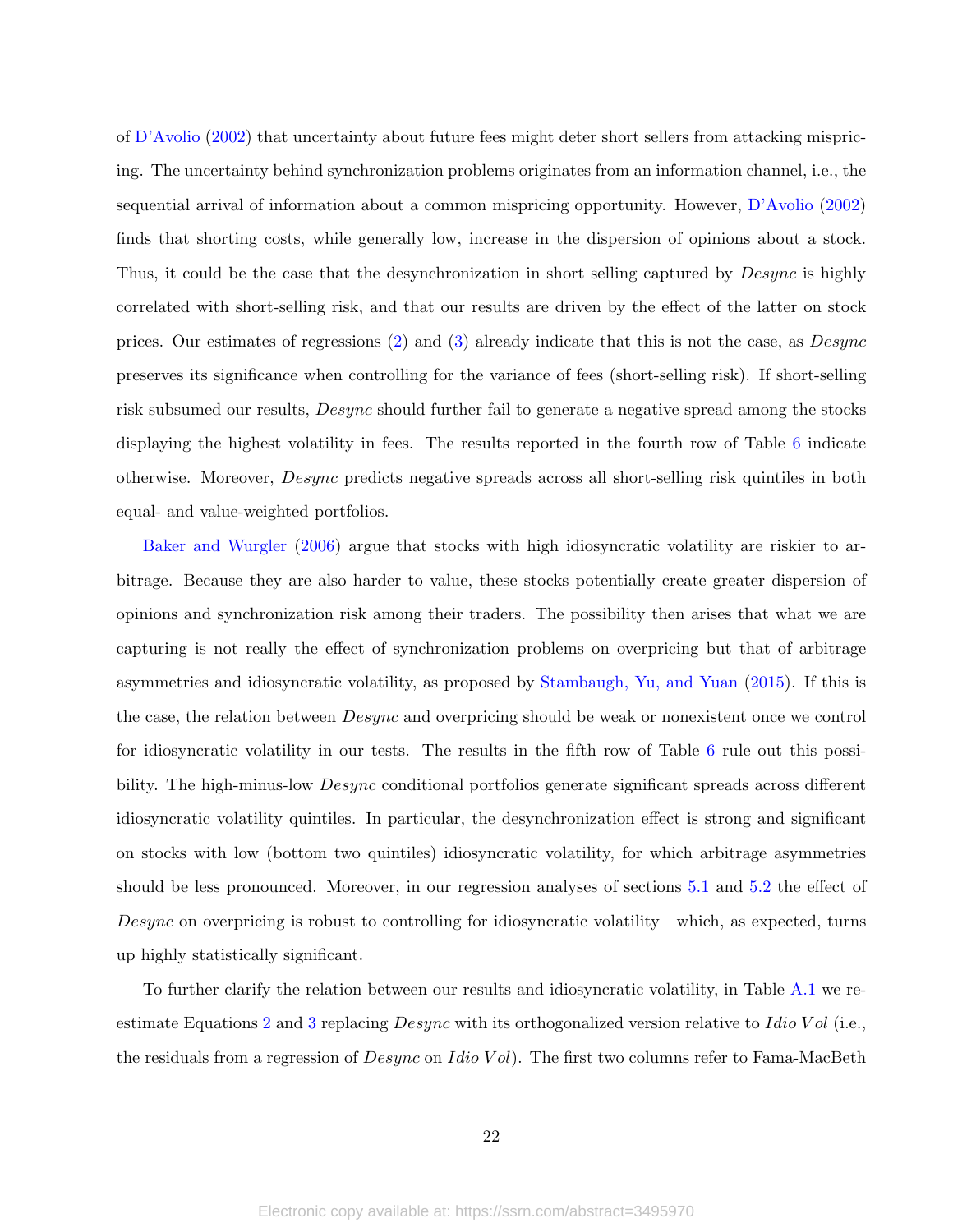regressions including adjusted returns as dependent variable, and either excluding or including Idio Vol in the controls. The last two columns refer to logit regressions modeling the probability of a stock becoming relatively overpriced, where the columns differ depending on whether we exclude or include Idio Vol. Compared to their corresponding results in the last columns of Tables [4](#page-44-0) and [5,](#page-45-0) the coefficients on the orthogonalized Desync variable are slightly smaller (in absolute value) but still strongly statistically significant.

Altogether, our results in this section support the role of synchronization risk among short sellers as a distinctive and economically relevant driver of overpricing in the cross-section of stocks.

## <span id="page-25-0"></span>6 Short Sellers' Desynchronization and Mispricing Duration

In this section we analyze the impact of short sellers' desynchronization on the duration of overpricing. Our goal is to assess whether, following Hypothesis [2,](#page-9-1) the synchronization risk that short sellers face delays the arbitrage activity in a stock and its price correction. We focus on two types of overpricing events. The first follows our approach in Section [5.2](#page-21-0) and identifies overpricing with high values of the relative mispricing score MISP. The second follows [Ofek, Richardson, and Whitelaw](#page-36-3) [\(2004\)](#page-36-3) in identifying overpricing events from failures of the put-call parity no-arbitrage relation in the stock option market. An advantage of the first approach is that it focuses on relatively longer-lived overpricing events around which there is arguably more uncertainty and thus room for desynchronization among traders. An advantage of the second approach is that violations of put-call parity offer an objective albeit more short lived—ex-ante measure of mispricing [\(Engelberg, Reed, and Ringgenberg,](#page-34-0) [2018\)](#page-34-0).

#### <span id="page-25-1"></span>6.1 Relative Mispricing Correction

We use a two-step approach to quantify the duration of the stock overpricing captured by MISP. For each stock i, we identify overpricing events as the months  $t$  in which the stock's  $MISP$  falls in the top tercile of the cross-sectional distribution of MISP. We then compute the length of each of these events as the number of months elapsed before MISP drops back below the top tercile. Using this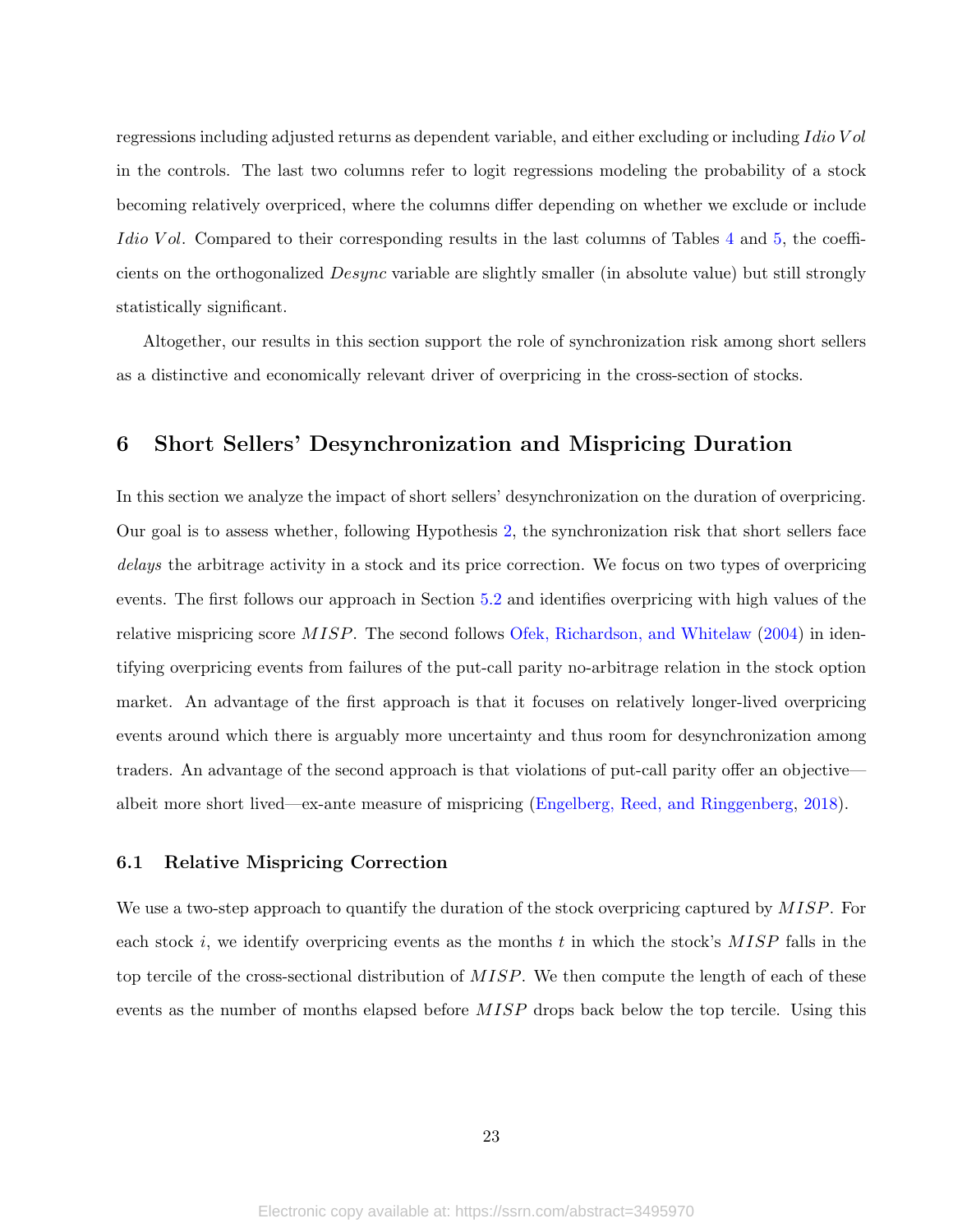delay measure, we examine the relation between *Desync* and *Delay* within the following regression:

<span id="page-26-0"></span>
$$
Delay_{i,t} = \alpha_i + \tau_t + \beta \times Desync_{i,t} + \gamma' \mathbf{x}_{i,t} + \epsilon_{i,t},
$$
\n
$$
\tag{4}
$$

where  $\alpha_i$  and  $\tau_t$  denote firm and time fixed-effects, and  $x_{i,t}$  denotes a vector of controls.

We consider two groups of controls. Our first group follows directly from the analysis of [Abreu and](#page-32-0) [Brunnermeier](#page-32-0) [\(2002\)](#page-32-0). Their model explains the delay in price correction for a *given* level of mispricing. To account for the initial size of the stock overpricing, we thus include the relative mispricing score  $R$  (=  $MISP$ ) at the start of the event among our controls. Arbitrageurs' holding costs are a main ingredient in [Abreu and Brunnermeier](#page-32-0) [\(2002\)](#page-32-0)'s model, and an exogenous parameter that they keep fixed throughout the analysis. In particular, they consider shorting fees to be the most important holding costs among short sellers. Accordingly, we also include a stock's borrowing fees, Fee, among our first group of controls. Similarly, the number of arbitrageurs is kept constant in the analysis of [Abreu and Brunnermeier](#page-32-0) [\(2002\)](#page-32-0). To isolate the effect of synchronization risk on Delay from the effect of the short sellers' aggregate position in the stock, we thus include short interest,  $SI$ , within this first set of controls.<sup>[18](#page-2-0)</sup>

Our second group of controls comprises relevant stock characteristics. To account for the fact that the mispricing of more illiquid stocks could be harder to arbitrage, we include  $Stock Bid - Ask$ , the percentage bid-ask spread in the stock market. The other two controls we consider, Size and Market to Book, are standard. We cluster standard errors in the time dimension to control for the cross-sectional dependency in relative overpricing events induced by their clustering on certain months.

We report our estimates in Table [7](#page-47-0) across three specifications. Following hypothesis [2,](#page-9-1) we expect the sign of  $\beta$  in [\(4\)](#page-26-0) to be positive, consistent with poorer synchronization among short sellers being associated with greater delays in the correction of a stock's price (Delay). In line with this prior, we find a positive and statistically significant relation between *Desync* and *Delay* across all specifications. Desync shows up with coefficients of 3.35, 2.89 and 3.71 (all statistically significant at the 5% level), respectively, in the specifications with no additional controls, with the first set of controls, and with

 $18$ Controlling for short interest in our analysis is also consistent with our finding in section [4,](#page-14-0) according to which disagreement covaries positively with short interest.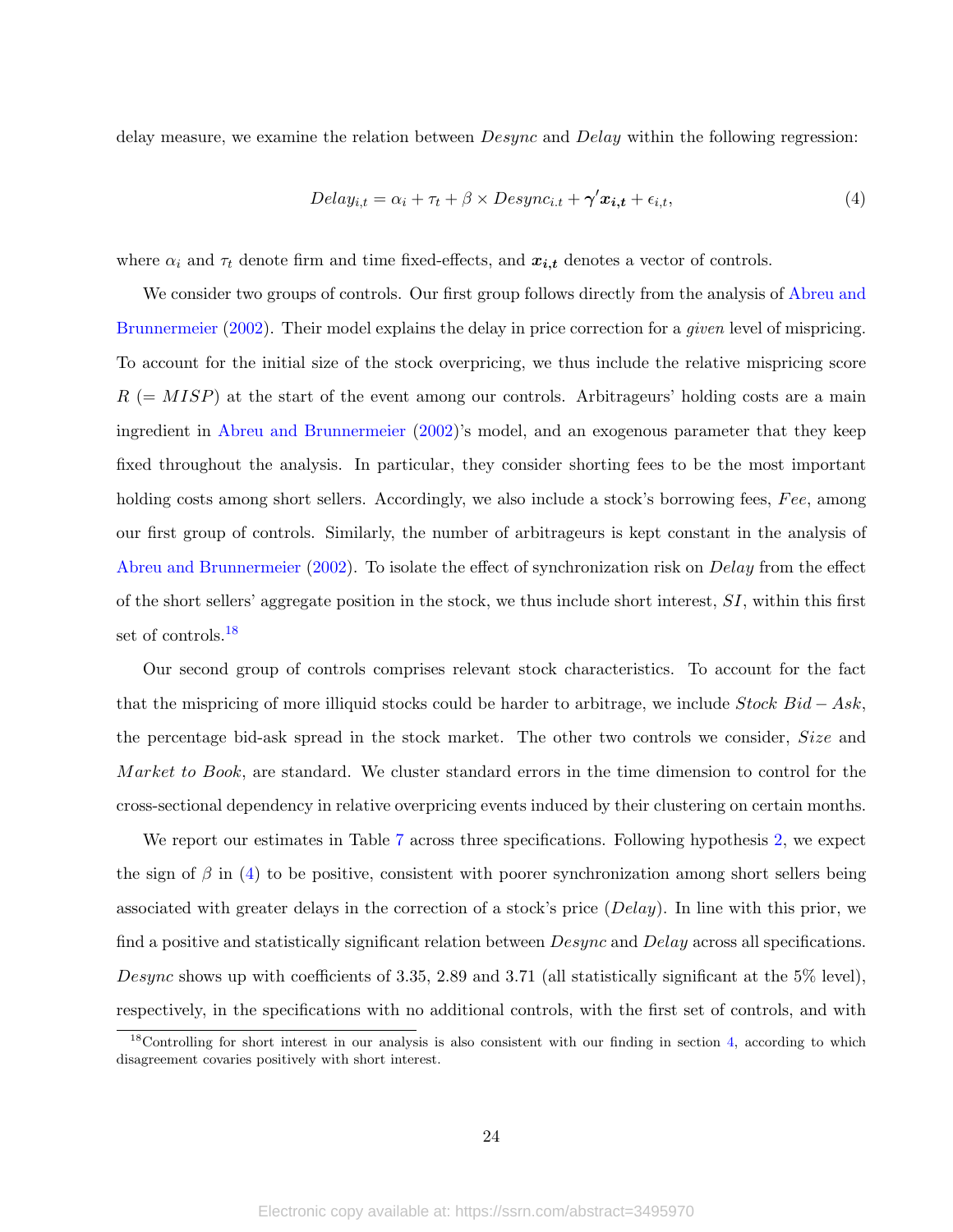both sets of controls. The size of these coefficients indicates that the relationship between Desync and Delay is economically meaningful. In particular, the full model implies that a one standard deviation increase (0.145) in *Desync* requires an additional 16 days for the score to drop below the top tercile.<sup>[19](#page-2-0)</sup> Intuitively, we also find that overpricing events tend to last longer when the initial overpricing  $(R)$  is higher.

#### 6.2 Violations of Put-call parity

To identify violations of put-call parity we compare a stock's observed price to the synthetic price implied by this no-arbitrage relationship in the stock option market.<sup>[20](#page-2-0)</sup> We account for transaction costs in the options market by computing an upper bound for the synthetic price using the ask price for calls and the bid price for puts. We associate stock overpricing with a positive difference between the stock's observed price and the synthetic price upper bound. Using the number of consecutive days over which this difference remains positive as our measure of the *delay* in price correction  $(Delay)$ , we re-estimate Equation [\(4\)](#page-26-0) and report our estimates in Table [8](#page-48-0) across six specifications that differ depending on the controls included.

We consider several option characteristics as additional controls to the ones described in Section  $6.1<sup>21</sup>$  $6.1<sup>21</sup>$  $6.1<sup>21</sup>$  These include *Option Bid* – Ask, the percentage bid-ask spread averaged across the call and put options on the stock, and *Option Volume*, the (log) option volume averaged across the stock's calls and puts. These variables account for the fact that violations of put-call parity might be harder to arbitrage if the corresponding options are illiquid. Other relevant option characteristics are Option Maturity, the number of days until maturity; Option Moneyness, the moneyness of the option; Option Open Interest, the (log) open interest averaged across the stock's calls and puts; and Option Implied Volatility, the implied volatility of calls. We cluster standard errors in the time dimension to control for the cross-sectional dependency in violations induced by their clustering on certain days. We restrict our attention to put-call parity violation that last at least two days to avoid

<sup>19</sup>This calculation is based on the assumption of 30 days per month.

 $^{20}$ [Battalio and Schultz](#page-32-11) [\(2006\)](#page-32-11) show that most of the violations of put-call parity during the Internet bubble are due to the asynchronicity between the option and underlying stock price quotes in the OptionMetrics database. However, our sample is not affected by this problem since, starting from 2008, OptionMetrics has reportedly corrected it.

<sup>&</sup>lt;sup>21</sup>For the analysis in this section, the initial overpricing R corresponds to the size of the stock overpricing on the first day of the parity violation, and is measured as the log of the ratio between the closing stock price and the put-call parity-implied synthetic stock price.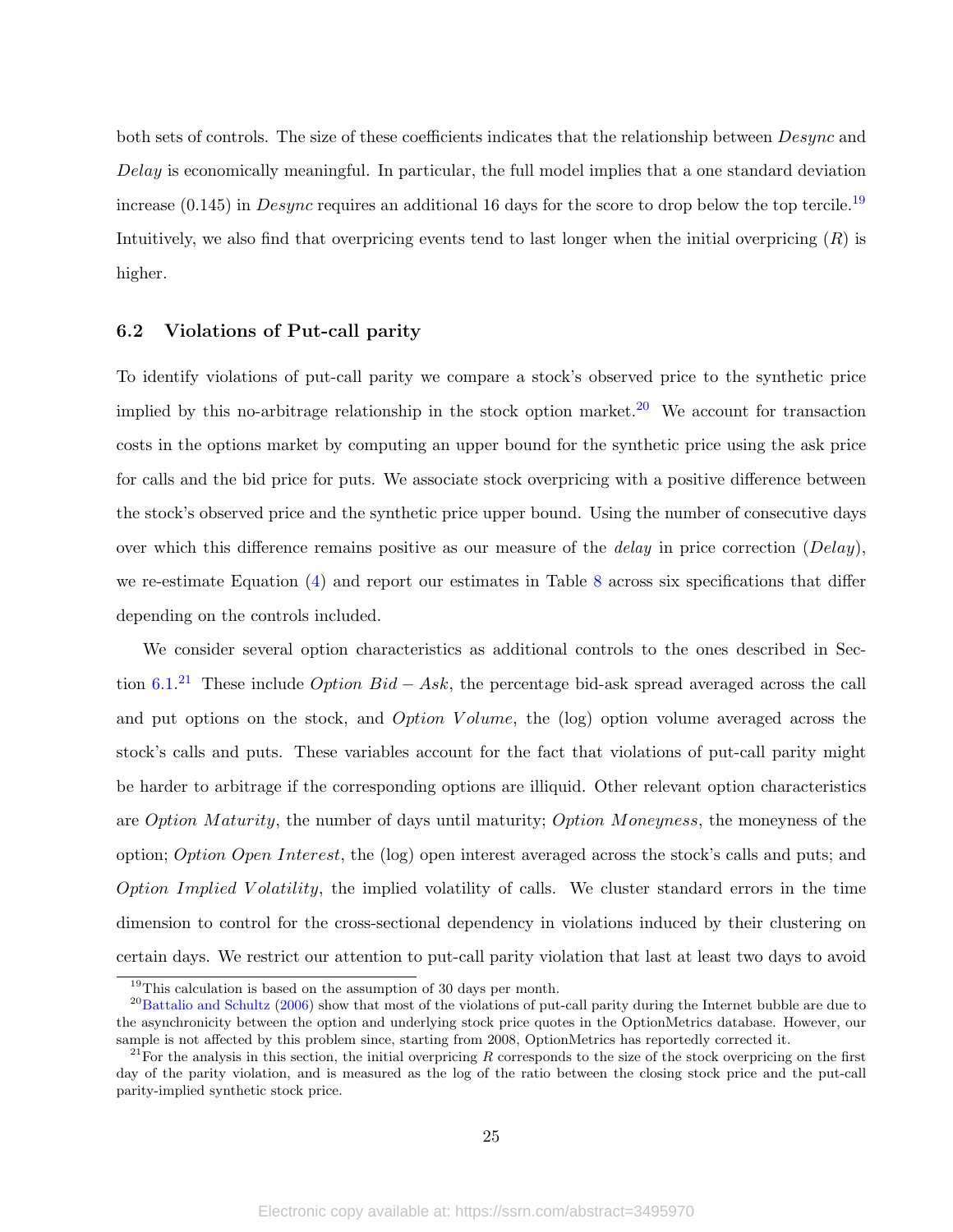apparent one-day violations that are the result of misreporting. Table [A.2](#page-52-0) in the Appendix presents summary statistics for our dependent variable  $(Delay_{i,t})$  and the options in our sample.<sup>[22](#page-2-0)</sup>

The results are strikingly consistent with those of Table [7.](#page-47-0) Desync shows up with a positive and highly statistically significant (at the  $1\%$  level) coefficient of 14.38 in the first specification. This coefficient drops to 9.38 (significant at the 5% level) when we include the first set of controls in columns (2). Nevertheless, it remains positive and significant (at the 5% level) when we also include either stock or option controls (columns 3 to 5), or the full set of controls (column 6). The estimates remain consistent with economic intuition and prior studies, as violations tend to last longer when initial overpricing R or the holding costs of short sellers Fee are higher. The effect of  $Desync$  on the duration of put-call parity-related overpricing is economically relevant. The coefficient estimate in the full model, 8.63, implies that a one standard deviation increase in *Desync* requires an additional 1.38 days for the put-call parity violation to close. This corresponds to a 15.5% increase relative to the mean of Delay. By comparison, a one standard deviation increase in Fee—a key determinant of put-call parity violations according to [Ofek, Richardson, and Whitelaw](#page-36-3) [\(2004\)](#page-36-3)—is associated with an increase in *Delay* of 1.25 days (13.6% relative to the mean of *Delay*).

In sum, the evidence around the short- and longer-lived mispricing events that we examine in this section and the previous one support the role of synchronization risk as a first-order limit to arbitrage among short sellers.

## <span id="page-28-0"></span>7 Additional Results and Robustness

In this section we investigate the role of negative news releases as "synchronizing" events that speed up the correction of mispricing. We then show that our results do not hinge on the specific measure of dispersion in short seller's profits that we employ. Finally, we provide additional support for the limiting role of short-selling desynchronization on the correction of mispricing using a placebo test of the relation between Desync and the duration of underpricing events.

 $22F$ Following [Ofek, Richardson, and Whitelaw](#page-36-3) [\(2004\)](#page-36-3), (i) we exclude stocks paying dividends and we require that both the put and call have positive open interest; (ii) we focus on the option pairs that are at-the-money ( $-10\%$   $\lt$  $ln(Price/Strike) < 10\%$  and have intermediate maturity (between 91 and 182 days). When there are multiple option pairs per stock on a given day that match the relevant maturity and moneyness criteria, we restrict our attention to the option pairs that are closest to the middle of the range. This provides us with a maximum of one option pair per stock per date. We also apply the filters described in the Appendix of [Ofek, Richardson, and Whitelaw](#page-36-3) [\(2004\)](#page-36-3).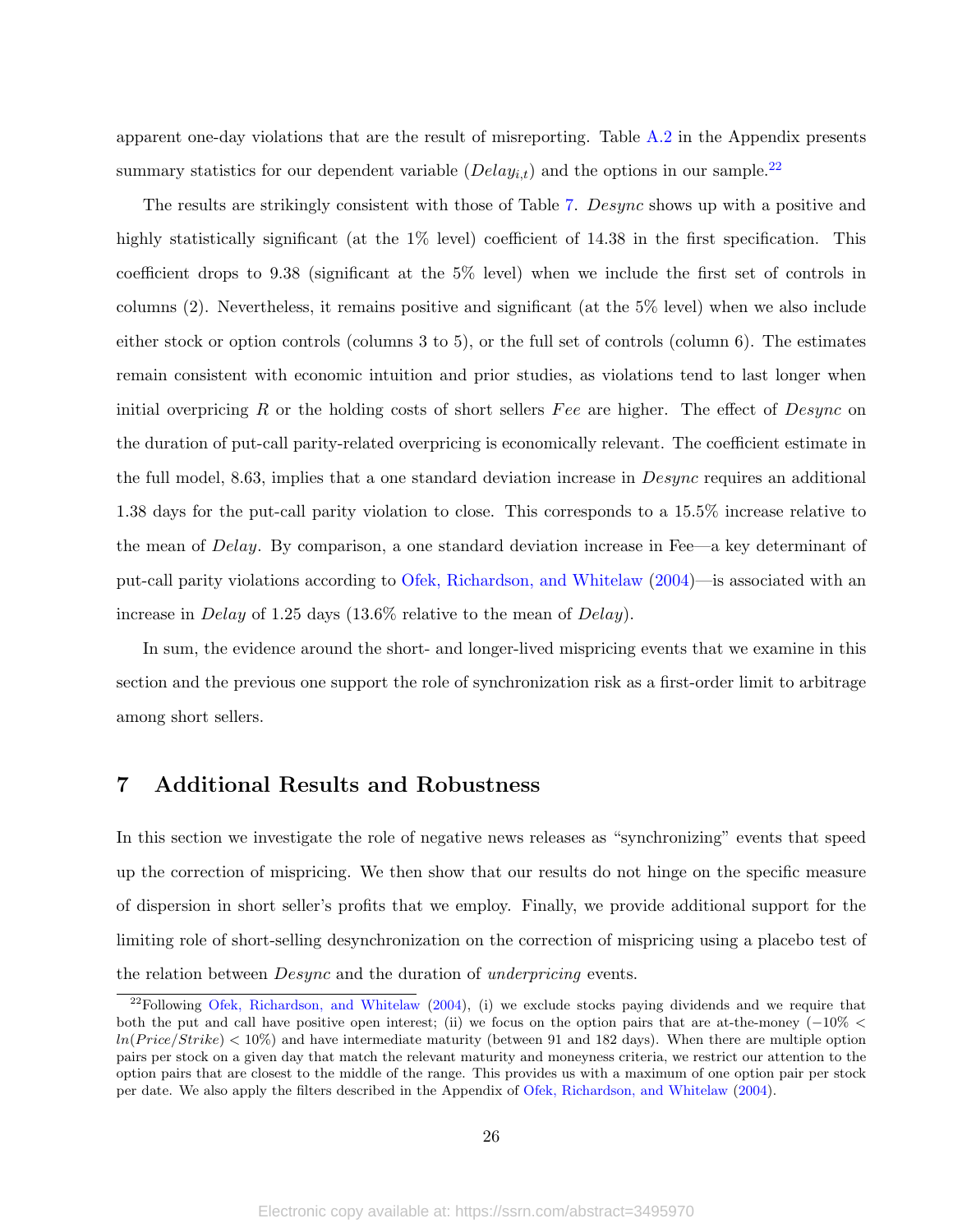#### 7.1 Synchronizing Events and Synchronization Risk

If desynchronization in short selling is a main force behind the duration of stock overpricing, we should further find that the correction of a given overpricing should take longer among stocks with fewer "synchronizing" news releases. Indeed, the existence of news events surrounding a firm facilitates synchronization and accelerates the correction of mispricing in [Abreu and Brunnermeier](#page-32-1) [\(2003\)](#page-32-1). To examine this prediction, we use the number of negative news releases related to the firm over the previous month (News) as a proxy for the number of synchronizing news that facilitate a stock sell out. We then repeat the analysis in Section [6](#page-25-0) but using the following specification:

<span id="page-29-0"></span>
$$
Delay_{i,t} = \alpha_i + \tau_t + \beta_0 \times Desync_{i,t} + \beta_1 \times DummyNews_{i,t} + \beta_2 \times Desync_{i,t} \times DummyNews_{i,t} + \gamma' x_{i,t} + \epsilon_{i,t},
$$
\n(5)

where  $DummyNews_{i,t}$  is a dummy variable that equals one for stocks in the highest News decile in a particular day and zero otherwise.<sup>[23](#page-2-0)</sup> The rest of the variables and controls are as in Section [6.](#page-25-0) According to the synchronization-risk argument in [Abreu and Brunnermeier](#page-32-0) [\(2002,](#page-32-0) [2003\)](#page-32-1), we expect  $\beta_2 < 0$ .

Consistent with this implication, in non-tabulated results we find an estimate for  $\beta_2$  in [\(5\)](#page-29-0) of -15.47 with a t-statistic of  $-2.45$  (statistically significant at the 5% level) when measuring Delay based on MISP. Given an estimate of 9.10 for  $\beta_0$  in the same regression (t-statistic of 2.45), the results imply that negative news releases surrounding the firm act as a synchronizing event that effectively speeds up the correction of mispricing. We find similar results when measuring Delay from violations of put-call parity, where our estimates for  $\beta_2$  and  $\beta_0$  are  $-15.91$  and 9.63, respectively, with t-statistics of −1.74 and 2.26 (statistically significant at the 10% and 5% levels).

#### 7.2 Alternative Measure of Short-Selling Profit Dispersion

Our results do not hinge on the specific measure of dispersion in short seller's profits that we employ. In Table [9,](#page-49-0) we reproduce the results of Tables [3,](#page-43-0) [4](#page-44-0) and [8](#page-48-0) using the standard deviation of short

<sup>&</sup>lt;sup>23</sup>On average, stocks outside of the top 10% decile of News have very few or no negative news releases over the previous month in our sample.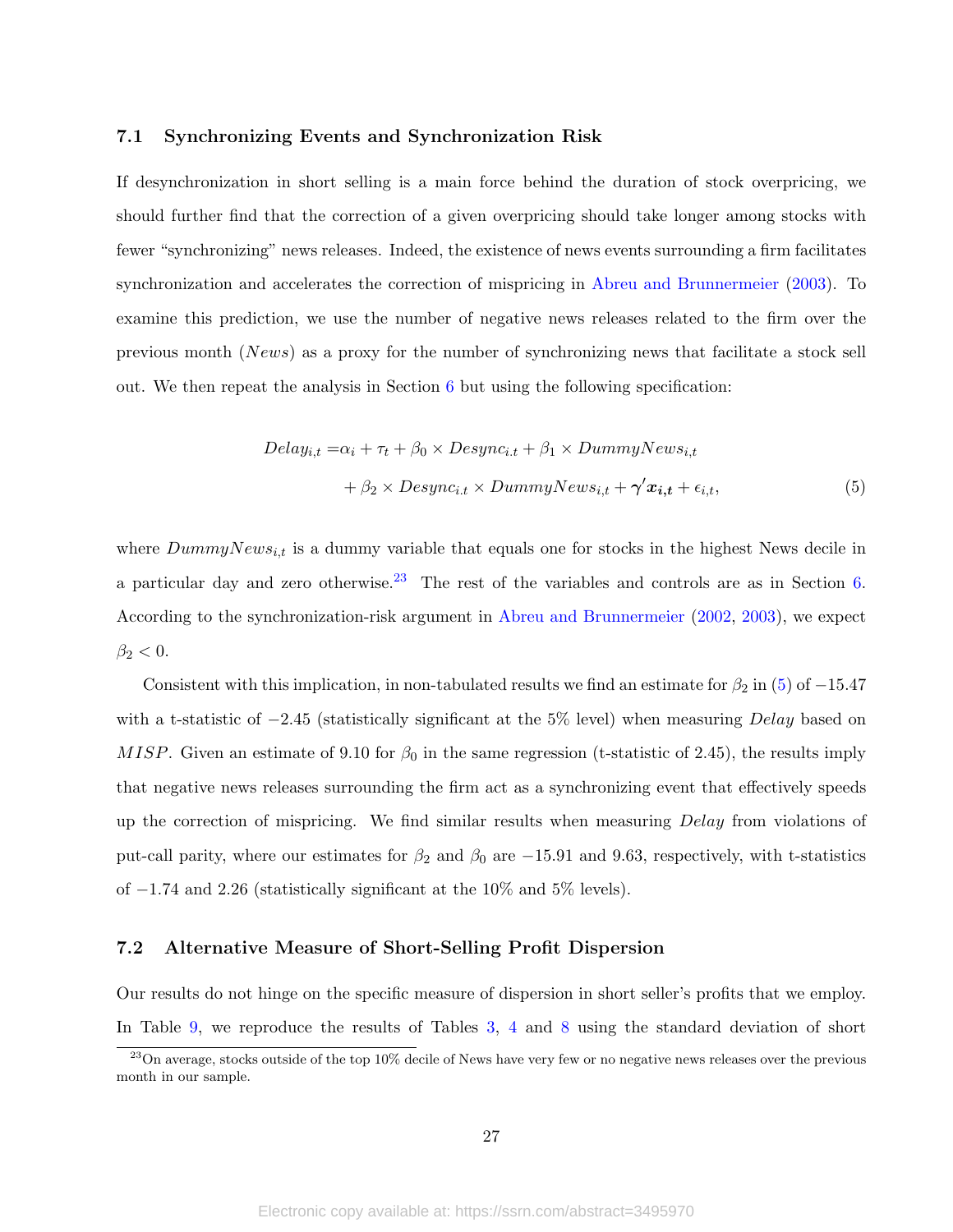sellers' cumulated returns as our measure of profit dispersion. More precisely, for each stock and day we compute the (bin-)weighted sum of the squared distance of each bin's midpoint from the mean. The square root of the resulting value,  $Desync\_SD$ , is our alternative measure of short-selling profit dispersion:

<span id="page-30-0"></span>
$$
Desync.SD_{i,t} = \sqrt{\sum_{n=1}^{N} bin_{i,t}^{(n)} \times \left( PnL_{i,t} - \frac{\lfloor n+n \rfloor}{2} \right)^2}
$$
\n
$$
= \sqrt{bin_{i,t}^{(-100,-75]} \times \left( PnL_{i,t} + 87.5 \right)^2 + \dots + bin_{i,t}^{(75,100]} \left( PnL_{i,t} - 87.5 \right)^2},
$$
\n(6)

where  $PnL_{i,t}$  is the mean of the distribution:

$$
PnL_{i,t} = \sum_{n=1}^{N} bin_{i,t}^{\lfloor n \rfloor} \times \frac{\lfloor n+n \rfloor}{2}
$$
  
=  $bin_{i,t}^{(-100,-75)} \times (-87.5) + bin_{i,t}^{(-75,-50)} \times (-62.5) + ... + bin_{i,t}^{(50,75)} \times 62.5 + bin_{i,t}^{(75,100)} \times 87.5.$ 

Panel A shows that, in line with our results in Section [5,](#page-17-0) both single and double portfolio sorts produce negative abnormal spreads between high- and low- $Desync\_SD$  groups.<sup>[24](#page-2-0)</sup> Panel B shows that Desync SD is also negatively related to 21-day ahead factor-adjusted returns and positively related to the likelihood that the stock falls in the top tercile of MISP. In line with our findings in Section [6,](#page-25-0) Panel C shows that higher Desync SD leads to longer delays in the correction of stock overpricing.

#### 7.3 Placebo Test

Desynchronization in short selling should play no role in the correction of underpricing, which requires traders to establish long positions instead. To test whether this is indeed the case in our sample, we apply our analysis of Section [6](#page-25-0) to the duration of underpricing events. In the analysis of relative mispricing as captured by the  $MISP$  measure of [Stambaugh, Yu, and Yuan](#page-36-0) [\(2015\)](#page-36-0), we identify the start of an underpricing event with the month in which MISP falls in the bottom tercile of the cross-sectional distribution of MISP. In the analysis of put-call parity violations, we associate stock

 $24$ As in Table [3,](#page-43-0) the double-sorted portfolio analysis first conditions, alternatively, on size, market to book, bid-ask spread, turnover, or short interest.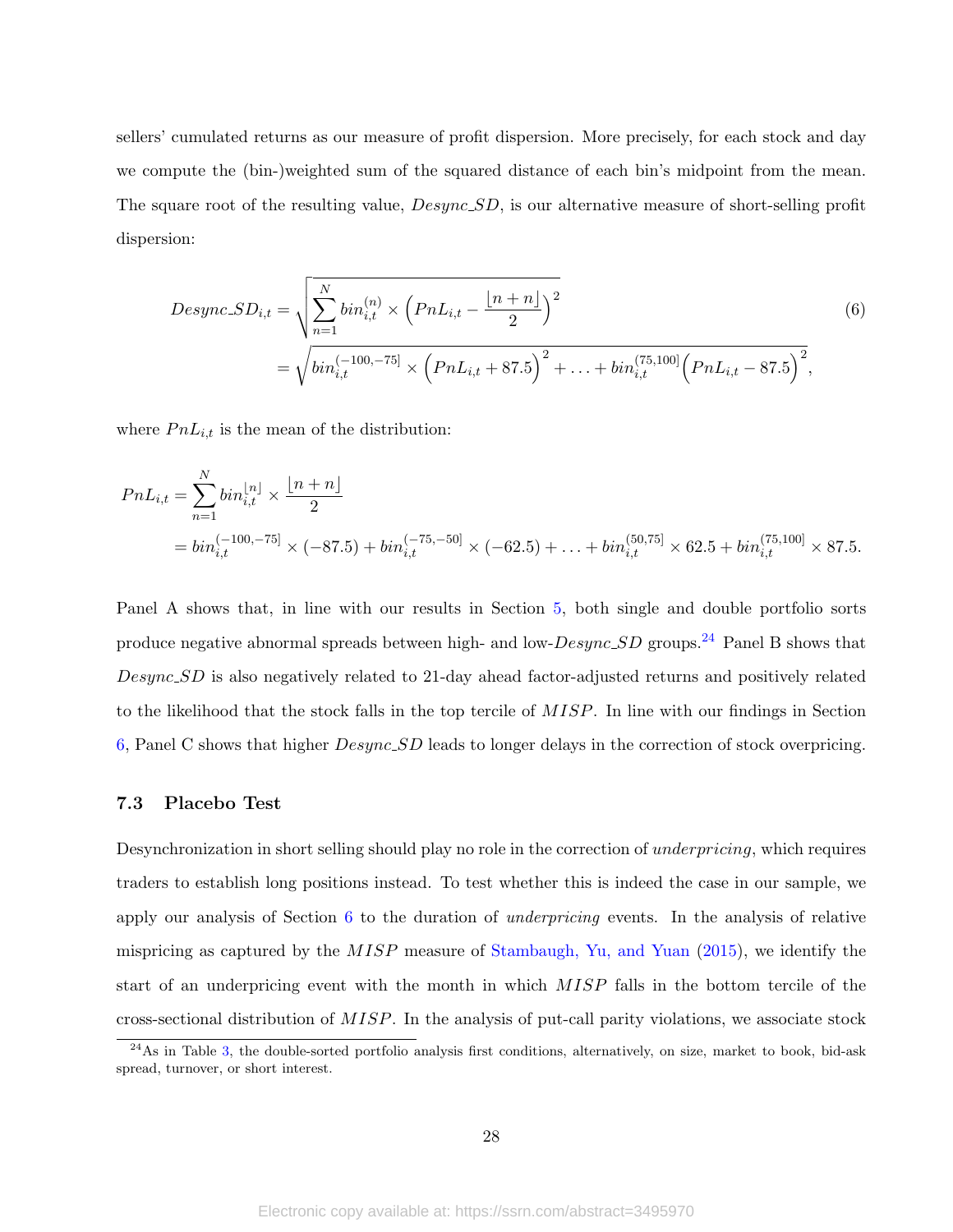underpricing with a negative difference between the stock's observed price and the synthetic price lower bound.<sup>[25](#page-2-0)</sup> Our estimates, reported in Table [10,](#page-50-0) show that in contrast to our findings of Section [6,](#page-25-0) there is no relation between Desync and the delay in the correction of underpricing as gauged by either measure. The results confirm the importance of short selling-related synchronization problems in driving mispricing across stocks.

## <span id="page-31-0"></span>8 Conclusions

In this paper, we use a unique dataset containing information on the dispersion in mark-to-market profits across the short positions in U.S. stocks to study i) the extent to which short sellers synchronize their timing decisions, and ii) whether any observed desynchronization among them can affect the cross-section of stock prices even in the absence of binding financial constraints and other explicit frictions limiting arbitrage activity.

Based on the observation that differences in profits across a stock's short positions must map to differences in their initiations, we infer short-selling desynchronization from the dispersion in profits across a stock's short sellers. Contrary to the view that short sellers are a homogeneous group of investors who act in a synchronous fashion, we document substantial within-stock dispersion in their profits. Consistent with this dispersion capturing desynchronization related to disagreement, we find it to be strongly related to various measures of differences in opinions and information asymmetries surrounding the stock.

In line with the theory of [Abreu and Brunnermeier](#page-32-0) [\(2002,](#page-32-0) [2003\)](#page-32-1), we provide comprehensive evidence of the asset pricing implications of coordination problems among arbitrageurs on the cross-section of stocks. First, we find a strong positive association between the desynchronization in a stock's short selling and its overpricing. Second, we document significantly longer delays in the correction of overpricing for stocks with less synchronized short selling. We show that these effects are prevalent even among stocks facing low short-selling costs or other explicit constraints. Overall, our findings highlight the empirical relevance of synchronization risk as a distinct limit of arbitrage among short sellers.

 $25$ We account for transaction costs in the options market using the ask price for calls and the bid price for puts.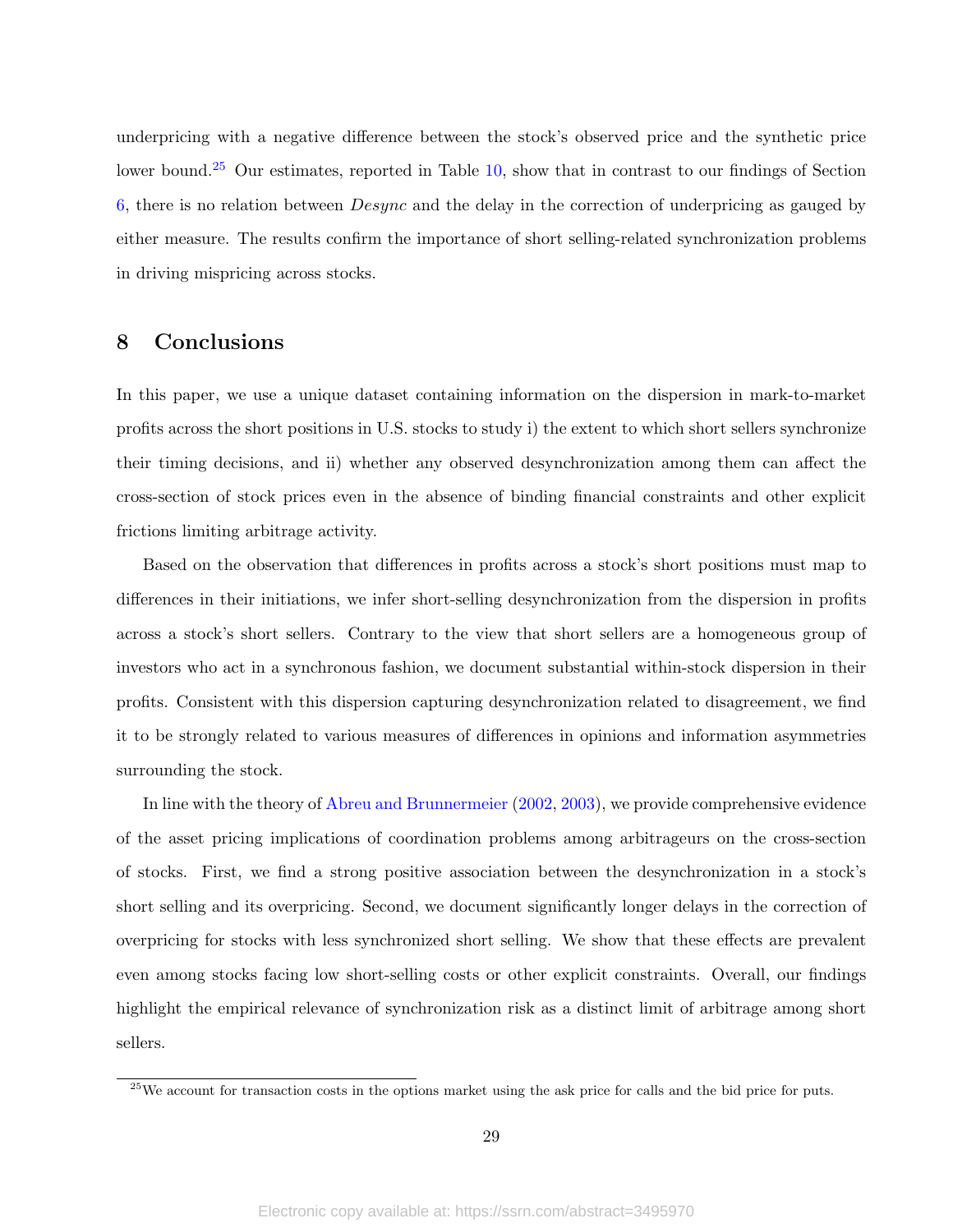## References

- <span id="page-32-0"></span>Abreu, D., and M. Brunnermeier. 2002. Synchronization risk and delayed arbitrage. Journal of Financial Economics 66:341–60.
- <span id="page-32-1"></span>Abreu, D., and M. K. Brunnermeier. 2003. Bubbles and crashes. Econometrica 71:173–204.
- <span id="page-32-2"></span>Aitken, M. J., M. A. Frino, S. McCorry, and P. L. Swan. 1998. Short sales are almost instantaneously bad news: Evidence from the Australian stock exchange. Journal of Finance 53:2205–23.
- <span id="page-32-3"></span>Asquith, P., P. A. Pathak, and J. R. Ritter. 2005. Short interest, institutional ownership, and stock returns. Journal of Financial Economics 78:243–376.
- <span id="page-32-10"></span>Baker, M., and Wurgler. 2007. Investor sentiment in the stock market. *Journal of Economic Perspec*tives 21:129–51.
- <span id="page-32-7"></span>Baker, M., and J. Wurgler. 2006. Investor sentiment and the cross-section of stock returns. Journal of Finance 61:1645–80.
- <span id="page-32-11"></span>Battalio, R., and P. Schultz. 2006. Options and the bubble. Journal of Finance 61:2071–210.
- <span id="page-32-5"></span>———. 2011. Regulatory uncertainty and market liquidity: The 2008 short sale ban's impact on equity option markets. Journal of Finance 66:2013–53.
- <span id="page-32-9"></span>Berkman, H., V. Dimitrov, P. C. Jain, P. D. Koch, and T. Sheri. 2009. Sell on the news: Differences of opinion, short-sales constraints, and returns around earnings announcements. Journal of Financial Economics 92:376–99.
- <span id="page-32-6"></span>Berkman, H., M. McKenzie, and P. Verwijmeren. 2017. Hole in the wall: Informed short selling ahead of private placements. Review of Finance 21:1047–91.
- <span id="page-32-8"></span>Boehme, R. D., B. R. Danielsen, and S. M. Sorescu. 2006. Short-sale constraints, differences of opinion, and overvaluation. Journal of Financial and Quantitative Analysis 41:455–87.
- <span id="page-32-4"></span>Boehmer, E., T. X. Duong, and Z. R. Huzar. 2018. Short covering trades. *Journal of Financial and* Quantitative Analysis 53:723–48.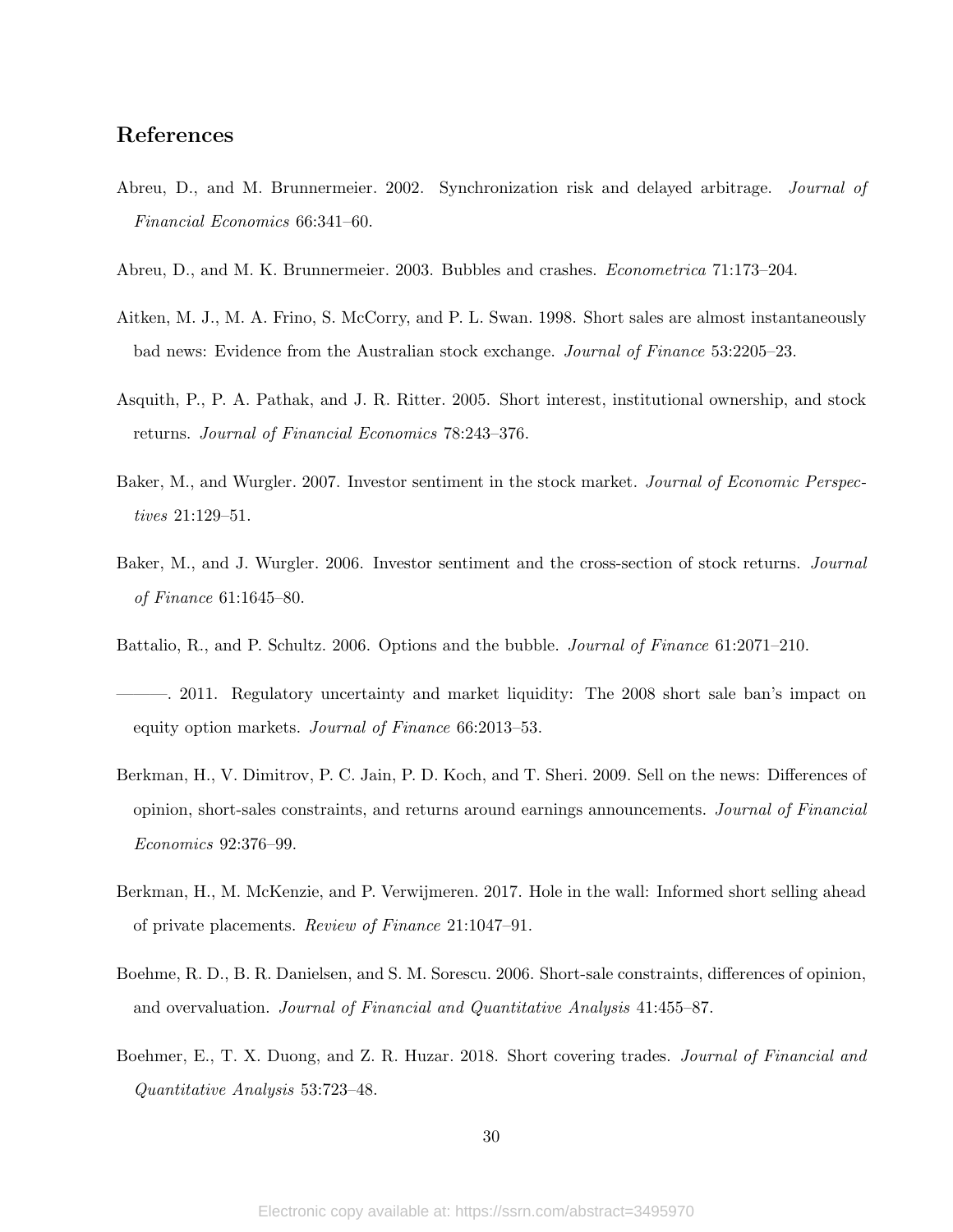- <span id="page-33-11"></span>Boehmer, E., Z. R. Huzar, Y. Wang, and X. Zhang. 2017. Are shorts equally informed? A global perspective. Working Paper.
- <span id="page-33-4"></span>Boehmer, E., M. C. Jones, and X. Zhang. 2008. Which shorts are informed? Journal of Finance 63:491–527.
- <span id="page-33-9"></span>Brown, J. S., B. D. Grundy, C. M. Lewis, and P. Verwijmeren. 2012. Convertibles and hedge funds as distributors of equity exposure. Review Financial Studies 25:3077–112.
- <span id="page-33-3"></span>Brunnermeier, M., and S. Nagel. 2004. Hedge funds and the technology bubble. Journal of Finance 59:2013–40.
- <span id="page-33-2"></span>Brunnermeier, M., and L. Pedersen. 2009. Market liquidity and funding liquidity. *Review of Financial* Studies 22:2201–38.
- <span id="page-33-10"></span>Chae, J. 2005. Trading volume, information asymmetry, and timing information. Journal of Finance 60:413–42.
- <span id="page-33-6"></span>Chague, F., R. De-Losso, A. De Genaro, and B. Giovannetti. 2017. Well-connected short-sellers pay lower loan fees: A market-wide analysis. Journal of Financial Economics 123:646–70.
- <span id="page-33-8"></span>Choi, J., J. M. Park, N. D. Pearson, and S. Sandy. 2017. A first glimpse into the short side of hedge funds. Working Paper.
- <span id="page-33-7"></span>Cohen, L., K. B. Diether, and C. J. Malloy. 2007. Supply and demand shifts in the shorting market. Journal of Finance 62:2061–96.
- <span id="page-33-5"></span>Comerton-Forde, C., M. C. Jones, and T. Putnins. 2016. Shorting at close range: A tale of two types. Journal of Financial Economics 121:546–68.
- <span id="page-33-1"></span>D'Avolio, G. 2002. The market for borrowing stock. Journal of Financial Economics 66:271–306.
- <span id="page-33-0"></span>De Long, J. B., A. Shleifer, L. Summers, and R. Waldmann. 1990. Noise trader risk in financial markets. Journal of Political Economy 98:703–38.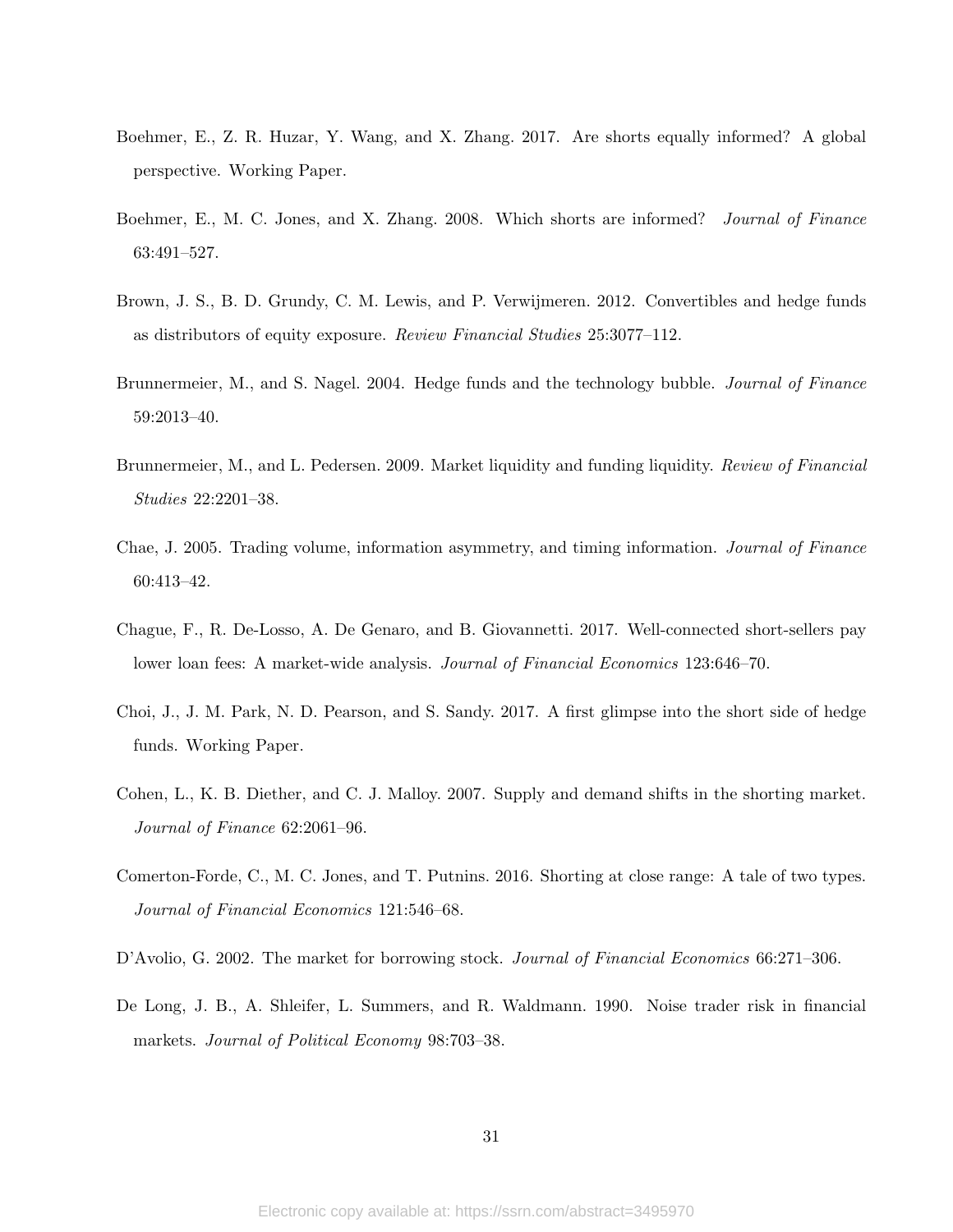- <span id="page-34-7"></span>Desai, H., K. Ramesh, S. R. Thiagarajan, and B. V. Balachandran. 2002. An investigation of the informational role of short interest in the Nasdaq market. Journal of Finance 57:2264–87.
- <span id="page-34-1"></span>Diamond, D. W., and R. E. Verrecchia. 1987. Constraints on short-selling and asset price adjustment to private information. Journal of Financial Economics 18:277–311.
- <span id="page-34-6"></span>Diether, K. B., K.-H. Lee, and I. M. Werner. 2009. Short-sale strategies and return predictability. Review Financial Studies 22:575–607.
- <span id="page-34-8"></span>Diether, K. B., C. Malloy, and A. Scherbina. 2002. Differences of opinion and the cross section of stock returns. Journal of Finance 57:2113–41.
- <span id="page-34-4"></span>Duan, Y., G. Hu, and D. R. McLean. 2010. Costly arbitrage and idiosyncratic risk: Evidence from short sellers. Journal of Financial Intermediation 19:564–79.
- <span id="page-34-2"></span>Duffie, D., N. Garleanu, and L. H. Pedersen. 2002. Securities lending, shorting and pricing. Journal of Financial Economics 66:307–39.
- <span id="page-34-9"></span>Easley, D., and M. O'Hara. 1986. Price, trade size, and information in securities markets. Journal of Financial Economics 19:69–90.
- <span id="page-34-0"></span>Engelberg, J. E., A. V. Reed, and M. C. Ringgenberg. 2018. Short-selling risk. Journal of Finance 73:755–86.
- <span id="page-34-10"></span>Fama, E., and K. French. 1992. The cross-section of expected stock returns. Journal of Finance 47:427–65.
- <span id="page-34-5"></span>Gargano, A., J. M. Sotes-Paladino, and P. Verwijmeren. 2019. Short of capital: Stock market implications of short sellers' losses. Working Paper.
- <span id="page-34-3"></span>Garleau, N., and L. H. Pedersen. 2011. Margin-based asset pricing and deviations from the law of one price. Review of Financial Studies 24:1980–2022.
- <span id="page-34-11"></span>Geczy, C. C., D. K. Musto, and A. V. Reed. 2002. Stocks are special too: an analysis of the equity lending market. Journal of Financial Economics 66:241–69.

32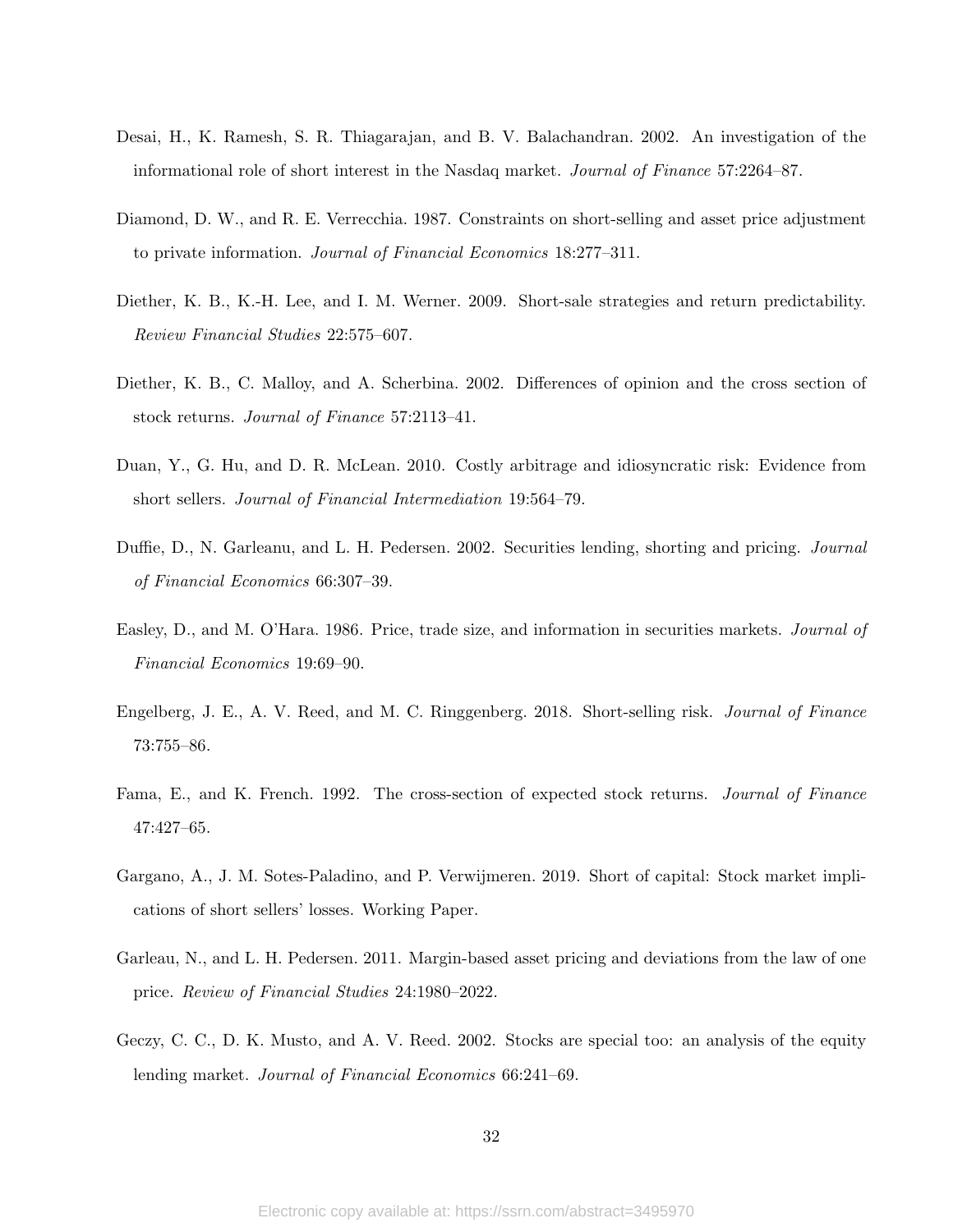- <span id="page-35-5"></span>Giannetti, M., and B. Kahraman. 2018. Open-end organizational structures and limits to arbitrage. Review of Financial Studies 31:773–810.
- <span id="page-35-9"></span>Glosten, L. R., and P. R. Milgrom. 1985. Bid, ask and transaction prices in a specialist market with heterogenously informed traders. Journal of Financial Economics 14:71–100.
- <span id="page-35-1"></span>Gromb, D., and D. Vayanos. 2002. Equilibrium and welfare in markets with financially constrained arbitrageurs. Journal of Financial Economics 66:361–407.
- <span id="page-35-7"></span>Harris, M., and A. Raviv. 1993. Differences of opinion make a horse race. Review of Financial Studies 6:473–506.
- <span id="page-35-6"></span>Jank, D., and E. Smajlbegovic. 2017. Dissecting short-sale performance: Evidence from large position disclosures. Working Paper.
- <span id="page-35-10"></span>Jegadeesh, N., and S. Titman. 1993. Returns to buying winners and selling losers: Implications for stock market efficiency. Jorunal of Finance 48:65–91.
- <span id="page-35-11"></span>Jiang, F., J. Lee, X. Martin, and G. Zhou. 2019. Manager sentiment and stock returns. Journal of Financial Economics 132:126–49.
- <span id="page-35-2"></span>Jones, M. C., and O. A. Lamont. 2002. Short sale constraints and stock returns. Journal of Financial Economics 66:207–39.
- <span id="page-35-8"></span>Kandel, E., and N. D. Pearson. 1995. Differential interpretation of public signals and trade in speculative markets. Journal of Political Economy 103:831–72.
- <span id="page-35-3"></span>Kolasinksi, A. C., A. V. Reed, and M. C. Ringgenberg. 2013. A multiple lender approach to understanding supply and search in the equity lending market. Journal of Finance 68:559–95.
- <span id="page-35-0"></span>Lamont, O. A., and J. C. Stein. 2004. Aggregate short interest and market valuations. American Economic Review 94:29–32.
- <span id="page-35-4"></span>Liu, X., and A. S. Mello. 2011. The fragile capital structure of hedge funds and the limits to arbitrage. Journal of Financial Economics 102:491–506.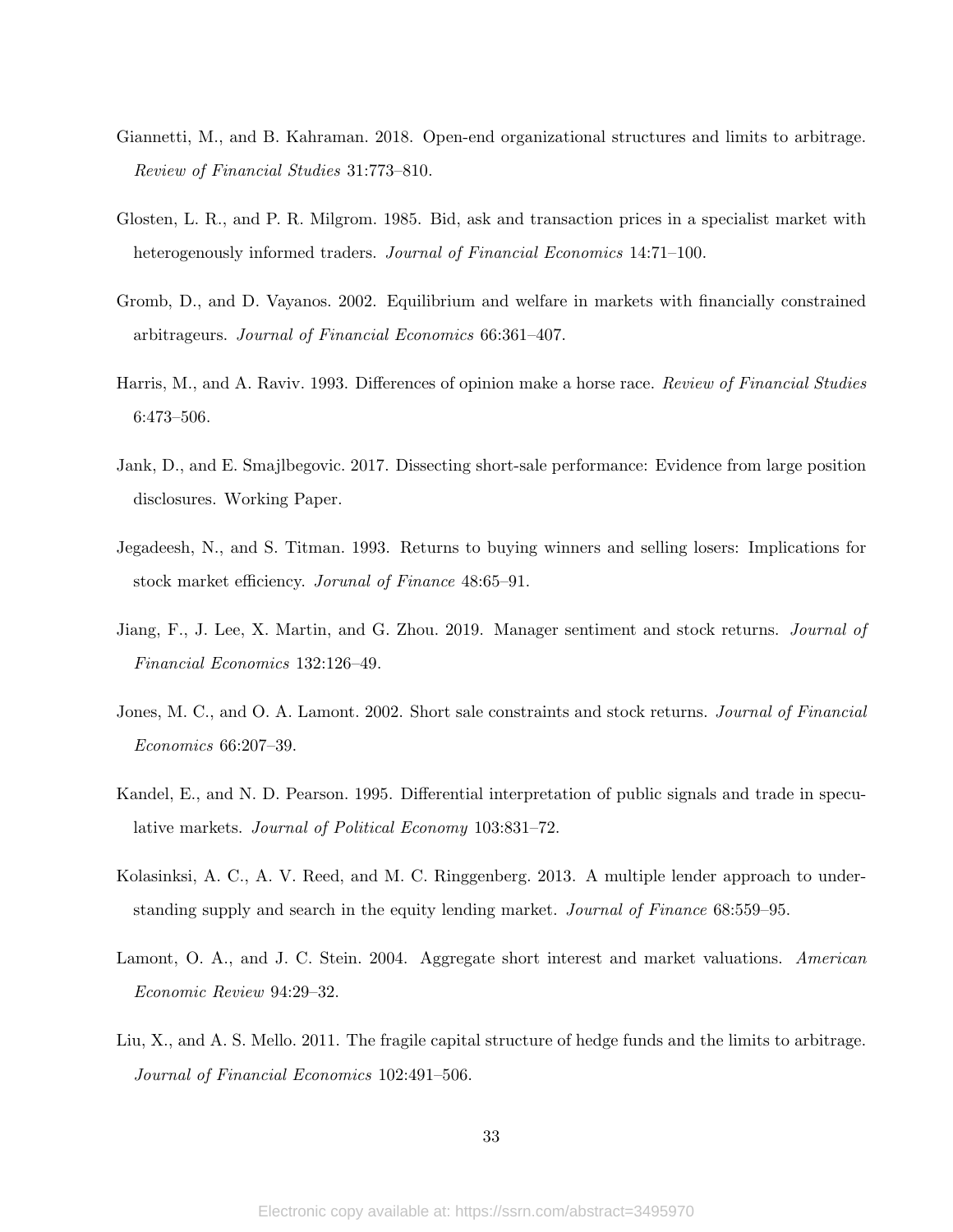<span id="page-36-1"></span>Miller, E. M. 1977. Risk, uncertainty, and divergence of opinion. *Journal of Finance* 32:1151–68.

- <span id="page-36-5"></span>Nagel, S. 2005. Short sales, institutional investors and the cross-section of stock returns. Journal of Financial Economics 78:277–309.
- <span id="page-36-12"></span>Newey, W. K., and K. D. West. 1987. A simple, positive semi-definite, heteroskedasticity and autocorrelation consistent covariance matrix. Econometrica 55:703–8.
- <span id="page-36-3"></span>Ofek, E., M. Richardson, and R. F. Whitelaw. 2004. Limited arbitrage and short sales restrictions: evidence from the options markets. Journal of Financial Economics 74:305-42.
- <span id="page-36-7"></span>Prado, M. P., P. A. C. Saffi, and J. Sturgess. 2016. Ownership structure, limits to arbitrage, and stock returns: Evidence from equity lending markets. Review of Financial Studies 29:3211–44.
- <span id="page-36-8"></span>Rapach, D. E., M. C. Ringgenberg, and G. Zhou. 2016. Short interest and aggregate stock returns. Journal of Financial Economics 121:46–65.
- <span id="page-36-13"></span>Reed, A. V. 2013. Short selling. Annual Review of Financial Economics 5:245–58.
- <span id="page-36-11"></span>Richardson, S., P. A. C. Saffi, and K. Sigurdsson. 2017. Deleveraging risk. Journal of Financial and Quantitative Analysis 52:2491–522.
- <span id="page-36-6"></span>Saffi, P. A. C., and K. Sigurdsson. 2011. Price efficiency and short selling. Review of Financial Studies 24:821–52.
- <span id="page-36-10"></span>Shalen, C. T. 1993. Volume, volatility, and the dispersion of beliefs. *Review of Financial Studies* 6:405–34.
- <span id="page-36-2"></span>Shleifer, A., and R. W. Vishny. 1997. The limits of arbitrage. Journal of Finance 52:35–56.
- <span id="page-36-0"></span>Stambaugh, R. F., J. Yu, and Y. Yuan. 2015. Arbitrage asymmetry and the idiosyncratic volatility puzzle. Journal of Finance 70:1903–48.
- <span id="page-36-4"></span>Temin, P., and H.-J. Voth. 2004. Riding the south sea bubble. American Economic Review 94:1654–68.
- <span id="page-36-9"></span>von Beschwitz, B., S. Lunghi, and D. Schmidt. 2017. Limits of arbitrage under the microscope: Evidence from detailed hedge fund transaction data. Working Paper.

34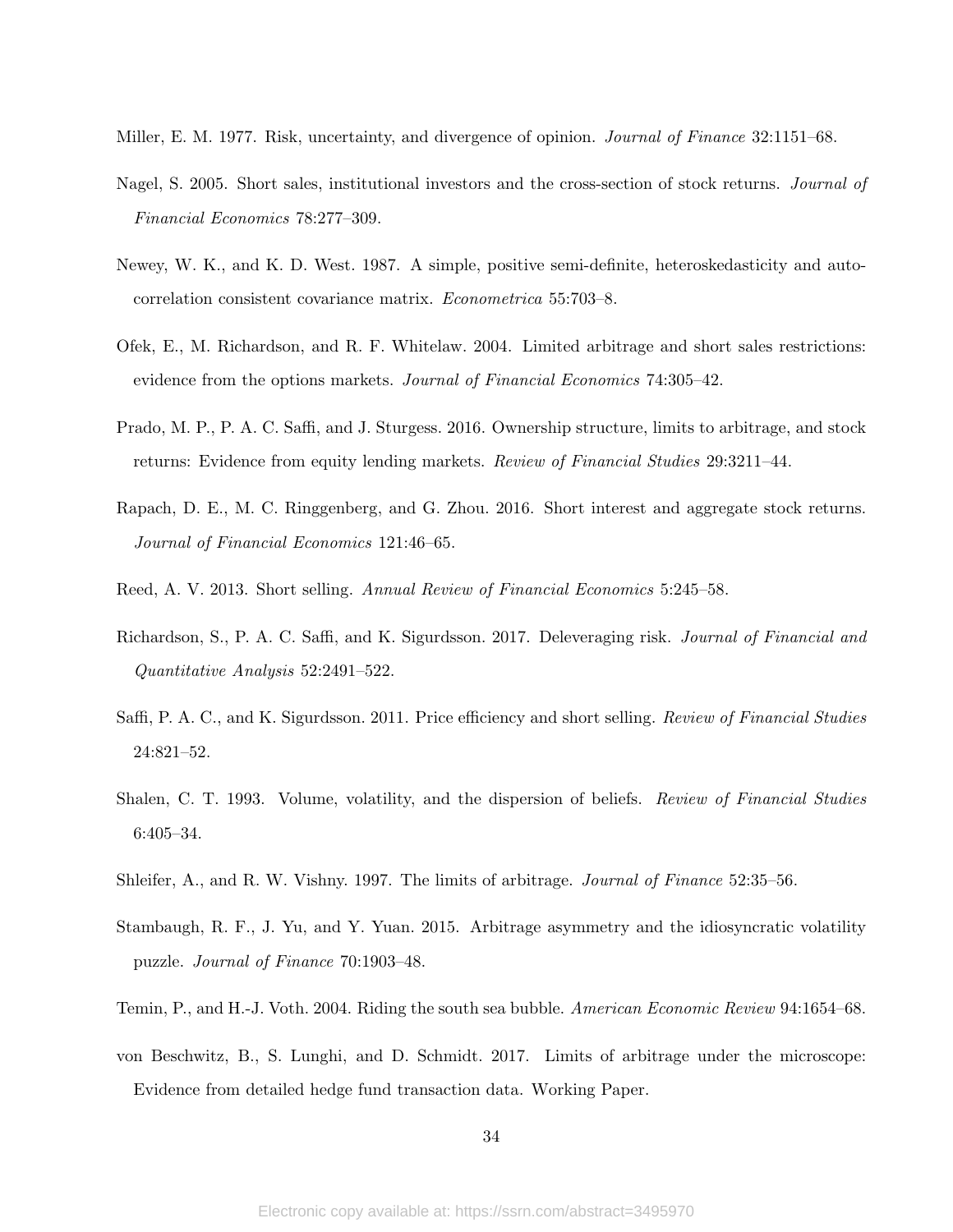<span id="page-37-0"></span>Wang, X., S. Y. Xuemin, and L. Zheng. 2019. Shorting flows, public disclosure, and market efficiency. Journal of Financial Economics forthcoming.

<span id="page-37-1"></span>Zhang, X. F. 2006. Information uncertainty and stock returns. Journal of Finance 61:105–37.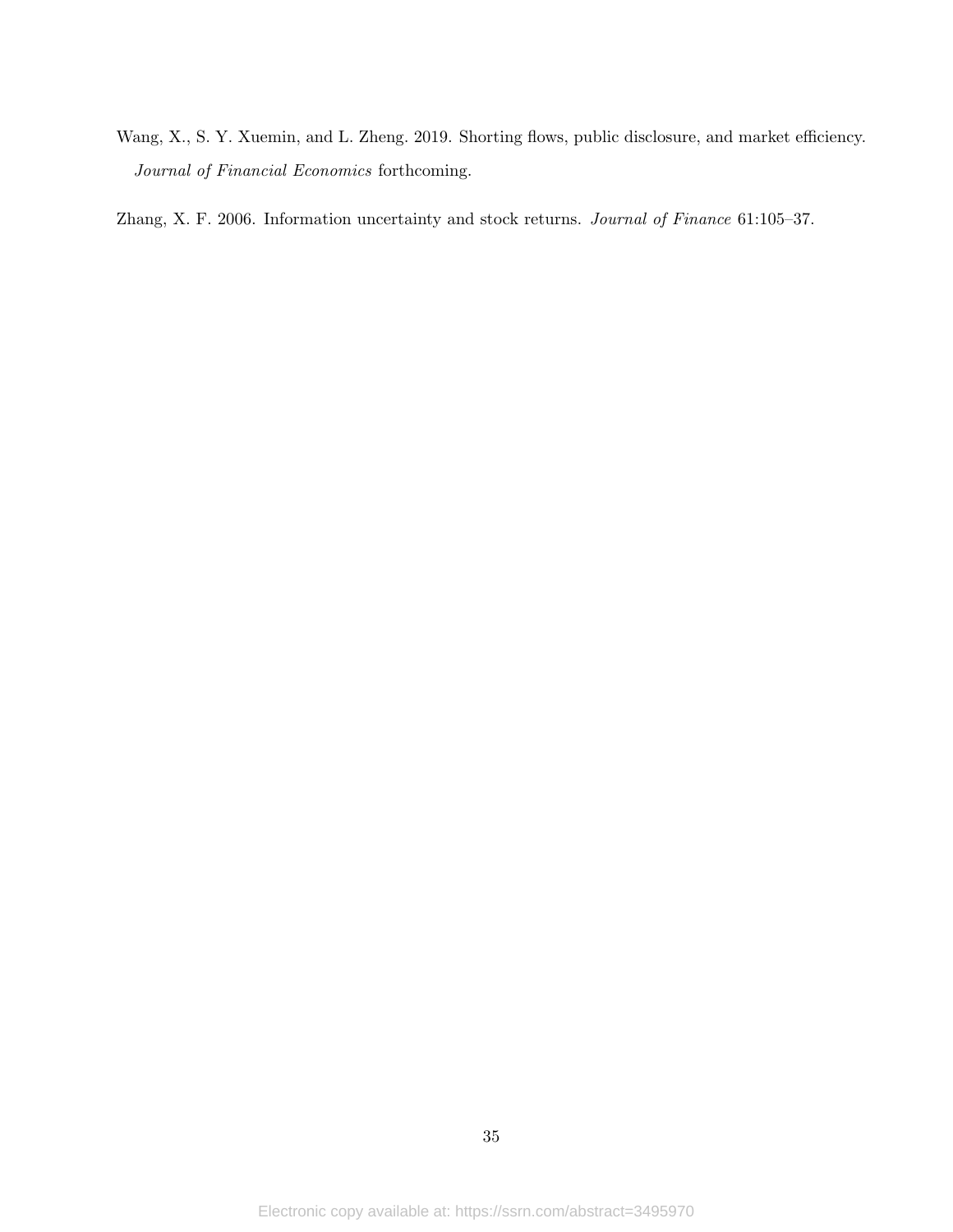<span id="page-38-0"></span>

Figure 1. Shorting Tesla

The upper plot displays the distribution of profits and losses (in  $\%$ ) experienced by short sellers with positions in Tesla Inc on September 11 of 2015. Each bar denotes the fraction of shares on loan experiencing a cumulated return in its associated interval, as displayed on the x-axis. Bars in red depict losses (i.e. cumulated returns in the  $-(100, 75)\%$  to  $-(5, 0)\%$  ranges), while bars in blue depict gains (i.e. cumulated returns in the  $(0, 5)\%$  to (75, 100]% ranges). The lower plot displays the time-series evolution of Tesla's stock price (blue solid line, left y-axis) and level of short interest (red dashed line, right y-axis) over the period January 2, 2015, to April 29, 2016.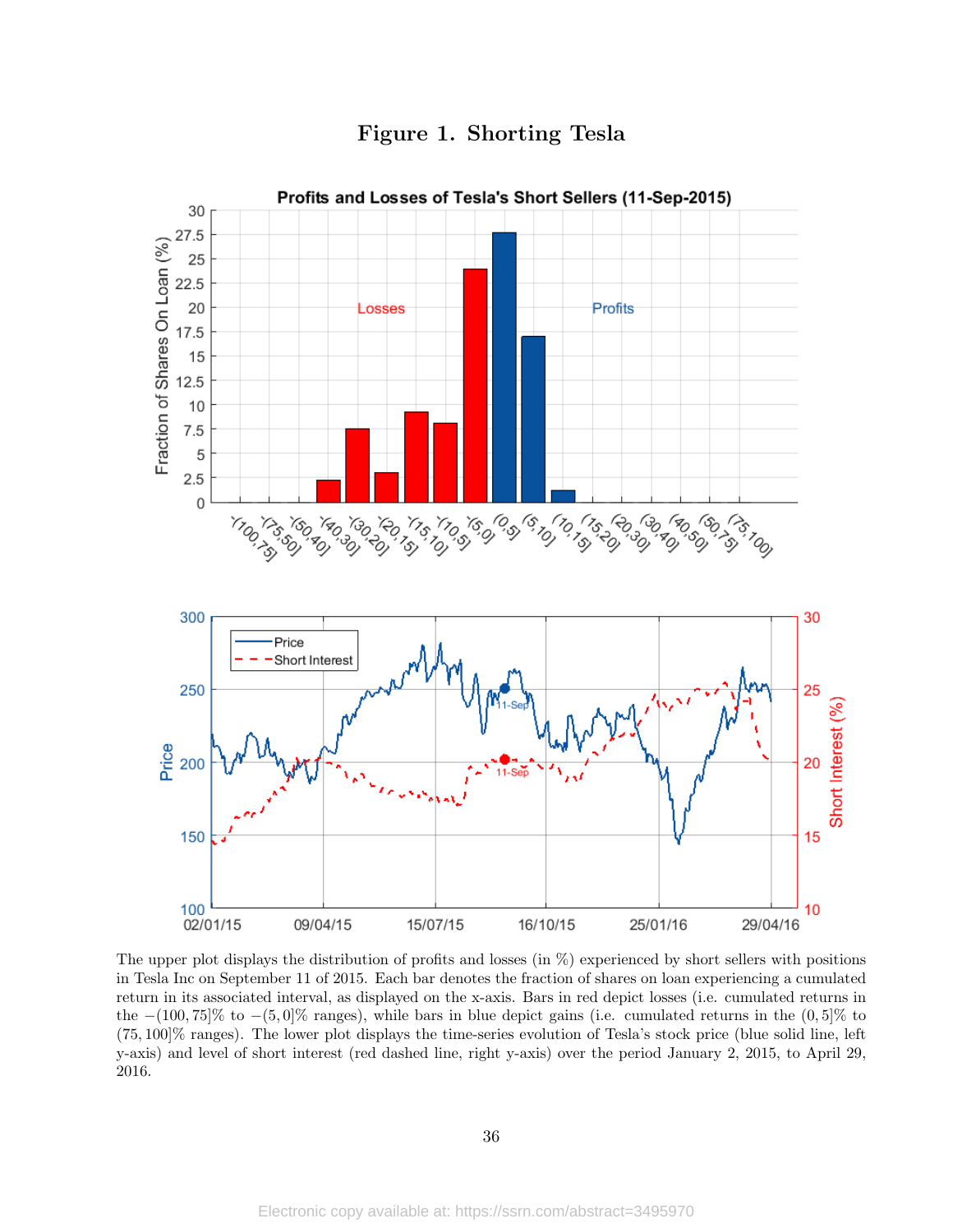

<span id="page-39-0"></span>Figure 2. Desync and future returns: non-parametric evidence

This figure shows the binned scatterplot of the 21-day ahead Fama-French-Carhart adjusted returns (in percentages) on Desync. We first group Desync into 100 equally sized bins and compute the mean of Desync and of future Fama-French-Carhart factor-adjusted returns within each bin. We then represent these data points with a scatterplot: each blue circle on the scatterplot denotes a combination of the mean  $Desync$  and the mean future adjusted return across the stocks in a particular bin. The red solid line depicts the fitted line using Ordinary Least Squares.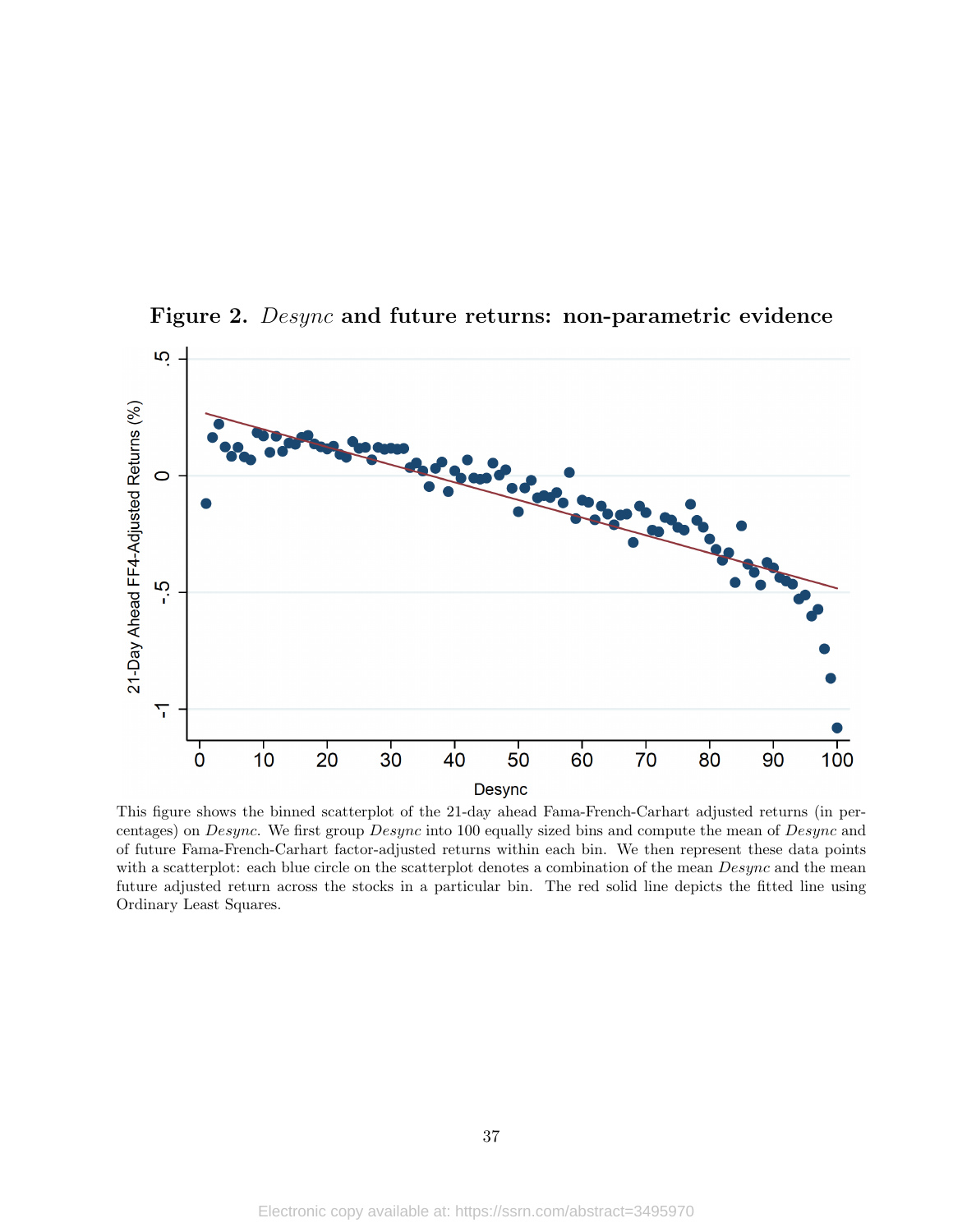<span id="page-40-0"></span>

|                               | Panel A: Short Selling Profits |                                                |         |          |          |       |        |  |
|-------------------------------|--------------------------------|------------------------------------------------|---------|----------|----------|-------|--------|--|
|                               | Mean                           | Median                                         | St.Dev. | pc5      | pc25     | pc75  | pc95   |  |
| Desync                        | 0.631                          | 0.679                                          | 0.186   | 0.230    | 0.546    | 0.766 | 0.840  |  |
|                               |                                | Panel B: Stock and Fundamental Characteristics |         |          |          |       |        |  |
|                               | Mean                           | Median                                         | St.Dev. | pc5      | pc25     | pc75  | pc95   |  |
| Return $(\%$ per month)       | 1.075                          | 0.433                                          | 10.69   | $-61.39$ | $-18.48$ | 19.41 | 64.65  |  |
| Volatility $(\%$ per month)   | 10.02                          | 8.429                                          | 6.563   | 4.029    | 6.181    | 12.03 | 20.86  |  |
| Bid-Ask Spread $(\%)$         | 0.148                          | 0.0693                                         | 0.232   | 0.0141   | 0.0326   | 0.159 | 0.552  |  |
| Turnover $(\%)$               | 0.873                          | 0.592                                          | 0.994   | 0.107    | 0.333    | 1.031 | 2.543  |  |
| Analysts' Forecast Dispersion | 18.55                          | 8.594                                          | 29.25   | 1.792    | 4.328    | 19.43 | 71.33  |  |
| Market Equity $(\text{Im})$   | 6,847                          | 1,377                                          | 21,552  | 170.3    | 480.3    | 4,319 | 28,588 |  |

|                       | Panel C: Equity Lending Market |       |                |       |       |       |       |  |
|-----------------------|--------------------------------|-------|----------------|-------|-------|-------|-------|--|
|                       | Mean                           |       | Median St.Dev. | pc5   | pc25  | pc75  | pc95  |  |
| Short Interest $(\%)$ | 3.916                          | 1.856 | 5.231          | 0.144 | 0.759 | 4.833 | 15.09 |  |
| Supply $(\%)$         | 21.61                          | 23.00 | 10.56          | 2.102 | 13.83 | 29.63 | 36.97 |  |
| Fee $(\%$ per annum)  | 1.244                          | 0.375 | 3.677          | 0.373 | 0.375 | 0.464 | 5.041 |  |

[Continues on the next page]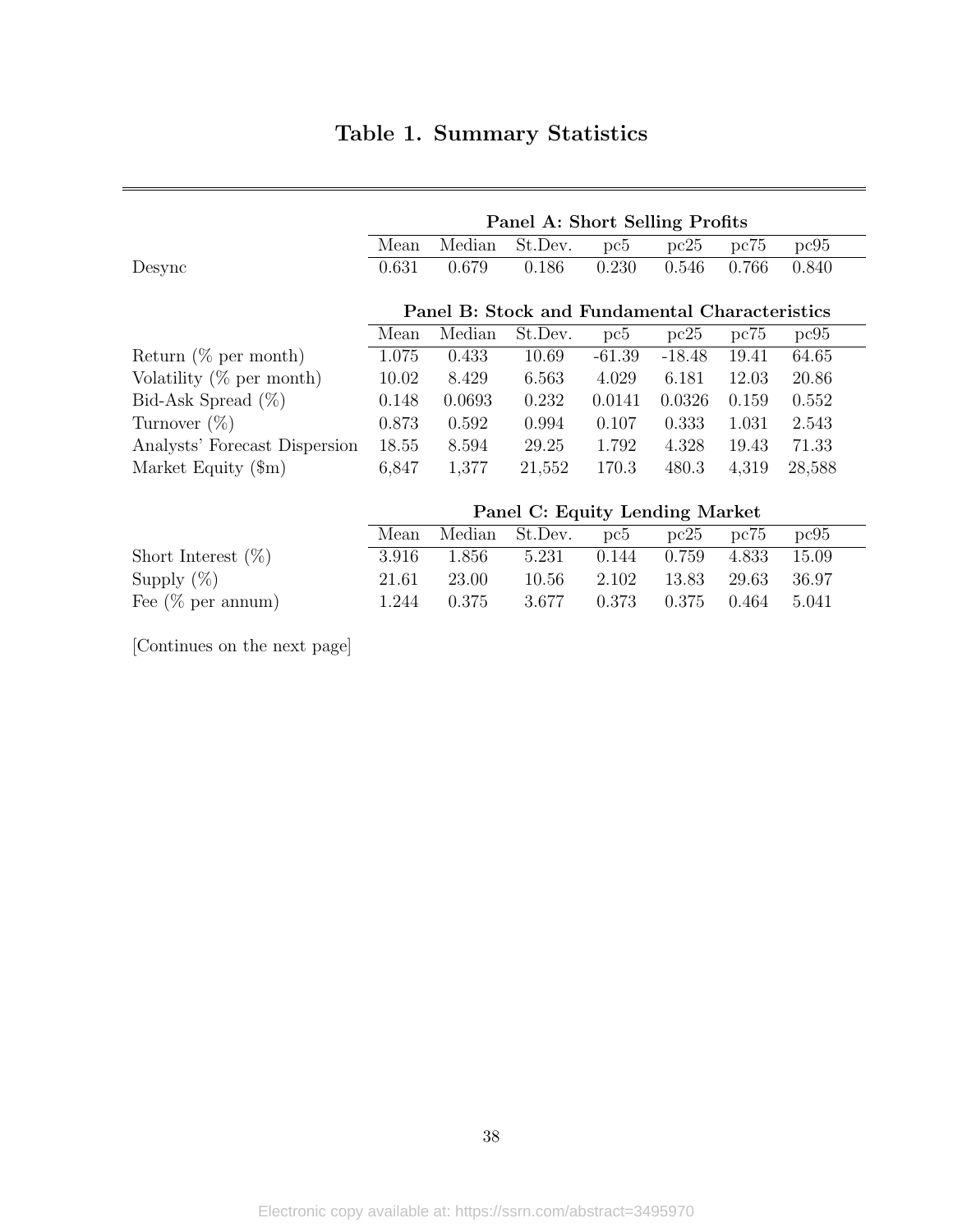|                |         |          |         |         |         | т анст руссонгонон таасти |          |          |         |      |
|----------------|---------|----------|---------|---------|---------|---------------------------|----------|----------|---------|------|
|                | Desync  | Short    | Supply  | Fee     | Return  | Bid-Ask                   | Idio Vol | Turnover | Market  | Size |
|                |         | Interest |         |         |         | Spread                    |          |          | to Book |      |
| Desync         | 1.00    |          |         |         |         |                           |          |          |         |      |
| Short-Interest | 0.39    | 1.00     |         |         |         |                           |          |          |         |      |
| Supply         | $-0.03$ | $-0.18$  | 1.00    |         |         |                           |          |          |         |      |
| Fee            | 0.10    | 0.26     | $-0.37$ | 1.00    |         |                           |          |          |         |      |
| Return         | 0.04    | $-0.03$  | 0.04    | $-0.04$ | 1.00    |                           |          |          |         |      |
| Bid-Ask Spread | 0.09    | $-0.05$  | $-0.40$ | 0.22    | $-0.06$ | 1.00                      |          |          |         |      |
| Idio Vol       | 0.26    | 0.26     | $-0.29$ | 0.28    | $-0.01$ | 0.30                      | 1.00     |          |         |      |
| Turnover       | 0.20    | 0.50     | 0.03    | 0.12    | $-0.01$ | $-0.18$                   | 0.43     | 1.00     |         |      |
| Market-to-Book | 0.12    | 0.13     | $-0.01$ | 0.10    | 0.10    | $-0.09$                   | 0.11     | 0.10     | 1.00    |      |
| Size           | $-0.27$ | $-0.15$  | 0.30    | $-0.17$ | 0.07    | $-0.55$                   | $-0.39$  | 0.04     | 0.11    | 1.00 |
|                |         |          |         |         |         |                           |          |          |         |      |

Panel D: Correlation Matrix

This table presents summary statistics for the main variables in our analysis. For each variable we first compute daily cross-sectional summary statistics (mean, median, standard deviation, the 5th, 25th, 75th and 95th percentiles) and report the time-series mean of each statistic. PanelA displays summary statistics relative to  $Desync$  computed as in equation [\(1\)](#page-11-1). Panel B displays summary statistics relative to stock and firm fundamental characteristics. Return is the stock return expressed in percentage per month, Volatility is the stock volatility expressed in percentage per month, *Bid-Ask Spread* is the daily bid-ask spread as percentage of mid-price,  $Turnover$  is total number of shares sold on a day as a percentage of shares outstanding, *Analyst Dispersion*, is the ratio between the standard-deviation and the average of a quarter-ahead EPS forecasts and *Market Equity* is the market value of equity in millions. Panel C displays summary statistics relative to equity lending variables. *Short Interest* is the total quantity of shares loaned out as a percentage of shares outstanding,  $Supply$  is the active quantity of shares available to be borrowed expressed as a percentage of shares outstanding, and  $Fee$  is the borrowing fee (in  $%$  per annum). Panel D presents the correlation matrix, where *Idio V ol* is the idiosyncratic volatility over the previous month. We first compute cross-sectional correlations on each day, and then report the time-series mean.

39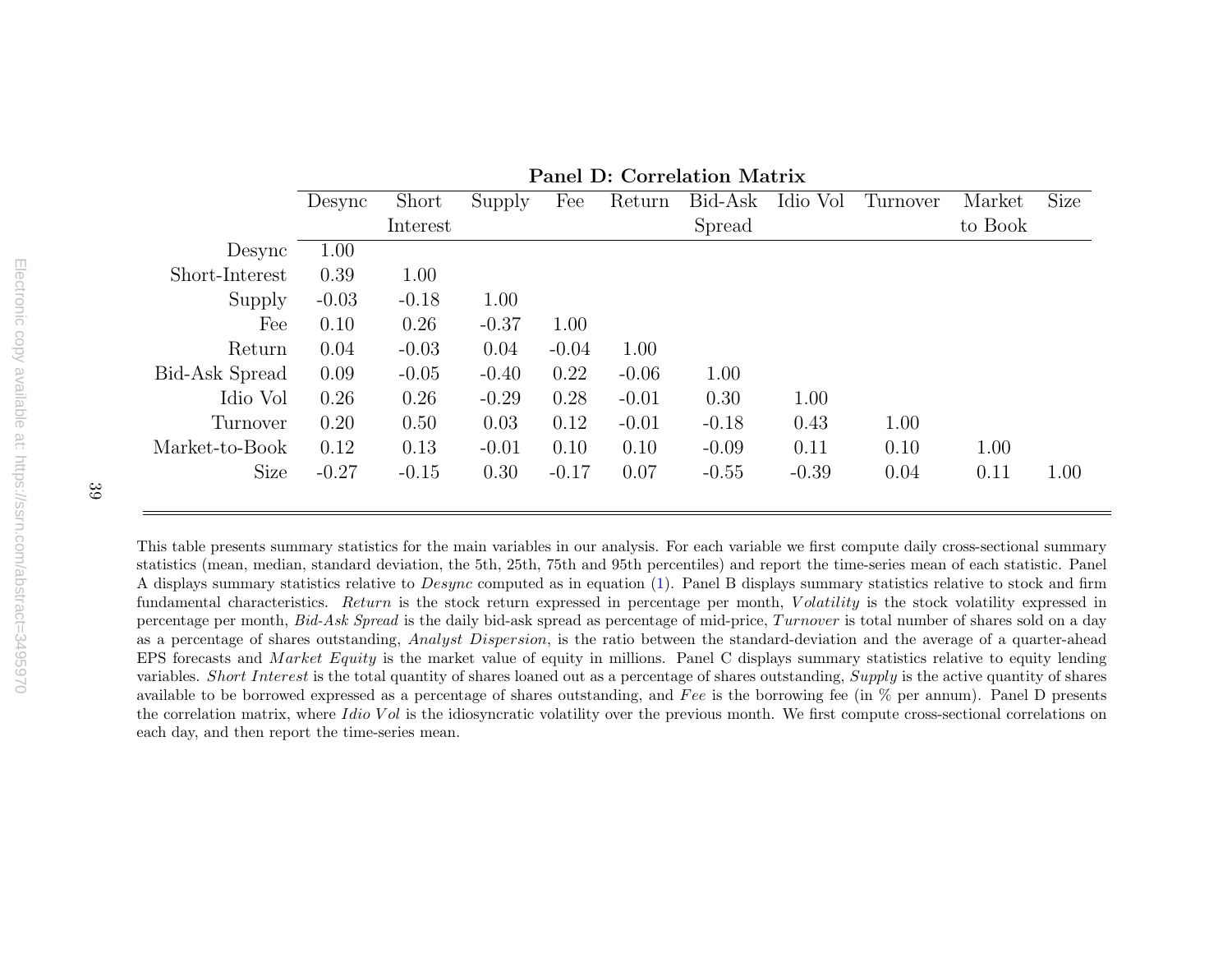<span id="page-42-0"></span>

|                             | $\left( 1\right)$ | $\left( 2\right)$ | (3)         | (4)         |
|-----------------------------|-------------------|-------------------|-------------|-------------|
| Turnover                    | $0.011***$        |                   | $0.009***$  | $-0.009***$ |
|                             | (12.80)           |                   | (9.80)      | $(-6.60)$   |
| Analyst Dispersion          | $0.006***$        |                   | $0.005***$  | $0.004***$  |
|                             | (9.78)            |                   | (7.35)      | (7.16)      |
| Bid-Ask                     |                   | $0.004**$         | $0.006***$  | $0.009***$  |
|                             |                   | (2.42)            | (3.85)      | (5.51)      |
| Size                        |                   | $-0.036***$       | $-0.038***$ | $-0.023***$ |
|                             |                   | $(-10.88)$        | $(-10.26)$  | $(-6.51)$   |
| Open Interest               |                   |                   | $0.016***$  | $0.004**$   |
|                             |                   |                   | (8.26)      | (2.36)      |
| Convertible                 |                   |                   | $-0.006***$ | $-0.002**$  |
|                             |                   |                   | $(-6.79)$   | $(-2.44)$   |
| <b>News</b>                 |                   |                   |             | $-0.003**$  |
|                             |                   |                   |             | $(-1.98)$   |
| Idio Vol                    |                   |                   |             | $0.010***$  |
|                             |                   |                   |             | (6.48)      |
| Short Interest              |                   |                   |             | $0.051***$  |
|                             |                   |                   |             | (40.65)     |
| Supply                      |                   |                   |             | $0.024***$  |
|                             |                   |                   |             | (11.92)     |
| Fee                         |                   |                   |             | 0.000       |
|                             |                   |                   |             | (0.17)      |
| $\overline{R^2_{adjusted}}$ | 0.378             | 0.380             | 0.381       | 0.407       |
| <b>Nobs</b>                 | 4,652,322         | 5,589,080         | 4,652,278   | 4,484,203   |

Table 2. Desync and Firms' Information Environment

This table reports coefficient estimates and associated t-statistics (in parentheses) of the following panel regression

 $Desync_{i,t} = \alpha_i + \tau_t + \beta' \mathbf{x_{i,t}} + \epsilon_{i,t},$ 

where  $Desync_{i,t}$  denotes the dispersion in profits across the short positions in stock i on day t (computed as in equation [1\)](#page-11-0),  $\alpha_i$  and  $\tau_t$  are stock- and time-fixed effects, and  $x_{i,t}$  represents the set of covariates which includes Turnover, the average turnover over the previous three months; Analyst Dispersion, the ratio between the standard deviation and the average of a quarter-ahead EPS forecasts; Bid-Ask, the average bid-ask spread over the previous three months; Size, the (log) product of the price and the number of shares outstanding; Open Interest, the (log) of the call and put open interest; Convertible, the ratio between COMPUSTAT item DCTV and total assets; News, the total (log) number of news over the previous three months; Idio Vol, the idiosyncratic volatility over the previous three months; Short Interest, the total quantity of shares loaned out as a percentage of shares outstanding; Supply, the active quantity of shares available to be borrowed expressed as a percentage of shares outstanding; and Fee, the borrowing fee. Regressors are standardized to have zero mean and unit standard deviation. t-statistics are based on double-clustered standard errors. Coefficients marked with \*\*\*, \*\*, and \* are significant at the 1%, 5%, and 10% level.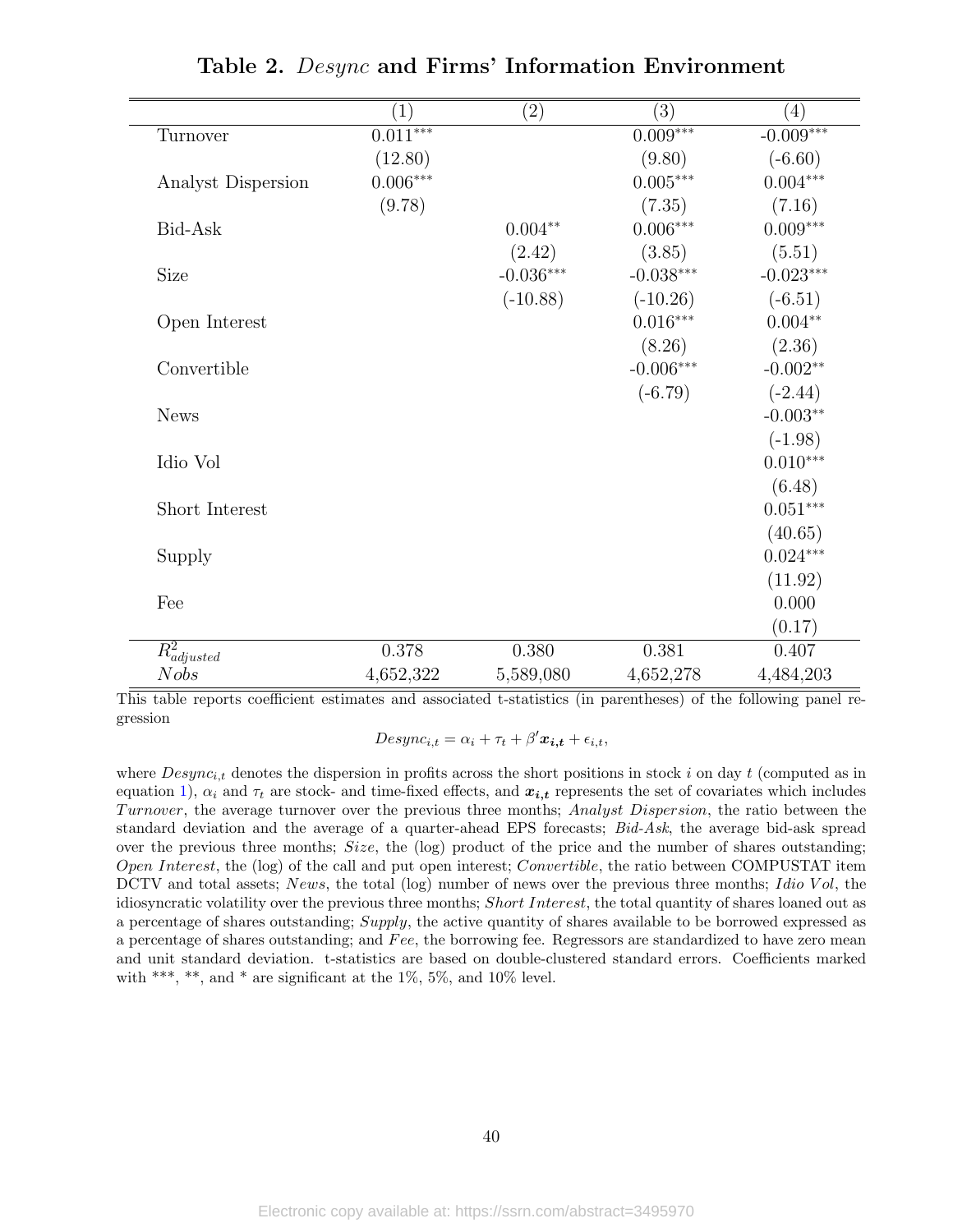<span id="page-43-0"></span>

|                |                         |                         |                                     | Equal-Weighted Portfolios |                          |            |
|----------------|-------------------------|-------------------------|-------------------------------------|---------------------------|--------------------------|------------|
|                |                         |                         |                                     |                           |                          |            |
|                |                         |                         |                                     | A.1: Single Sort          |                          |            |
|                | Q1                      | $\overline{Q2}$         | $\overline{Q3}$                     | Q4                        | $\overline{\mathrm{Q5}}$ | $Q5-Q1$    |
| Desync         | $0.17***$               | 0.07                    | $-0.02$                             | $-0.15***$                | $-0.46***$               | $-0.63***$ |
|                | (2.82)                  | $(-1.63)$               | $(-0.55)$                           | $(-2.84)$                 | $(-4.27)$                | $(-5.41)$  |
|                |                         |                         | Panel A.2: Conditional Double Sorts |                           |                          |            |
|                | $Q5-Q1$                 | $Q10-Q6$                | $Q15-Q11$                           | $Q20-Q16$                 | $\overline{Q25-Q21}$     |            |
| <b>Size</b>    | $-1.33***$              | $-0.63***$              | $-0.35***$                          | $-0.61***$                | $-0.48***$               |            |
|                |                         |                         |                                     |                           |                          |            |
|                | $(-6.13)$<br>$-1.26***$ | $(-3.89)$               | $(-2.78)$<br>$-0.62***$             | $(-4.89)$                 | $(-4.88)$                |            |
| Market To Book |                         | $-0.53***$              |                                     | $-0.19$                   | $-0.49*$                 |            |
|                | $(-5.45)$               | $(-3.88)$               | $(-5.47)$                           | $(-1.56)$                 | $(-1.90)$                |            |
| $Ret_{6M}$     | $-1.04***$              | $-0.41***$              | $-0.50***$                          | $-0.45***$                | $-0.29*$                 |            |
|                | $(-6.05)$               | $(-2.68)$               | $(-4.61)$                           | $(-4.56)$                 | $(-1.84)$                |            |
| Short Interest | $-0.32***$              | $-0.08$                 | $-0.10$                             | $-0.46***$                | $-0.46**$                |            |
|                | $(-2.61)$               | $(-0.60)$               | $(-0.69)$                           | $(-2.80)$                 | $(-2.30)$                |            |
| Bid-Ask        | $-0.52***$              | $-0.34***$              | $-0.30**$                           | $-0.65***$                | $-1.32***$               |            |
|                | $(-5.35)$               | $(-3.19)$               | $(-2.34)$                           | $(-3.76)$                 | $(-6.45)$                |            |
| Turnover       | $-0.44**$               | $-0.50***$              | $-0.19$                             | $-0.40***$                | $-0.97***$               |            |
|                | $(-2.52)$               | $(-4.28)$               | $(-1.41)$                           | $(-2.90)$                 | $(-5.74)$                |            |
|                |                         |                         |                                     |                           |                          |            |
|                |                         |                         |                                     | Value-Weighted Portfolios |                          |            |
|                |                         |                         |                                     | <b>B.1: Single Sort</b>   |                          |            |
|                | $\overline{Q1}$         | $\overline{Q2}$         | $\overline{Q3}$                     | Q <sub>4</sub>            | $\overline{\mathrm{Q5}}$ | $Q5-Q1$    |
|                | $0.09**$                | $-0.06*$                | $-0.21***$                          | $-0.29***$                | $-0.27**$                | $-0.36***$ |
| Desync         |                         |                         |                                     |                           |                          |            |
|                | (2.24)                  | $(-1.91)$               | $(-4.53)$                           | $(-4.08)$                 | $(-2.53)$                | $(-2.97)$  |
|                |                         |                         | Panel B.2: Conditional Double Sorts |                           |                          |            |
|                | $Q5-Q1$                 | $\overline{Q10}$ - $Q6$ | $\overline{Q15-Q11}$                | $\overline{Q20-Q16}$      | $Q25-Q21$                |            |
| <b>Size</b>    | $-1.09***$              | $-0.48***$              | $-0.33***$                          | $-0.61***$                | $-0.37***$               |            |
|                |                         |                         |                                     |                           |                          |            |
|                |                         |                         |                                     |                           |                          |            |
|                | $(-5.11)$               | $(-2.98)$               | $(-2.73)$                           | $(-4.61)$                 | $(-2.98)$                |            |
| Market To Book | $-0.74***$              | $-0.74***$              | $-0.45***$                          | $-0.18$                   | $-0.38$                  |            |
|                | $(-3.24)$               | $(-4.65)$               | $(-3.17)$                           | $(-1.21)$                 | $(-1.64)$                |            |
| $Ret_{6M}$     | $-0.86***$              | $-0.64***$              | $-0.52***$                          | $-0.24*$                  | $-0.12$                  |            |
|                | $(-4.00)$               | $(-3.94)$               | $(-4.44)$                           | $(-1.65)$                 | $(-0.57)$                |            |
| Short Interest | $-0.21$                 | $-0.41**$               | $-0.32**$                           | $-0.40**$                 | $-0.39$                  |            |
|                | $(-1.44)$               | $(-2.48)$               | $(-2.10)$                           | $(-2.02)$                 | $(-1.63)$                |            |
| Bid-Ask        | $-0.36***$              | $-0.27*$                | $-0.20$                             | $-0.81***$                | $-0.67**$                |            |
| Turnover       | $(-2.95)$<br>$-0.42**$  | $(-1.90)$<br>$-0.26$    | $(-1.39)$<br>$-0.29**$              | $(-3.75)$<br>$-0.25$      | $(-2.43)$<br>$-0.60***$  |            |
|                |                         |                         |                                     |                           |                          |            |

## Table 3. Calendar Portfolios

This table presents monthly Fama-French-Carhart four-factor alphas (in percent) for equal-weighted (Panel A) and value-weighted portfolios (Panel B). Portfolios are rebalanced daily, and are held for 21 days. Results in Panels A.1 and B.1 refer to portfolios formed by sorting into quintiles using the level of  $Desync$ ; the last column in these panels  $(Q5-Q1)$  shows returns to a portfolio long (short) in the stocks in the highest (lowest) quintile. Results in Panel A.2 and B.2 refer to portfolios formed by first sorting by the level of one of the variables in the first column into quintiles, then sorting Desync into sub-quintiles. Each column shows returns to a long-short portfolio where firms with Desync in the highest (lowest) sub-quintile are assigned to the long (short) portfolio. Desync is the dispersion in profits across the short positions (computed as in equation [1\)](#page-11-0); Size is the market capitalization; Market to Book is the market-to-book ratio; Short Interest is the total quantity of shares loaned out as a percentage of shares outstanding;  $Return_{6M}$  is the stock return cumulated over the previous six months; Bid-Ask is the average bid-ask spread over the previous month; and Turnover is the average turnover over the previous month. The reported alphas are the intercept from regressing portfolio returns in excess of the riskfree rate on the excess market return (MKT), size (SMB), book-to-market (HML), and momentum (MOM) factors. t-statistics are based on adjusted standard errors using [Newey and West](#page-36-12) [\(1987\)](#page-36-12) methodology to correct for autocorrelation, with a number of lags equal to the length of the holding period. Coefficients marked with \*\*\*, \*\*, and \* are significant at the  $1\%$ , 5%, and  $10\%$  level.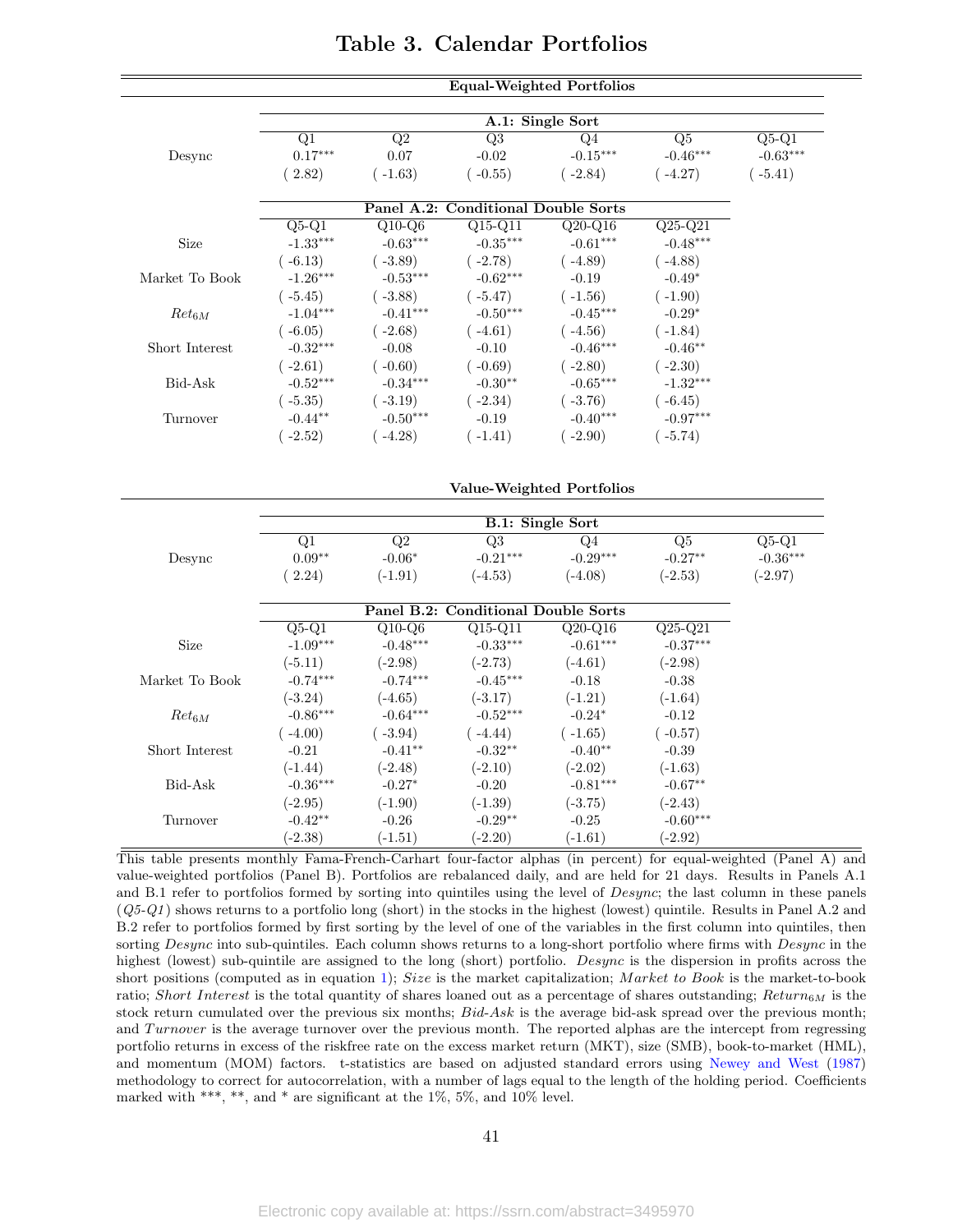<span id="page-44-0"></span>

|                | (1)         | (2)          | (3)          |  |
|----------------|-------------|--------------|--------------|--|
| Desync         | $-0.659***$ | $-0.530***$  | $-0.739***$  |  |
|                | $(-4.021)$  | $(-3.288)$   | $(-4.910)$   |  |
|                |             |              |              |  |
| Short Interest | $-5.360***$ | $-3.902***$  | $-1.178$     |  |
|                | $(-4.718)$  | $(-3.841)$   | $(-1.085)$   |  |
| Market To Book | $-0.065$    | 0.012        | 0.087        |  |
|                | $(-0.645)$  | (0.126)      | (0.920)      |  |
| Size           | $-0.079*$   | $-0.168***$  | $-0.153***$  |  |
|                | $(-1.950)$  | $(-4.810)$   | $(-4.416)$   |  |
| $Ret_{1M}$     | $-0.248$    | $-0.040$     | $-0.102$     |  |
|                | $(-0.349)$  | $(-0.058)$   | $(-0.152)$   |  |
| $Ret_{6M}$     | $0.963***$  | $0.696***$   | $0.625***$   |  |
|                | (3.580)     | (2.692)      | (2.464)      |  |
| Bid-Ask        |             | $-74.272***$ | $-13.190$    |  |
|                |             | $(-3.344)$   | $(-0.636)$   |  |
| Idio Vol       |             | $-21.376***$ | $-14.316***$ |  |
|                |             | $(-3.679)$   | $(-2.769)$   |  |
| Turnover       |             | $-16.141$    | $-22.637**$  |  |
|                |             | $(-1.588)$   | $(-1.982)$   |  |
|                |             |              |              |  |
| Supply         |             |              | 0.876        |  |
|                |             |              | (1.495)      |  |
| Fee            |             |              | $-9.434***$  |  |
|                |             |              | $(-5.737)$   |  |
| Var Fee        |             |              | $-33.075*$   |  |
|                |             |              | $-1.756)$    |  |
| $Average-R^2$  | 0.02        | 0.03         | 0.04         |  |
| <b>Nobs</b>    | 4,915,663   | 4,915,663    | 4,759,986    |  |

Table 4. Desync and Future Returns: Fama-MacBeth Regressions

This table reports Fama and MacBeth (1973) estimates and associated t-statistics (in parentheses) from the following daily regressions

$$
ar_{i,t+21} = \alpha + \beta \times Desync_{i,t} + \theta' \mathbf{x_{i,t}} + \epsilon_{i,t+21},
$$

where  $ar_{i,t+21}$  is the factor-adjusted (abnormal) future return of stock i cumulated over 21 days,  $Desync_{i,t}$  denotes the dispersion in profits across the short positions in stock i on day t (computed as in equation [1\)](#page-11-0), and  $x_{i,t}$  is a vector of control variables. Abnormal returns are calculated as the difference between the raw and the Fama-French-Carhart four-factor model-implied returns for the corresponding period. Model-implied returns are equal to the riskfree rate plus the sum of the products of the estimated betas from the previous quarter and the current value of the factors. Our set of controls includes: Short Interest, the short interest in stock  $i$  at time  $t$ ; Market to Book, the (log) market-to-book ratio; Size, the (log) market value of equity;  $Ret_{1M}$ , the stock returns cumulated over the previous month;  $Ret_{6M}$ , the stock return cumulated over the previous six months excluding the first month; Bid-Ask, the average bid-ask spread over the previous month; Idio Vol, the idiosyncratic volatility over the previous month; Turnover, the average turnover over the previous month; Supply, the active quantity of shares available to be borrowed expressed as a percentage of shares outstanding; Fee, the borrowing fee; and  $Var$  Fee, the variance of the borrowing fees. We report the time-series mean of the parameter estimates and t-statistics based on adjusted standard errors using [Newey and West](#page-36-12) [\(1987\)](#page-36-12) methodology to correct for autocorrelation, with a number of lags equal to the length of the holding period. Coefficients marked with \*\*\*, \*\*, and \* are significant at the  $1\%$ ,  $5\%$ , and  $10\%$  level.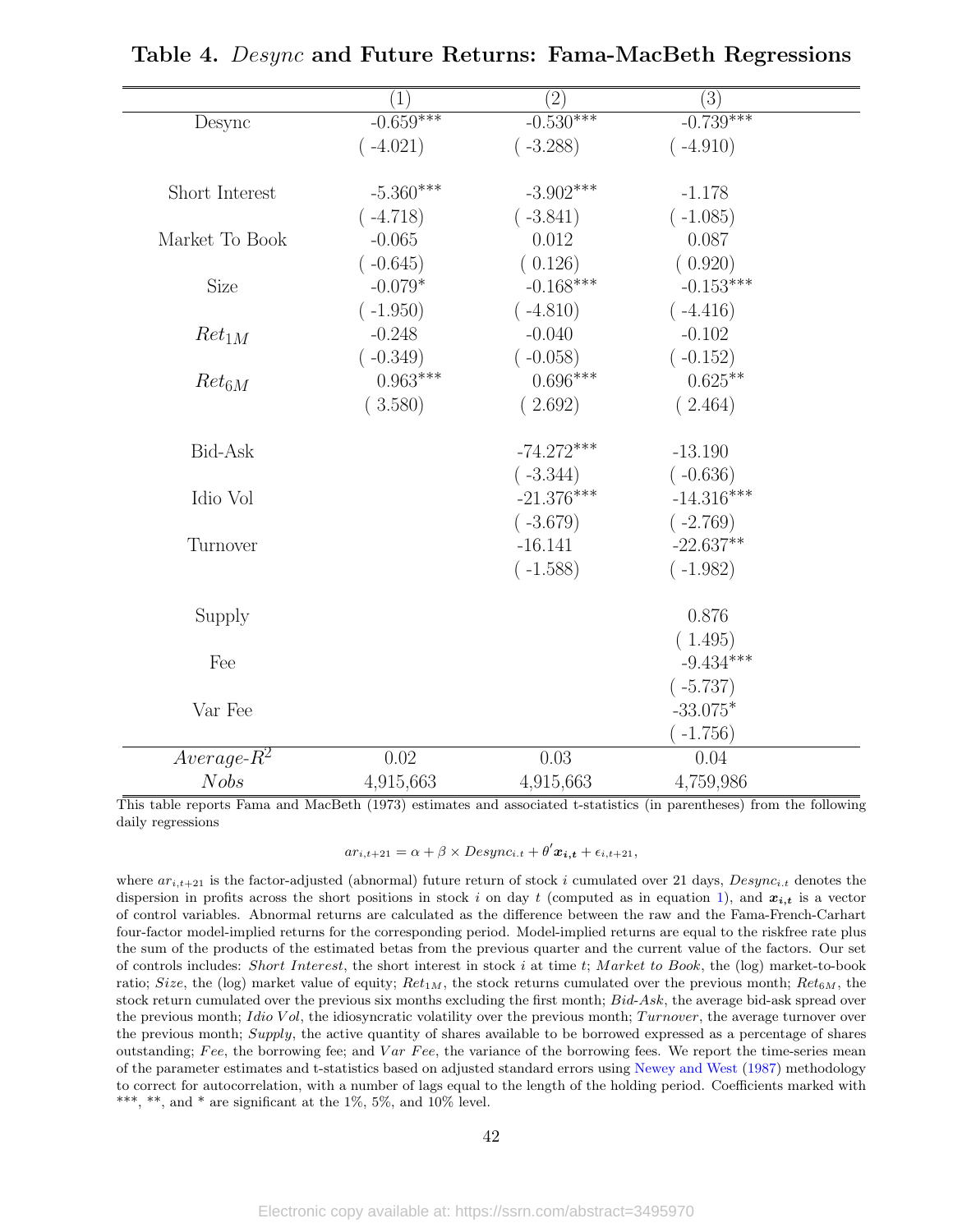<span id="page-45-0"></span>

|                | $\left 1\right\rangle$ | $\left( 2\right)$ |
|----------------|------------------------|-------------------|
| Desync         | $2.228***$             | $1.087***$        |
|                | (16.22)                | (7.91)            |
|                | [0.48]                 | [0.21]            |
|                |                        |                   |
| Short Interest |                        | $-0.205$          |
|                |                        | $(-0.32)$         |
| Market-to-Book |                        | $-0.108***$       |
|                |                        | $(-4.19)$         |
| Size           |                        | $-0.224***$       |
|                |                        | $(-9.89)$         |
| $Ret_{1M}$     |                        | $0.096*$          |
|                |                        | (1.81)            |
| $Ret_{6M}$     |                        | $-0.813***$       |
|                |                        | $(-14.45)$        |
| Bid-Ask        |                        | $-98.382***$      |
|                |                        | $(-5.44)$         |
| Idio Vol       |                        | $21.025***$       |
|                |                        | (12.91)           |
| Turnover       |                        | 18.378***         |
|                |                        | (4.82)            |
| Supply         |                        | $-3.850***$       |
|                |                        | $(-11.18)$        |
| Fee            |                        | 0.587             |
|                |                        | (0.56)            |
| Var Fee        |                        | 15.544            |
|                |                        | (1.10)            |
| Pseudo $R^2$   | 0.02                   | 0.09              |
| Nobs           | 163,416                | 146,244           |

Table 5. *Desync* and Relative Mispricing

This table reports coefficient estimates and associated t-statistics (in parentheses) from the following Logit regression

$$
Pr(y_{i,m} = 1 | \bm{x}_{i,m-1}) = \frac{\exp(\bm{x}_{i,m-1}'\bm{\beta})}{1 + \exp(\bm{x}_{i,m-1}'\bm{\beta})},
$$

where  $y_{i,m}$  is a binary variable equal to 1 if stock i falls in the top tercile of the MISP (the mispricing score proposed by [Stambaugh, Yu, and Yuan,](#page-36-0) [2015\)](#page-36-0) distribution in month m. The vector of covariates  $x$  includes: Desync, the dispersion in profits across the short positions (computed as in equation [1\)](#page-11-0); Short Interest, the short interest in the stock; Market to Book, the (log) market-to-book ratio; Size, the (log) market value of equity;  $Ret_{1M}$ , the stock returns cumulated over a month;  $Ret_{6M}$ , the stock return cumulated over six months excluding the first month;  $Bid - Ask$ , the average bid-ask spread over the previous month; Idio Vol, the idiosyncratic volatility over the previous month; Turnover, the average turnover over the previous month; Supply, the active quantity of shares available to be borrowed expressed as a percentage of shares outstanding; Fee, the borrowing fee; and  $Var$  Fee, the variance of the borrowing fees. The mean marginal effect for  $Desync$ is reported in squared brackets. Coefficients marked with \*\*\*, \*\*, and \* are significant at the 1%, 5%, and 10% level.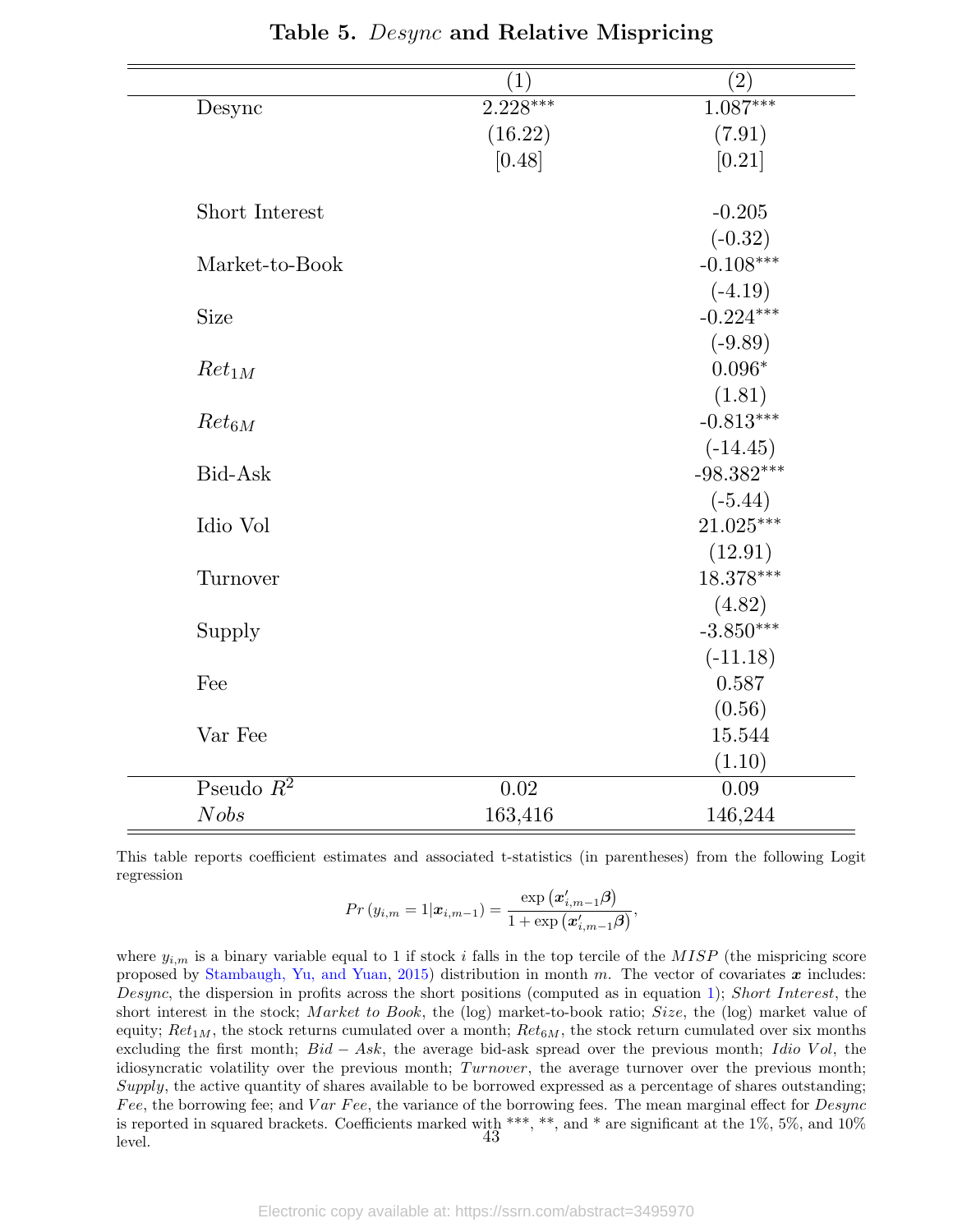<span id="page-46-0"></span>

|                  |            |                     | Panel A: Equal-Weighted Portfolios |            |            |
|------------------|------------|---------------------|------------------------------------|------------|------------|
|                  | $Q5-Q1$    | $Q10-\overline{Q6}$ | $Q15-Q11$                          | $Q20-Q16$  | $Q25-Q21$  |
| Supply           | $-1.35***$ | $-0.70***$          | $-0.28***$                         | $-0.34***$ | $-0.26***$ |
|                  | $(-6.65)$  | $(-3.97)$           | $(-2.45)$                          | $(-2.90)$  | $(-2.51)$  |
| Utilization      | $-0.27**$  | $-0.17*$            | $-0.03$                            | $-0.20$    | $-0.43**$  |
|                  | $(-2.28)$  | $(-1.70)$           | $(-0.24)$                          | $(-1.42)$  | $(-2.23)$  |
| Fee              | $-0.38***$ | $-0.14$             | $-0.37***$                         | $-0.24$    | $-0.96***$ |
|                  | $(-4.82)$  | $(-0.70)$           | $(-3.70)$                          | $(-1.21)$  | $(-4.55)$  |
| Var Fee          | $-0.54***$ | $-0.41***$          | $-0.32***$                         | $-0.54***$ | $-0.99***$ |
|                  | $(-5.42)$  | $(-3.78)$           | $(-3.10)$                          | $(-3.19)$  | $(-4.94)$  |
| Idio Vol         | $-0.20**$  | $-0.30***$          | $-0.12$                            | $-0.09$    | $-0.70***$ |
|                  | $(-2.54)$  | $(-3.44)$           | $(-1.08)$                          | $(-0.70)$  | $(-3.18)$  |
| Sentiment (BW)   | $-0.15*$   | $-0.43***$          | $-0.72***$                         | $-0.18$    | $-0.29**$  |
|                  | $(-1.70)$  | $(-2.99)$           | $(-6.21)$                          | $(-1.38)$  | $(-2.18)$  |
| Sentiment (JLMZ) | $-0.42***$ | $-0.25***$          | $-0.88***$                         | $-0.73***$ | $-0.91***$ |
|                  | $-4.18)$   | $-2.18)$            | $(-7.44)$                          | $(-5.87)$  | $-7.87)$   |

Table 6. Short-Selling Constraints and Stock Overpricing

Panel B: Value-Weighted Portfolios Q5-Q1 Q10-Q6 Q15-Q11 Q20-Q16 Q25-Q21 Supply  $-1.10***$   $-0.44**$   $-0.31*$  $-0.11$   $-0.45**$  $(-4.60)$   $(-2.07)$   $(-1.65)$   $(-0.81)$   $(-3.34)$ Utilization -0.23 -0.41<sup>∗∗∗</sup> 0.03 -0.19 -0.18  $(-1.62)$   $(-3.00)$   $(0.21)$   $(-1.11)$   $(-0.80)$ Fee  $-0.29$ <sup>\*\*</sup>  $-0.01$   $-0.27$ <sup>\*</sup>  $0.04$   $-0.89$ <sup>\*\*\*</sup>  $(-2.38)$   $(-0.03)$   $(-1.79)$   $(0.17)$   $(-4.30)$ Var Fee  $-0.40^{***}$   $-0.36^{***}$   $-0.09$   $-0.20$   $-0.85^{***}$  $(-2.63)$   $(-2.61)$   $(-0.6)$   $(-1.17)$   $(-4.24)$ Idio Vol -0.21∗∗ -0.21<sup>∗</sup>  $-0.08$  0.04  $-0.52^*$  $(-2.16)$   $(-1.74)$   $(-0.49)$   $(0.26)$   $(-1.85)$ Sentiment (BW) -0.62<sup>∗∗∗</sup> -0.53<sup>∗∗∗</sup> -1.1<sup>∗∗∗</sup> -0.15 -0.61<sup>∗∗∗</sup>  $(-4.87)$   $(-4.91)$   $(-7.72)$   $(-1.27)$   $(-5.97)$ Sentiment (JLMZ)  $0.13$   $-0.41***$   $-0.97***$   $-0.26*$ -0.39∗∗∗  $(1.35)$   $(-3.40)$   $(-6.72)$   $(-1.84)$   $(-2.64)$ 

This table presents monthly Fama-French-Carhart four-factor alphas (in percent) for equal-weighted (Panel A) and value-weighted (Panel B) portfolios. Portfolios are rebalanced daily, and are held for 21 days. Results refer to portfolios formed by first sorting on the level of one of the variables in the first column into quintiles, then sorting Desync into sub-quintiles. Each column shows returns to a long-short portfolio where firms with Desync in the highest (lowest) sub-quintile are assigned to the long (short) portfolio. Supply is the active quantity of shares available to be borrowed expressed as a percentage of shares outstanding; Utilization is the ratio between the quantity of shares shorted over the active quantity of shares available; Fee is the borrowing fee; Var Fee is the variance of the borrowing fees over the previous month; Idio Vol is the idiosyncratic volatility over the previous month; Sentiment (BW) is the sentiment measure from [Baker and Wurgler](#page-32-7) [\(2006\)](#page-32-7); and Sentiment (JLMZ) is the sentiment measure from [Jiang et al.](#page-35-11) [\(2019\)](#page-35-11). The reported alphas are the intercept from regressing portfolio returns in excess of the riskfree rate on the excess market return (MKT), size (SMB), book-to-market (HML), and momentum (MOM) factors. t-statistics are based on adjusted standard errors using [Newey and West](#page-36-12) [\(1987\)](#page-36-12) methodology to correct for autocorrelation, with a number of lags equal to the location period  $44$ length of the holding period.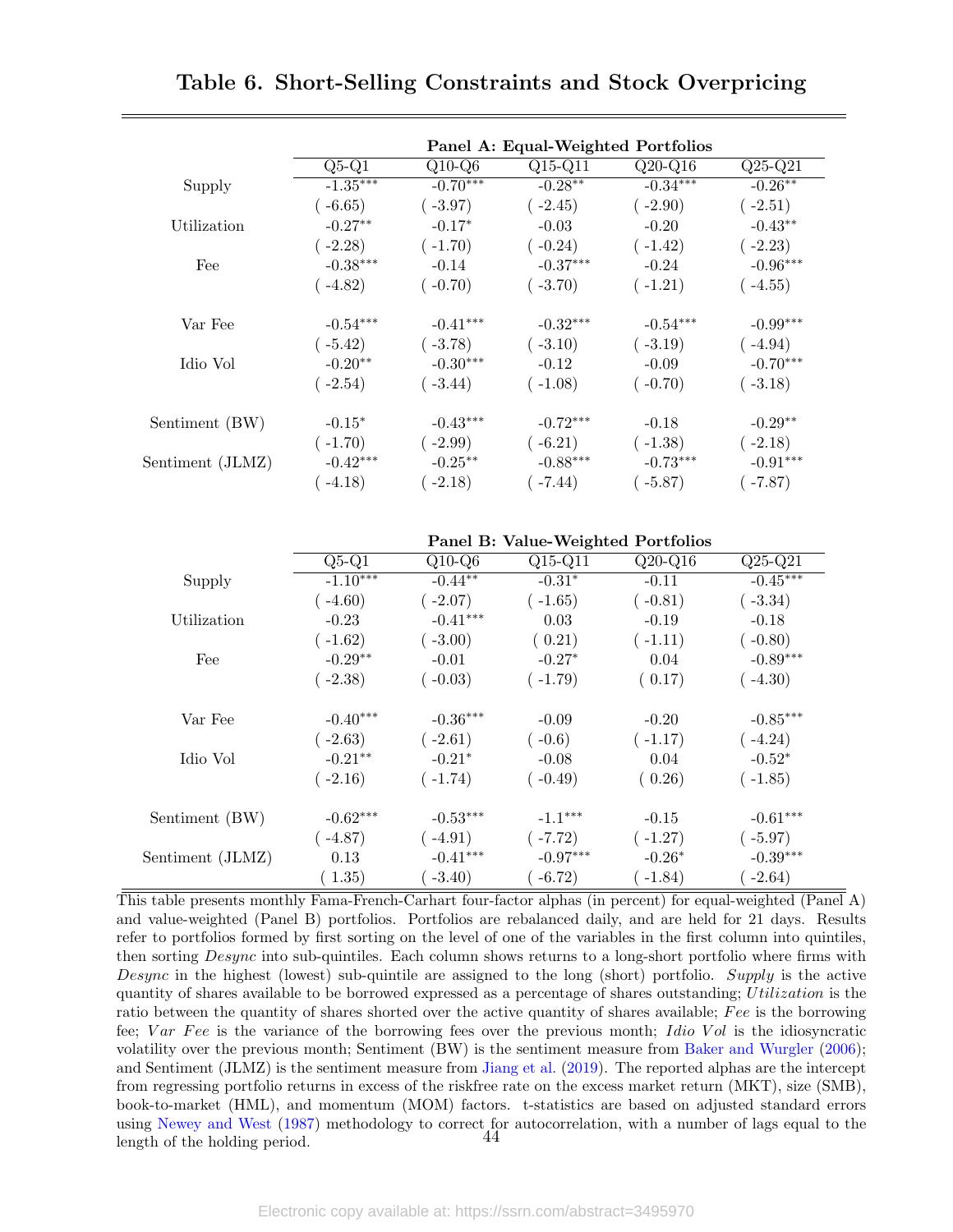<span id="page-47-0"></span>

|                  | $\left(1\right)$ | $\left( 2\right)$ | $\left( 3\right)$ |
|------------------|------------------|-------------------|-------------------|
| Desync           | $3.349**$        | $2.889**$         | $3.711***$        |
|                  | (2.25)           | (2.00)            | (2.48)            |
| R                |                  | $0.771***$        | $0.777***$        |
|                  |                  | (12.50)           | (12.53)           |
| Fee              |                  | $-0.052$          | 3.351             |
|                  |                  | $(-0.00)$         | (0.36)            |
| Short Interest   |                  | $-0.271$          | 2.494             |
|                  |                  | $(-0.04)$         | (0.43)            |
| Bid-Ask          |                  |                   | $-116.206$        |
|                  |                  |                   | $(-0.45)$         |
| <b>Size</b>      |                  |                   | 4.764***          |
|                  |                  |                   | (6.52)            |
| Market to Book   |                  |                   | $-0.449*$         |
|                  |                  |                   | $(-1.94)$         |
| $R^2_{adjusted}$ | 0.135            | 0.215             | 0.235             |
| Nobs             | 3,862            | 3,822             | 3,722             |

Table 7. Desync and Delay in Overpricing Correction

This table presents coefficient estimates and associated t-statistics (in parentheses) from the following regression:

 $Delay_{i,t} = \alpha_i + \tau_t + \beta \times Desync_{i.t} + \gamma' \mathbf{x_{i,t}} + \epsilon_{i,t},$ 

where Desync is the dispersion in profits across the short positions (computed as in equation [1\)](#page-11-0);  $\alpha_i$  and  $\tau_t$  are firm and time fixed-effects, and  $x_{i,t}$  is a vector of controls. The controls include R, the mispricing score; Fee, borrowing fee (in  $\%$  per annum); Short Interest, the total quantity of shares loaned out as a percentage of shares outstanding; Bid-Ask, the average bid-ask spread; Size the (log) market value of equity; and Market to Book, the (log) market-to-book ratio.  $Delay_{i,t}$  is constructed in two steps. For each stock i, we first identify the overpricing events, i.e. the months  $(t)$  when the mispricing score [\(Stambaugh, Yu, and Yuan,](#page-36-0) [2015\)](#page-36-0) exceeds the top tercile of the distribution. We then compute the length of the events as the number of months before the score drops below the top tercile. t-statistics are based on clustered standard errors. Coefficients marked with \*\*\*, \*\*, and \* are significant at the  $1\%$ ,  $5\%$ , and  $10\%$  level.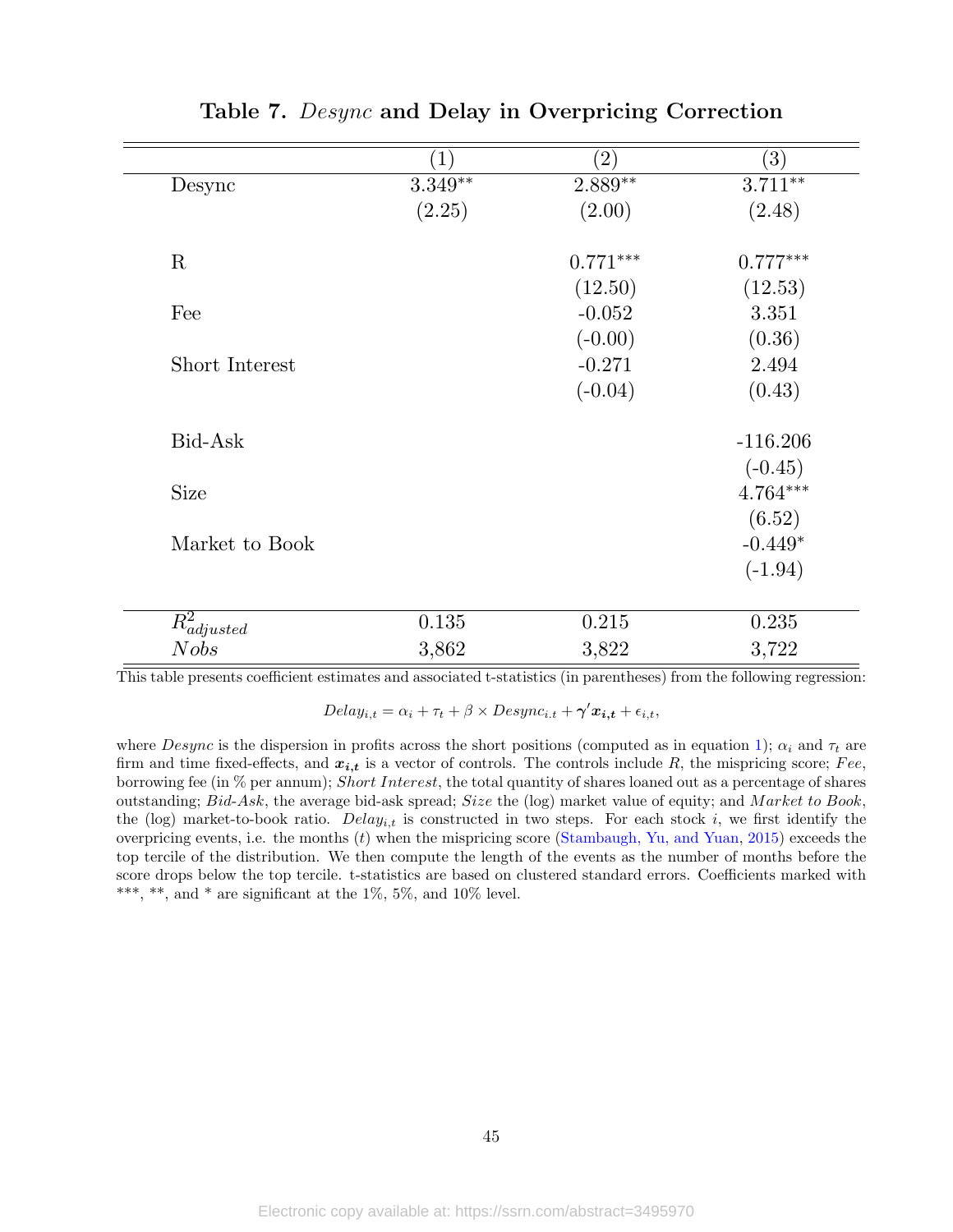<span id="page-48-0"></span>

|                           | $\overline{(1)}$ | $\overline{(2)}$ | $\overline{(3)}$ | $\overline{(4)}$ | $\overline{(5)}$ | $\overline{(6)}$ |
|---------------------------|------------------|------------------|------------------|------------------|------------------|------------------|
| Desync                    | $14.385***$      | $9.375***$       | $8.882**$        | $9.617**$        | $7.790**$        | $8.630**$        |
|                           | (3.78)           | (2.54)           | (2.35)           | (2.43)           | (2.03)           | (2.12)           |
| $\mathbf R$               |                  | $1.221***$       | $1.797***$       | $2.077***$       | $1.941***$       | $2.114***$       |
|                           |                  | (2.87)           | (3.53)           | (3.73)           | (3.84)           | (3.79)           |
| Fee                       |                  | 29.209***        | $26.653**$       | $30.528***$      | 27.543**         | $30.355***$      |
|                           |                  | (2.81)           | (2.49)           | (2.80)           | (2.54)           | (2.75)           |
| Short Interest            |                  | $43.356***$      | $43.697***$      | $46.046***$      | $52.438***$      | 52.206***        |
|                           |                  | (3.52)           | (3.53)           | (3.67)           | (3.77)           | (3.73)           |
| <b>Stock Bid-Ask</b>      |                  |                  | 9.059            | 9.857            | 12.822*          | 12.718*          |
|                           |                  |                  | (1.42)           | (1.52)           | (1.82)           | (1.78)           |
| Option Bid-Ask            |                  |                  | $-0.245***$      | $-0.357***$      | $-0.213*$        | $-0.292**$       |
|                           |                  |                  | $(-2.20)$        | $(-3.18)$        | $(-1.93)$        | $(-2.56)$        |
| Option Maturity           |                  |                  | $-0.017$         | $-0.024$         | $-0.019$         | $-0.023$         |
|                           |                  |                  | $(-0.77)$        | $(-1.03)$        | $(-0.85)$        | $(-0.98)$        |
| <b>Option Moneyness</b>   |                  |                  |                  | $-0.071$         |                  | $-0.086$         |
|                           |                  |                  |                  | $(-0.47)$        |                  | $(-0.56)$        |
| Option Open Interest      |                  |                  |                  | $-1.251$         |                  | $-1.003$         |
|                           |                  |                  |                  | $(-0.87)$        |                  | $(-0.71)$        |
| Option Volume             |                  |                  |                  | 1.515            |                  | 1.528            |
|                           |                  |                  |                  | (0.82)           |                  | (0.83)           |
| Option Implied Volatility |                  |                  |                  | $-14.990**$      |                  | $-10.498$        |
|                           |                  |                  |                  | $(-2.51)$        |                  | $(-1.56)$        |
| Market to Book            |                  |                  |                  |                  | 0.027            | $-0.077$         |
|                           |                  |                  |                  |                  | (0.01)           | $(-0.03)$        |
| Size                      |                  |                  |                  |                  | $4.898**$        | $4.194*$         |
|                           |                  |                  |                  |                  | (2.36)           | (1.79)           |
| $R_{adjusted}^2$          | 0.057            | 0.104            | 0.105            | 0.106            | 0.108            | 0.108            |
| <b>Nobs</b>               | 4,098            | 4,032            | 4,025            | 3,981            | 4,025            | 3,981            |

| Table 8. Desync and Duration of Put-Call Disparities |  |  |  |  |  |  |  |  |
|------------------------------------------------------|--|--|--|--|--|--|--|--|
|------------------------------------------------------|--|--|--|--|--|--|--|--|

This table presents coefficient estimates and associated t-statistics (in parentheses) from the following regression:

 $Delay_{i,t} = \alpha_i + \tau_t + \beta \times Desync_{i,t} + \gamma' x_{i,t} + \epsilon_{i,t},$ 

where  $Delay_{i,t}$  is the number of days the price of stock i is above the upper-bound implied by the put-call parity, Desync is the dispersion in profits across the short positions (computed as in equation [1\)](#page-11-0);  $\alpha_i$  and  $\tau_t$ are firm and time fixed-effects, and  $x_{i,t}$  is a vector of controls. The controls include R, the log of the ratio between the closing stock price and the stock price derived from the options market using put-call parity;  $Fee$ , borrowing fee (in % per annum); Short Interest, the total quantity of shares loaned out as a percentage of shares outstanding; Stock Bid-Ask, the percentage bid-ask spread; Option Bid-Ask, the percentage bid-ask spread averaged across the call and put options for the stock; Option Maturity, the number of days until maturity; Option Moneyness, the moneyness of the option; Option Volume, the (log) option volume averaged across the stock's calls and puts; *Option Open Interest*, the (log) open interest averaged across the call and put options; Option Implied Volatility, the implied volatility of the call option; Size and Market to Book, computed as in section [5.](#page-17-0) t-statistics are based on clustered standard errors. Coefficients marked with \*\*\*, \*\*, and \* are significant at the 1%, 5%, and 10% level.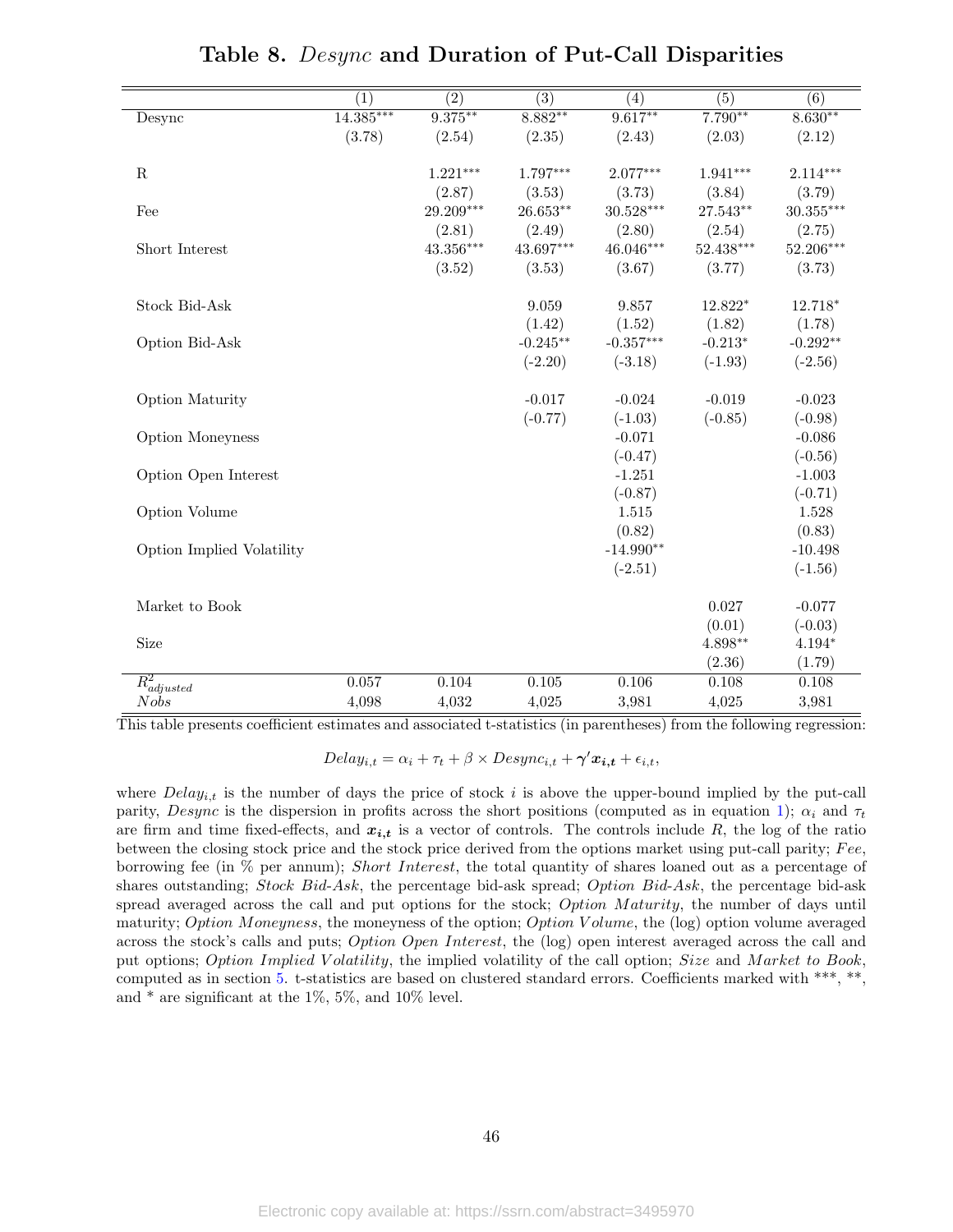|                |            |                     |                 | A.1: Single Sorted Calendar Portfolio           |                  |               |
|----------------|------------|---------------------|-----------------|-------------------------------------------------|------------------|---------------|
|                | Q1         | Q2                  | $\overline{Q3}$ | Q <sub>4</sub>                                  | Q5               | $Q5-Q1$       |
| Desync_SD      | $0.18***$  | 0.04                | $-0.09**$       | $-0.24***$                                      | $-0.28*$         | $-0.46***$    |
|                | (2.93)     | (0.82)              | $(-2.14)$       | $(-2.84)$                                       | $(-1.92)$        | $(-2.78)$     |
|                |            |                     |                 |                                                 |                  |               |
|                |            |                     |                 | Panel A.2: Conditional Double Sorted Portfolios |                  |               |
|                | $Q5-Q1$    | $Q10-Q6$            | $Q15-Q11$       | $Q20-Q16$                                       | $Q25-Q21$        |               |
| Size           | $-1.43***$ | $-1.24***$          | $-0.78***$      | $-0.52***$                                      | $-0.95***$       |               |
|                | $(-5.71)$  | $(-7.11)$           | $(-5.36)$       | $(-3.41)$                                       | $(-4.02)$        |               |
| Market To Book | $-0.42$    | $-0.55***$          | $-0.46***$      | $-0.08$                                         | $-0.15$          |               |
|                | $(-1.20)$  | $(-2.85)$           | $(-2.61)$       | $(-0.43)$                                       | $(-0.59)$        |               |
| Bid-Ask        | $-0.77***$ | $-0.42**$           | $-0.30$         | $-0.67***$                                      | $-0.84***$       |               |
|                | $(-3.50)$  | $(-2.08)$           | $(-1.64)$       | $(-3.44)$                                       | $(-2.66)$        |               |
| Idio Vol       | $-0.31***$ | $-0.06$             | $-0.06$         | 0.08                                            | $-0.86***$       |               |
|                | $(-2.59)$  | $(-0.39)$           | $(-0.40)$       | (0.30)                                          | $(-2.54)$        |               |
| Short Interest | $-0.91***$ | $-0.72***$          | $-0.87***$      | $-0.54***$                                      | $-0.33*$         |               |
|                | $(-4.09)$  | $(-2.99)$           | $(-4.19)$       | $(-3.04)$                                       | $(-1.80)$        |               |
|                |            |                     |                 |                                                 |                  |               |
|                |            | Panel B: Mispricing |                 |                                                 | Panel C: Delay   |               |
|                | AdjReturn  | <i>MISP</i>         |                 |                                                 | <b>MISP</b>      | P-C Disparity |
|                | (1)        | $\overline{(2)}$    |                 |                                                 | $\overline{(1)}$ | (2)           |
| Desync_SD      | $-0.908*$  | $1.612***$          |                 | Desync_SD                                       | $5.398*$         | $14.660*$     |
|                | $(-1.78)$  | (5.65).             |                 |                                                 | (1.84)           | (1.66)        |
| Short Interest | $-1.901*$  | 0.786               |                 | $\mathbf R$                                     | $0.847***$       | $2.012***$    |
|                |            |                     |                 |                                                 | (11.46)          | (3.66)        |
|                |            |                     |                 | Fee                                             | 3.086            | $31.628***$   |
|                |            |                     |                 |                                                 | (0.32)           | (2.87)        |
|                |            |                     |                 | Short Interest                                  | 1.263            | 51.044***     |
|                |            |                     |                 |                                                 | (0.21)           | (4.14)        |
| Controls       | <b>YES</b> | <b>YES</b>          |                 | Controls                                        | <b>YES</b>       | <b>YES</b>    |
| <b>Nobs</b>    | 4,915,663  | 146,244             |                 | <b>Nobs</b>                                     | 3,722            | 3,981         |
| $\mathbf{R}^2$ | 0.03       | 0.09                |                 | $R^2$                                           | 0.16             | 0.10          |

## Table 9. Alternative Desynchronization Measure

<span id="page-49-0"></span> $=$ 

Panels A.1 and A.2 present monthly Fama-French-Carhart four-factor alphas (in percent) for value-weighted portfolios. Portfolios are rebalanced daily, and are held for 21 days. Results in Panel A.1 refer to portfolios formed by sorting into quintiles using the level of  $Desync\_SD$  computed following equation [\(6\)](#page-30-0); the last column in these panels ( $Q5-Q1$ ) shows returns to a portfolio long (short) in the stocks in the highest (lowest) quintile. Results in Panel A.2 refer to portfolios formed by first sorting by the level of one of the variables in the first column into quintiles, then sorting by  $Desync.SD$ into sub-quintiles. Each column shows returns to a long-short portfolio where firms with Desync SD in the highest (lowest) sub-quintile are assigned to the long (short) portfolio. t-statistics are based on adjusted standard error using [Newey and West](#page-36-12) [\(1987\)](#page-36-12) methodology to correct for autocorrelation, with a number of lags equal to the length of the holding period. Column (1) of Panel B reports estimates from the following regression

$$
ar_{i,t+21} = \alpha + \beta \times Desync\_SDi.t + \theta' \mathbf{x_{i,t}} + \epsilon_{i,t+21},
$$

where  $ar_{i,t+21}$  is the factor-adjusted (abnormal) future return of stock i cumulated over 21 days,  $Desync\_SD$  is computed as in equation [\(6\)](#page-30-0), and  $x_{i,t}$  is a vector of control variables (see Table [4\)](#page-44-0). Column (2) of Panel B reports estimates from the following regression

$$
Pr(y_{i,m} = 1 | \boldsymbol{x}_{i,m-1}) = \exp\left(\boldsymbol{x}_{i,m-1}'\boldsymbol{\beta}\right) / (1 + \exp\left(\boldsymbol{x}_{i,m-1}'\boldsymbol{\beta}\right)),
$$

where  $y_{i,m}$  is a binary variable equal to 1 if stock i falls in the top tercile of the MISP distribution in month m. The vector of covariates x includes  $Desync.SD$ , (computed as in equation [6\)](#page-30-0) and the control variables in Table [5.](#page-45-0) Panel C reports estimates from the following regression:

$$
Delay_{i,t} = \alpha_i + \tau_t + \beta \times Desync\_SD_{i,t} + \gamma' \mathbf{x_{i,t}} + \epsilon_{i,t},
$$

where  $\alpha_i$  and  $\tau_t$  are firm and time fixed-effects. In column (1) Delay<sub>i,t</sub> is constructed in two steps. For each stock i, we first identify the overpricing events, i.e. the months  $(t)$  when the mispricing score [\(Stambaugh, Yu, and Yuan,](#page-36-0) [2015\)](#page-36-0) exceeds the top tercile of the distribution. We then compute the length of the events as the number of months before the score drops below the top tercile. The vector of controls is the same as Table [7.](#page-47-0) In column (2)  $Delay_{i,t}$  is the number of days the price of stock i is above the upper-bound implied by the put-call parity, and  $x_{i,t}$  is the vector of controls from Table [8.](#page-48-0) Coefficients marked with \*\*\*, \*\*, and \* are significant at the  $1\%, 5\%,$  and  $10\%$  level.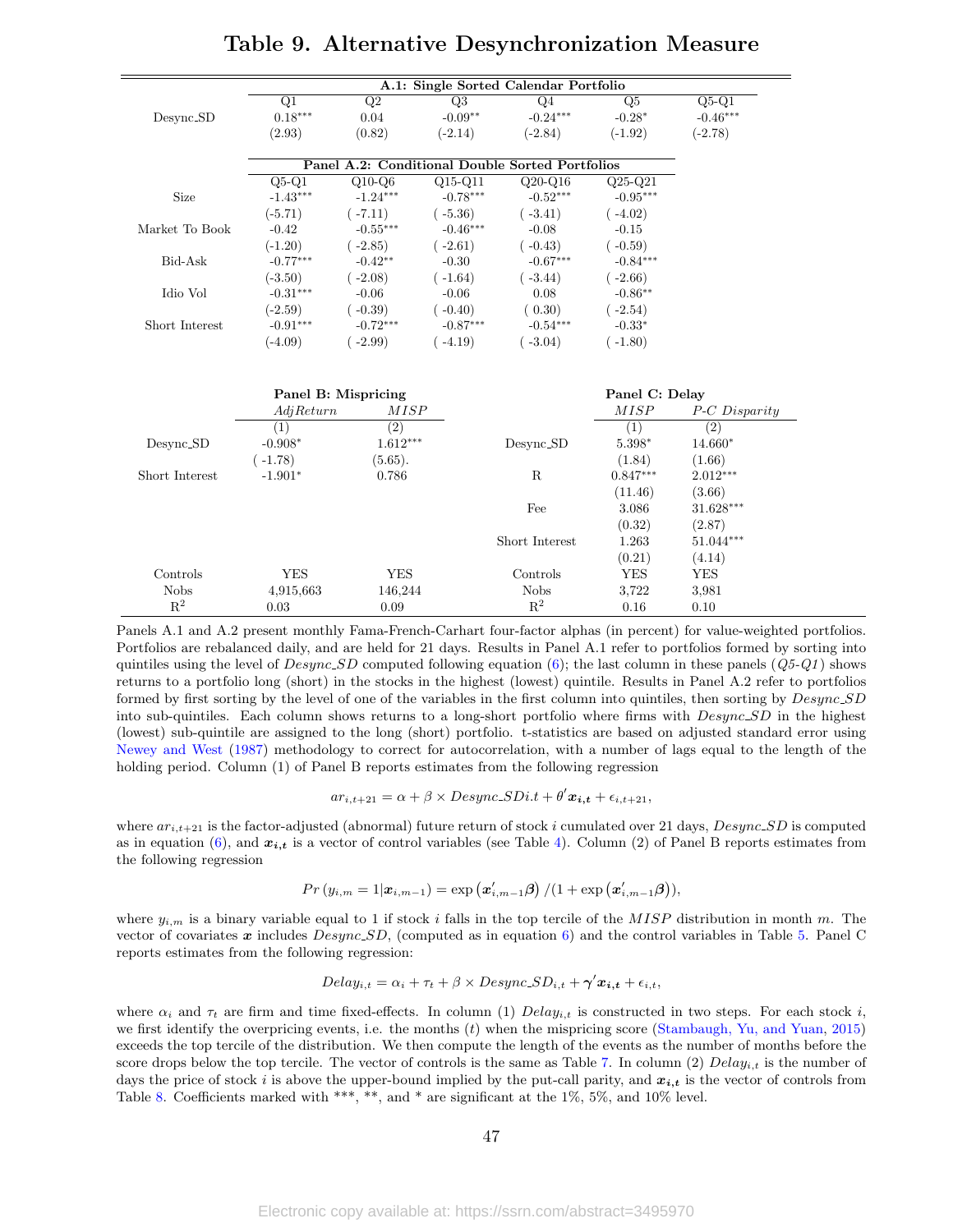<span id="page-50-0"></span>

|                  | $\left(1\right)$          | $\left( 2\right)$ | $\left( 4\right)$        | $\left(5\right)$ |  |
|------------------|---------------------------|-------------------|--------------------------|------------------|--|
|                  | Panel A: Mispricing Score |                   | Panel B: Put-Call Parity |                  |  |
| Desync           | 1.011                     | 0.172             | 0.001                    | 0.018            |  |
|                  | (0.64)                    | (0.11)            | (0.01)                   | (0.11)           |  |
|                  |                           |                   |                          |                  |  |
| $\rm R$          | $-0.740***$               | $-0.769***$       | $-0.011$                 | $-0.232***$      |  |
|                  | $(-9.65)$                 | $(-10.10)$        | $(-1.22)$                | $(-3.28)$        |  |
| Fee              | 10.824                    | 14.858            | $-2.579$                 | $-0.193$         |  |
|                  | (0.66)                    | (0.89)            | $(-0.66)$                | $(-0.06)$        |  |
| Short Interest   | 4.511                     | 4.106             | 0.330                    | $1.210*$         |  |
|                  | (0.64)                    | (0.59)            | (0.49)                   | (1.79)           |  |
|                  |                           |                   |                          |                  |  |
| Controls         | N <sub>O</sub>            | <b>YES</b>        | N <sub>O</sub>           | <b>YES</b>       |  |
| $R^2_{adjusted}$ | 0.19                      | 0.19              | 0.10                     | 0.118            |  |
| Nobs             | 3,895                     | 3,785             | 3,477                    | 3,262            |  |

Table 10. Desync and Delay in Underpricing Correction

This table presents coefficient estimates and associated t-statistics (in parentheses) from the following regression:

 $Delay_{i,t} = \alpha_i + \tau_t + \beta \times Desync_{i,t} + \gamma' x_{i,t} + \epsilon_{i,t},$ 

where Desync is the dispersion in profits across the short positions (computed as in equation [1\)](#page-11-0);  $\alpha_i$  and  $\tau_t$  are firm and time fixed-effects, and  $x_{i,t}$  is a vector of controls. In Panel A, Delay is the number of consecutive months the mispricing score [\(Stambaugh, Yu, and Yuan,](#page-36-0) [2015\)](#page-36-0) falls below the bottom tercile of the distribution, and  $R$  is the mispricing score in the month of the underpricing event. In Panel B,  $Delay$  is the number of days the price of stock i is below the lower-bound implied by the put-call parity, and  $R$  is the log of the ratio between the closing stock price and the stock price derived from put-call parity in the options market. In both panels, the controls include: Fee, borrowing fee (in  $%$  per annum); Short Interest, the total quantity of shares loaned out as a percentage of shares outstanding; Stock Bid-Ask, the percentage bid-ask spread; Size; and Market to Book. In Panel B, we also include: Option  $Bid-Ask$ , the percentage bid-ask spread averaged across the call and put options for the stock; *Option V olume*, the (log) option volume averaged across the stock's calls and puts; Option Maturity, the number of days until maturity; Option Moneyness, the moneyness of the option; Option Open Interest, the (log) open interest averaged across the call and put options; and Option Implied V olatility, the implied volatility of the call option. t-statistics are based on clustered standard errors. Coefficients marked with \*\*\*, \*\*, and \* are significant at the 1%, 5%, and 10% level.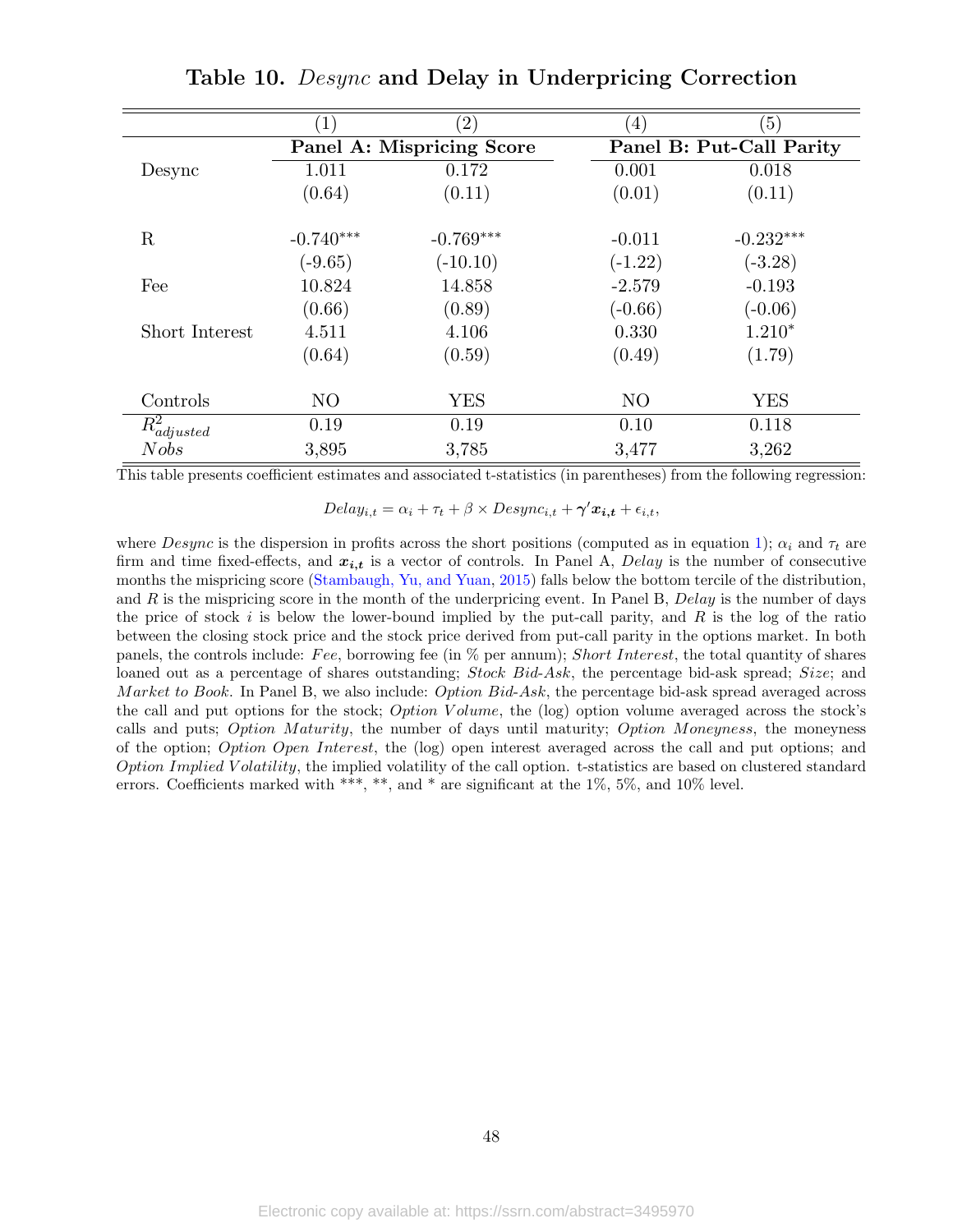|                  | Adj-Returns  |              | <b>MISP</b>  |              |  |
|------------------|--------------|--------------|--------------|--------------|--|
|                  | (1)          | (2)          | (3)          | (4)          |  |
| $Desync^{\perp}$ | $-0.402**$   | $-0.476***$  | $0.442***$   | $0.432***$   |  |
|                  | $(-2.40)$    | $(-2.92)$    | (4.69)       | (4.52)       |  |
|                  |              |              |              |              |  |
| Short Interest   | $-1.529$     | $-1.983*$    | 0.359        | 0.963        |  |
|                  | $(-1.36)$    | $(-1.82)$    | (0.56)       | (1.52)       |  |
| Market-to-Book   | 0.028        | 0.060        | $-0.076***$  | $-0.099***$  |  |
|                  | (0.29)       | (0.63)       | $(-3.04)$    | $(-3.88)$    |  |
| Size             | $-0.097***$  | $-0.134***$  | $-0.315***$  | $-0.248***$  |  |
|                  | $(-3.06)$    | $(-3.90)$    | $(-14.42)$   | $(-11.15)$   |  |
| $Ret_{1M}$       | $-0.283$     | $-0.117$     | $0.334***$   | $0.119**$    |  |
|                  | $(-0.42)$    | $(-0.17)$    | (6.96)       | (2.26)       |  |
| $Ret_{6M}$       | $0.707***$   | $0.618**$    | $-0.910***$  | $-0.805***$  |  |
|                  | (2.76)       | (2.44)       | $(-15.93)$   | $(-14.26)$   |  |
| Bid-Ask          | $-27.961$    | $-13.147$    | $-93.133***$ | $-99.249***$ |  |
|                  | $(-1.32)$    | $(-0.63)$    | $(-5.17)$    | $(-5.48)$    |  |
| Idio Vol         |              | $-15.909***$ |              | 23.739***    |  |
|                  |              | $(-3.08)$    |              | (13.85)      |  |
| Turnover         | $-34.019***$ | $-22.205*$   | $36.363***$  | 16.905***    |  |
|                  | $(-2.65)$    | $(-1.95)$    | (10.24)      | (4.42)       |  |
| Supply           | $1.030*$     | 0.729        | $-3.933***$  | $-3.682***$  |  |
|                  | (1.65)       | (1.25)       | $(-11.37)$   | $(-10.74)$   |  |
| Fee              | $-9.877***$  | $-9.290***$  | 1.062        | 0.432        |  |
|                  | $(-5.93)$    | $(-5.65)$    | (1.06)       | (0.42)       |  |
| Var Fee          | $-33.721*$   | $-32.761*$   | 12.787       | 13.414       |  |
|                  | $(-1.80)$    | $(-1.74)$    | (0.89)       | (0.94)       |  |
| $R^2$            | 0.03         | 0.04         | 0.08         | 0.09         |  |
| <b>Nobs</b>      | 4,759,986    | 4,759,986    | 146,232      | 146,232      |  |

<span id="page-51-0"></span>Table [A.1.](#page-51-0) Orthogonalized *Desync* and Future Returns

This table reports coefficient estimates and associated t-statistics (in parentheses) from regression Eqs. [2](#page-20-0) (Columns 1 and 2) and [3](#page-22-1) (Columns 3 and 4). In Columns 1 and 2, the left-hand variable is  $ar_{i,t+21}$ , the factoradjusted (abnormal) future return of stock  $i$  cumulated over 21 days, while in Columns 3 and 4 is a binary variable equal to 1 if stock i falls in the top tercile of the  $MISP$  (the mispricing score proposed by [Stambaugh,](#page-36-0) [Yu, and Yuan,](#page-36-0) [2015\)](#page-36-0) distribution in month m, and equal to 0 otherwise.  $Desync<sup>\perp</sup>$  denotes the residuals from regressing Desync on Idio Vol. The remaining variables are: Short Interest, the short interest in the stock; Market to Book, the (log) market-to-book ratio; Size, the (log) market value of equity;  $Ret_{1M}$ , the stock returns cumulated over a month;  $Ret_{6M}$ , the stock return cumulated over six months excluding the first month;  $Bid - Ask$ , the average bid-ask spread over the previous month; Idio Vol, the idiosyncratic volatility over the previous month; Turnover, the average turnover over the previous month; Supply, the active quantity of shares available to be borrowed expressed as a percentage of shares outstanding; Fee, the borrowing fee; and  $Var$  Fee, the variance of the borrowing fees. Coefficients marked with \*\*\*, \*\*, and \* are significant at the 1%, 5%, and 10% level.